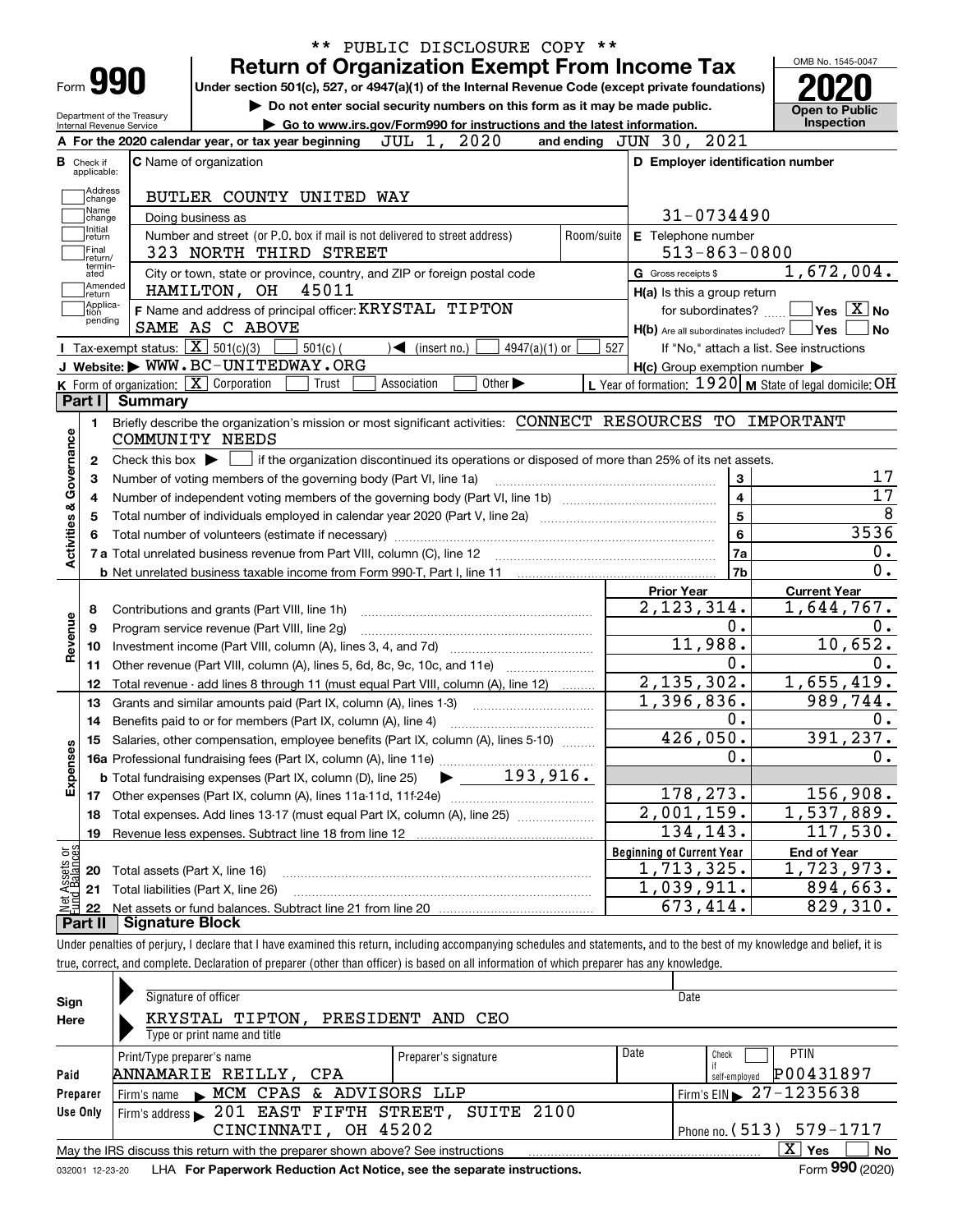|              | BUTLER COUNTY UNITED WAY<br>Form 990 (2020)                                                                                                                     | 31-0734490          | Page 2                                 |
|--------------|-----------------------------------------------------------------------------------------------------------------------------------------------------------------|---------------------|----------------------------------------|
|              | <b>Part III   Statement of Program Service Accomplishments</b>                                                                                                  |                     |                                        |
|              |                                                                                                                                                                 |                     | $\overline{\mathtt{x}}$                |
| 1            | Briefly describe the organization's mission:<br>CONNECT RESOURCES TO IMPORTANT COMMUNITY NEEDS. THE ORGANIZATION                                                |                     |                                        |
|              | FOCUSES ON THE MOST IMPORTANT HUMAN SERVICE NEEDS FACING THE COMMUNITY                                                                                          |                     |                                        |
|              | AND USES A VARIETY OF METHODS TO COMMUNICATE WITH COMMUNITY MEMBERS IN                                                                                          |                     |                                        |
|              | ORDER TO PRIORITIZE THE ISSUES AND DETERMINE THE PROPER SOLUTIONS TO                                                                                            |                     |                                        |
| $\mathbf{2}$ | Did the organization undertake any significant program services during the year which were not listed on the                                                    |                     |                                        |
|              | prior Form 990 or 990-EZ?                                                                                                                                       |                     | $\sqrt{}$ Yes $\sqrt{}$ X $\sqrt{}$ No |
|              | If "Yes," describe these new services on Schedule O.                                                                                                            |                     |                                        |
| 3            | Did the organization cease conducting, or make significant changes in how it conducts, any program services?<br>If "Yes," describe these changes on Schedule O. |                     | $ Yes X $ No                           |
| 4            | Describe the organization's program service accomplishments for each of its three largest program services, as measured by expenses.                            |                     |                                        |
|              | Section 501(c)(3) and 501(c)(4) organizations are required to report the amount of grants and allocations to others, the total expenses, and                    |                     |                                        |
|              | revenue, if any, for each program service reported.                                                                                                             |                     |                                        |
| 4a           | $265, 546$ . including grants of \$<br>) (Revenue \$<br>(Expenses \$<br>(Code:                                                                                  |                     |                                        |
|              | BUTLER COUNTY UNITED WAY CONNECTS AND MOBILIZES RESOURCES TO IMPROVE                                                                                            |                     |                                        |
|              | LIVES. THE RESOURCES MAY INCLUDE FUNDRAISING, GRANT WRITING, OR                                                                                                 |                     |                                        |
|              | DEVELOPING COLLABORATIONS THAT BEST ADDRESS<br>THE IDENTIFIED ISSUES.                                                                                           |                     | THE                                    |
|              | BUTLER COUNTY UNITED WAY'S EFFORTS ARE ALIGNED WITH UNITED WAY                                                                                                  |                     |                                        |
|              | WORLDWIDE AND SURROUNDING UNITED WAYS.<br>THE FOCUS IS BASED ON THREE                                                                                           |                     |                                        |
|              | BUILDING BLOCKS FOR INDIVIDUALS AND FAMILIES TO ACHIEVE THEIR HUMAN                                                                                             |                     |                                        |
|              | POTENTIAL THROUGH EDUCATION, INCOME, AND HEALTH.                                                                                                                |                     |                                        |
|              |                                                                                                                                                                 |                     |                                        |
|              |                                                                                                                                                                 |                     |                                        |
|              |                                                                                                                                                                 |                     |                                        |
|              |                                                                                                                                                                 |                     |                                        |
|              |                                                                                                                                                                 |                     |                                        |
|              |                                                                                                                                                                 |                     |                                        |
| 4b           | 989,744. including grants of \$<br>989,744. ) (Revenue \$<br>(Expenses \$<br>(Code:                                                                             |                     |                                        |
|              | THERE ARE THREE SEPARATE ACTION COUNCILS TO FOCUS ON EACH BUILDING                                                                                              |                     |                                        |
|              | BLOCK, THOSE ARE EDUCATION, INCOME (SELF<br>SUFFICIENCY)                                                                                                        | AND HEALTH. EACH    |                                        |
|              | COUNCIL IS COMPOSED OF COMMUNITY EXPERTS AND PROGRAM EXPERTS, WHO                                                                                               |                     |                                        |
|              | DEVELOPED THE PROPOSED STRATEGIES AND MEASURABLE INDICATORS FOR THE                                                                                             |                     |                                        |
|              | RFPS RELEASED TO ALL NON-PROFITS IN BUTLER COUNTY.                                                                                                              | THE THREE COUNCILS' |                                        |
|              | MEMBERS MANAGED THE PROCESS,<br>INCLUDED REVIEWING ALL PROPOSALS,                                                                                               | AND THEN            |                                        |
|              | MAKING AWARDS TO THOSE MOST IN ALIGNMENT WITH THE OUTCOMES IDENTIFIED                                                                                           |                     |                                        |
|              | IN THE RFP. RECOMMENDATIONS OF THE THREE COUNCILS ARE SUBMITTED FOR                                                                                             |                     |                                        |
|              | APPROVAL TO THE BOARD OF TRUSTEES FOR A FINAL DETERMINATION.                                                                                                    |                     |                                        |
|              |                                                                                                                                                                 |                     |                                        |
|              |                                                                                                                                                                 |                     |                                        |
|              |                                                                                                                                                                 |                     |                                        |
| 4с           |                                                                                                                                                                 |                     |                                        |
|              |                                                                                                                                                                 |                     |                                        |
|              |                                                                                                                                                                 |                     |                                        |
|              |                                                                                                                                                                 |                     |                                        |
|              |                                                                                                                                                                 |                     |                                        |
|              |                                                                                                                                                                 |                     |                                        |
|              |                                                                                                                                                                 |                     |                                        |
|              |                                                                                                                                                                 |                     |                                        |
|              |                                                                                                                                                                 |                     |                                        |
|              |                                                                                                                                                                 |                     |                                        |
|              |                                                                                                                                                                 |                     |                                        |
|              |                                                                                                                                                                 |                     |                                        |
|              |                                                                                                                                                                 |                     |                                        |
| 4d           | Other program services (Describe on Schedule O.)                                                                                                                |                     |                                        |
|              | (Expenses \$<br>including grants of \$<br>) (Revenue \$                                                                                                         |                     |                                        |
| 4е           | 1,255,290.<br>Total program service expenses                                                                                                                    |                     |                                        |
|              |                                                                                                                                                                 |                     | Form 990 (2020)                        |
|              | 032002 12-23-20                                                                                                                                                 |                     |                                        |
|              | 3                                                                                                                                                               |                     |                                        |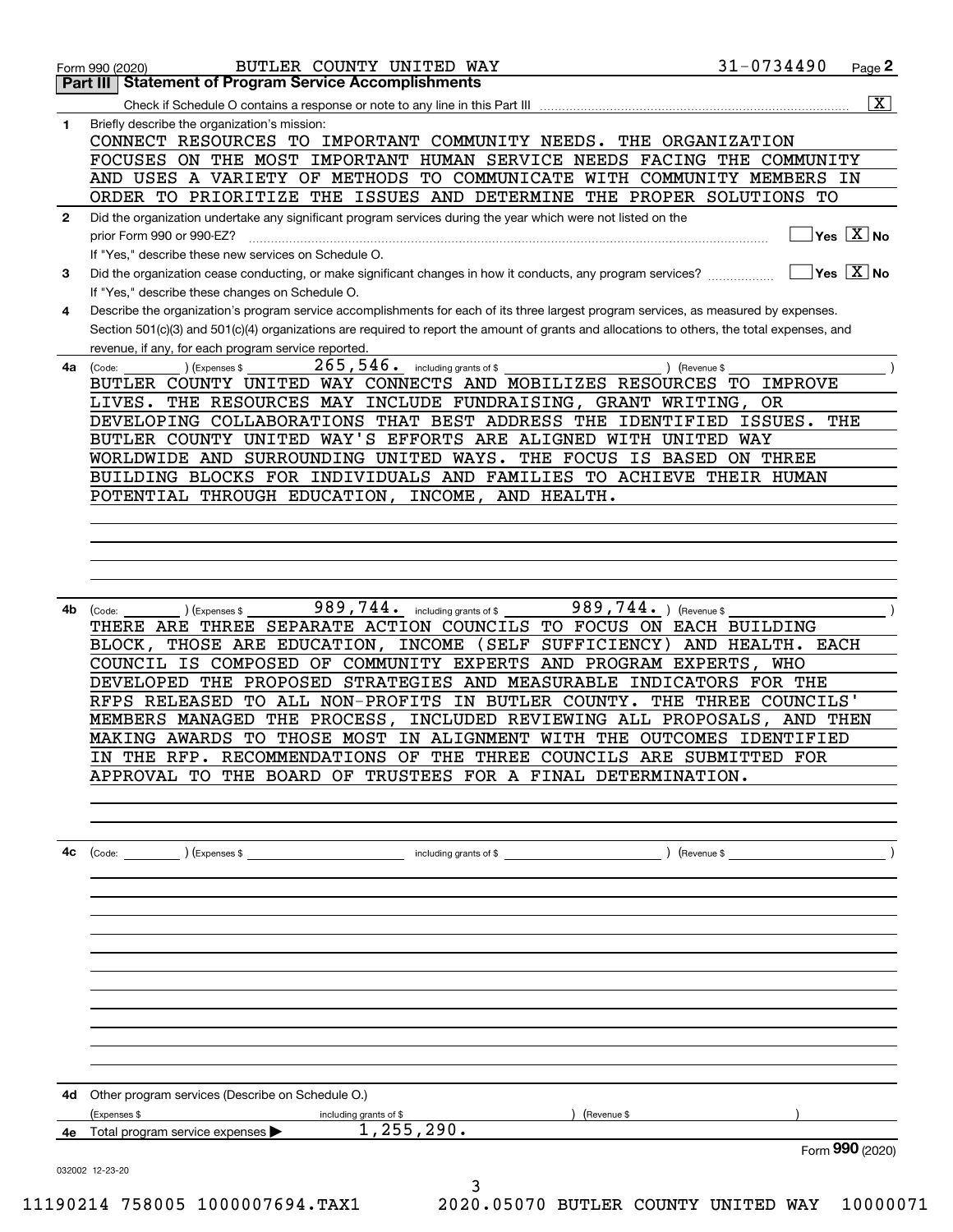|  | Form 990 (2020) |
|--|-----------------|

|     |                                                                                                                                                                                                                                                           |                 | Yes | No              |
|-----|-----------------------------------------------------------------------------------------------------------------------------------------------------------------------------------------------------------------------------------------------------------|-----------------|-----|-----------------|
| 1.  | Is the organization described in section $501(c)(3)$ or $4947(a)(1)$ (other than a private foundation)?                                                                                                                                                   |                 |     |                 |
|     |                                                                                                                                                                                                                                                           | 1               | х   |                 |
| 2   |                                                                                                                                                                                                                                                           | $\mathbf{2}$    | X   |                 |
| 3   | Did the organization engage in direct or indirect political campaign activities on behalf of or in opposition to candidates for                                                                                                                           |                 |     |                 |
|     |                                                                                                                                                                                                                                                           | 3               |     | X.              |
| 4   | Section 501(c)(3) organizations. Did the organization engage in lobbying activities, or have a section 501(h) election in effect                                                                                                                          |                 |     |                 |
|     |                                                                                                                                                                                                                                                           | 4               |     | x               |
| 5   | Is the organization a section 501(c)(4), 501(c)(5), or 501(c)(6) organization that receives membership dues, assessments, or                                                                                                                              |                 |     | X.              |
|     |                                                                                                                                                                                                                                                           | 5               |     |                 |
| 6   | Did the organization maintain any donor advised funds or any similar funds or accounts for which donors have the right to<br>provide advice on the distribution or investment of amounts in such funds or accounts? If "Yes," complete Schedule D, Part I | 6               |     | X.              |
| 7   | Did the organization receive or hold a conservation easement, including easements to preserve open space,                                                                                                                                                 |                 |     |                 |
|     |                                                                                                                                                                                                                                                           | 7               |     | x               |
| 8   | Did the organization maintain collections of works of art, historical treasures, or other similar assets? If "Yes," complete                                                                                                                              |                 |     |                 |
|     |                                                                                                                                                                                                                                                           | 8               |     | x               |
| 9   | Did the organization report an amount in Part X, line 21, for escrow or custodial account liability, serve as a custodian for                                                                                                                             |                 |     |                 |
|     | amounts not listed in Part X; or provide credit counseling, debt management, credit repair, or debt negotiation services?                                                                                                                                 |                 |     |                 |
|     |                                                                                                                                                                                                                                                           | 9               | х   |                 |
| 10  | Did the organization, directly or through a related organization, hold assets in donor-restricted endowments                                                                                                                                              |                 |     |                 |
|     |                                                                                                                                                                                                                                                           | 10              | х   |                 |
| 11  | If the organization's answer to any of the following questions is "Yes," then complete Schedule D, Parts VI, VIII, VIII, IX, or X                                                                                                                         |                 |     |                 |
|     | as applicable.                                                                                                                                                                                                                                            |                 |     |                 |
|     | a Did the organization report an amount for land, buildings, and equipment in Part X, line 10? If "Yes," complete Schedule D,                                                                                                                             |                 |     |                 |
|     |                                                                                                                                                                                                                                                           | 11a             | х   |                 |
|     | <b>b</b> Did the organization report an amount for investments - other securities in Part X, line 12, that is 5% or more of its total                                                                                                                     |                 |     |                 |
|     |                                                                                                                                                                                                                                                           | 11b             |     | x               |
|     | c Did the organization report an amount for investments - program related in Part X, line 13, that is 5% or more of its total                                                                                                                             |                 |     |                 |
|     |                                                                                                                                                                                                                                                           | 11c             |     | X.              |
|     | d Did the organization report an amount for other assets in Part X, line 15, that is 5% or more of its total assets reported in                                                                                                                           |                 |     |                 |
|     |                                                                                                                                                                                                                                                           | 11d             | x   |                 |
|     |                                                                                                                                                                                                                                                           | <b>11e</b>      | X   |                 |
| f   | Did the organization's separate or consolidated financial statements for the tax year include a footnote that addresses                                                                                                                                   |                 |     |                 |
|     | the organization's liability for uncertain tax positions under FIN 48 (ASC 740)? If "Yes," complete Schedule D. Part X                                                                                                                                    | 11f             | х   |                 |
|     | 12a Did the organization obtain separate, independent audited financial statements for the tax year? If "Yes," complete                                                                                                                                   |                 |     |                 |
|     |                                                                                                                                                                                                                                                           | 12a             | х   |                 |
|     | <b>b</b> Was the organization included in consolidated, independent audited financial statements for the tax year?                                                                                                                                        |                 |     |                 |
|     | If "Yes," and if the organization answered "No" to line 12a, then completing Schedule D, Parts XI and XII is optional                                                                                                                                     | 12 <sub>b</sub> |     | X               |
| 13  | Is the organization a school described in section 170(b)(1)(A)(ii)? If "Yes," complete Schedule E<br>Did the organization maintain an office, employees, or agents outside of the United States?                                                          | 13              |     | x               |
| 14a | <b>b</b> Did the organization have aggregate revenues or expenses of more than \$10,000 from grantmaking, fundraising, business,                                                                                                                          | 14a             |     |                 |
|     | investment, and program service activities outside the United States, or aggregate foreign investments valued at \$100,000                                                                                                                                |                 |     |                 |
|     |                                                                                                                                                                                                                                                           | 14b             |     | X.              |
| 15  | Did the organization report on Part IX, column (A), line 3, more than \$5,000 of grants or other assistance to or for any                                                                                                                                 |                 |     |                 |
|     |                                                                                                                                                                                                                                                           | 15              |     | X.              |
| 16  | Did the organization report on Part IX, column (A), line 3, more than \$5,000 of aggregate grants or other assistance to                                                                                                                                  |                 |     |                 |
|     |                                                                                                                                                                                                                                                           | 16              |     | X.              |
| 17  | Did the organization report a total of more than \$15,000 of expenses for professional fundraising services on Part IX,                                                                                                                                   |                 |     |                 |
|     |                                                                                                                                                                                                                                                           | 17              |     | X.              |
| 18  | Did the organization report more than \$15,000 total of fundraising event gross income and contributions on Part VIII, lines                                                                                                                              |                 |     |                 |
|     |                                                                                                                                                                                                                                                           | 18              |     | X.              |
| 19  | Did the organization report more than \$15,000 of gross income from gaming activities on Part VIII, line 9a? If "Yes."                                                                                                                                    |                 |     |                 |
|     |                                                                                                                                                                                                                                                           | 19              |     | X               |
| 20a |                                                                                                                                                                                                                                                           | 20a             |     | X               |
|     | b If "Yes" to line 20a, did the organization attach a copy of its audited financial statements to this return?                                                                                                                                            | 20b             |     |                 |
| 21  | Did the organization report more than \$5,000 of grants or other assistance to any domestic organization or                                                                                                                                               |                 |     |                 |
|     |                                                                                                                                                                                                                                                           | 21              | х   |                 |
|     | 032003 12-23-20                                                                                                                                                                                                                                           |                 |     | Form 990 (2020) |

4

032003 12-23-20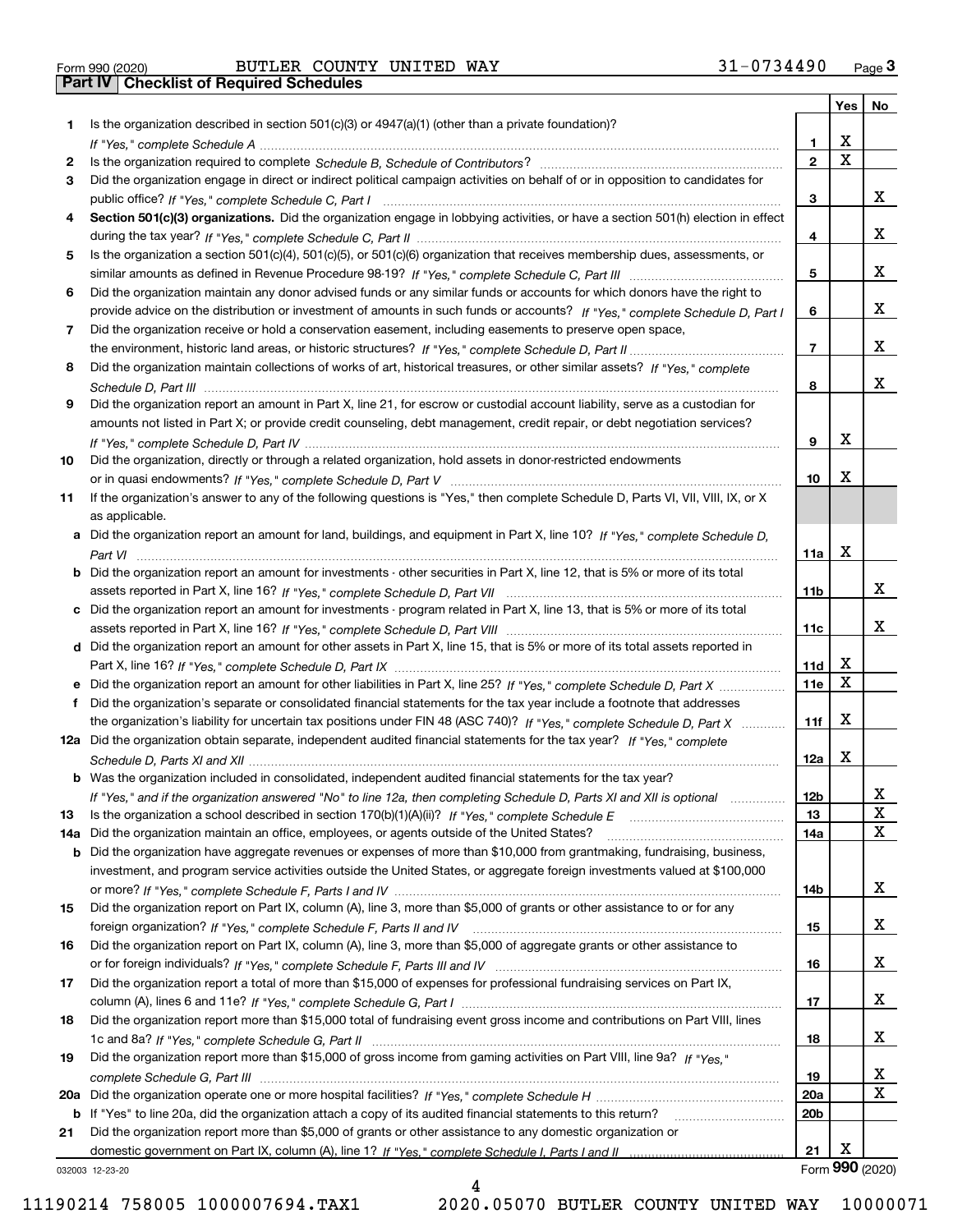|  | Form 990 (2020) |
|--|-----------------|
|  |                 |

*(continued)*

|               |                                                                                                                              |            | Yes             | No                      |
|---------------|------------------------------------------------------------------------------------------------------------------------------|------------|-----------------|-------------------------|
| 22            | Did the organization report more than \$5,000 of grants or other assistance to or for domestic individuals on                |            |                 |                         |
|               |                                                                                                                              | 22         |                 | х                       |
| 23            | Did the organization answer "Yes" to Part VII, Section A, line 3, 4, or 5 about compensation of the organization's current   |            |                 |                         |
|               | and former officers, directors, trustees, key employees, and highest compensated employees? If "Yes," complete               |            |                 |                         |
|               |                                                                                                                              | 23         |                 | х                       |
|               | 24a Did the organization have a tax-exempt bond issue with an outstanding principal amount of more than \$100,000 as of the  |            |                 |                         |
|               | last day of the year, that was issued after December 31, 2002? If "Yes," answer lines 24b through 24d and complete           |            |                 |                         |
|               |                                                                                                                              | 24a        |                 | х                       |
|               | b Did the organization invest any proceeds of tax-exempt bonds beyond a temporary period exception?                          | 24b        |                 |                         |
|               | c Did the organization maintain an escrow account other than a refunding escrow at any time during the year to defease       |            |                 |                         |
|               |                                                                                                                              | 24c<br>24d |                 |                         |
|               |                                                                                                                              |            |                 |                         |
|               | 25a Section 501(c)(3), 501(c)(4), and 501(c)(29) organizations. Did the organization engage in an excess benefit             | 25a        |                 | х                       |
|               | b Is the organization aware that it engaged in an excess benefit transaction with a disqualified person in a prior year, and |            |                 |                         |
|               | that the transaction has not been reported on any of the organization's prior Forms 990 or 990-EZ? If "Yes." complete        |            |                 |                         |
|               | Schedule L. Part I                                                                                                           | 25b        |                 | х                       |
| 26            | Did the organization report any amount on Part X, line 5 or 22, for receivables from or payables to any current              |            |                 |                         |
|               | or former officer, director, trustee, key employee, creator or founder, substantial contributor, or 35%                      |            |                 |                         |
|               |                                                                                                                              | 26         |                 | х                       |
| 27            | Did the organization provide a grant or other assistance to any current or former officer, director, trustee, key employee,  |            |                 |                         |
|               | creator or founder, substantial contributor or employee thereof, a grant selection committee member, or to a 35% controlled  |            |                 |                         |
|               | entity (including an employee thereof) or family member of any of these persons? If "Yes," complete Schedule L, Part III     | 27         |                 | х                       |
| 28            | Was the organization a party to a business transaction with one of the following parties (see Schedule L, Part IV            |            |                 |                         |
|               | instructions, for applicable filing thresholds, conditions, and exceptions):                                                 |            |                 |                         |
|               | a A current or former officer, director, trustee, key employee, creator or founder, or substantial contributor? If           |            |                 |                         |
|               |                                                                                                                              | 28a        |                 | X                       |
|               |                                                                                                                              | 28b        |                 | $\mathbf x$             |
|               | c A 35% controlled entity of one or more individuals and/or organizations described in lines 28a or 28b? If                  |            |                 |                         |
|               |                                                                                                                              | 28c        |                 | х                       |
| 29            |                                                                                                                              | 29         | Х               |                         |
| 30            | Did the organization receive contributions of art, historical treasures, or other similar assets, or qualified conservation  |            |                 |                         |
|               |                                                                                                                              | 30         |                 | X                       |
| 31            | Did the organization liquidate, terminate, or dissolve and cease operations? If "Yes," complete Schedule N, Part I           | 31         |                 | $\overline{\mathbf{x}}$ |
| 32            | Did the organization sell, exchange, dispose of, or transfer more than 25% of its net assets? If "Yes," complete             |            |                 |                         |
|               | Schedule N, Part II                                                                                                          | 32         |                 | X                       |
| 33            | Did the organization own 100% of an entity disregarded as separate from the organization under Regulations                   |            |                 | х                       |
|               |                                                                                                                              | 33         |                 |                         |
| 34            | Was the organization related to any tax-exempt or taxable entity? If "Yes," complete Schedule R, Part II, III, or IV, and    | 34         |                 | х                       |
|               | 35a Did the organization have a controlled entity within the meaning of section 512(b)(13)?                                  | 35a        |                 | Х                       |
|               | b If "Yes" to line 35a, did the organization receive any payment from or engage in any transaction with a controlled entity  |            |                 |                         |
|               |                                                                                                                              | 35b        |                 |                         |
| 36            | Section 501(c)(3) organizations. Did the organization make any transfers to an exempt non-charitable related organization?   |            |                 |                         |
|               |                                                                                                                              | 36         |                 | x                       |
| 37            | Did the organization conduct more than 5% of its activities through an entity that is not a related organization             |            |                 |                         |
|               | and that is treated as a partnership for federal income tax purposes? If "Yes," complete Schedule R, Part VI                 | 37         |                 | x                       |
| 38            | Did the organization complete Schedule O and provide explanations in Schedule O for Part VI, lines 11b and 19?               |            |                 |                         |
|               | Note: All Form 990 filers are required to complete Schedule O                                                                | 38         | х               |                         |
| <b>Part V</b> | <b>Statements Regarding Other IRS Filings and Tax Compliance</b>                                                             |            |                 |                         |
|               | Check if Schedule O contains a response or note to any line in this Part V                                                   |            |                 |                         |
|               |                                                                                                                              |            | Yes             | No                      |
|               | 5<br><b>1a</b> Enter the number reported in Box 3 of Form 1096. Enter -0- if not applicable <i>manumumumum</i><br>1a         |            |                 |                         |
|               | 0<br>1b                                                                                                                      |            |                 |                         |
|               | c Did the organization comply with backup withholding rules for reportable payments to vendors and reportable gaming         |            |                 |                         |
|               | (gambling) winnings to prize winners?                                                                                        | 1c         | х               |                         |
|               | 032004 12-23-20                                                                                                              |            | Form 990 (2020) |                         |
|               | 5                                                                                                                            |            |                 |                         |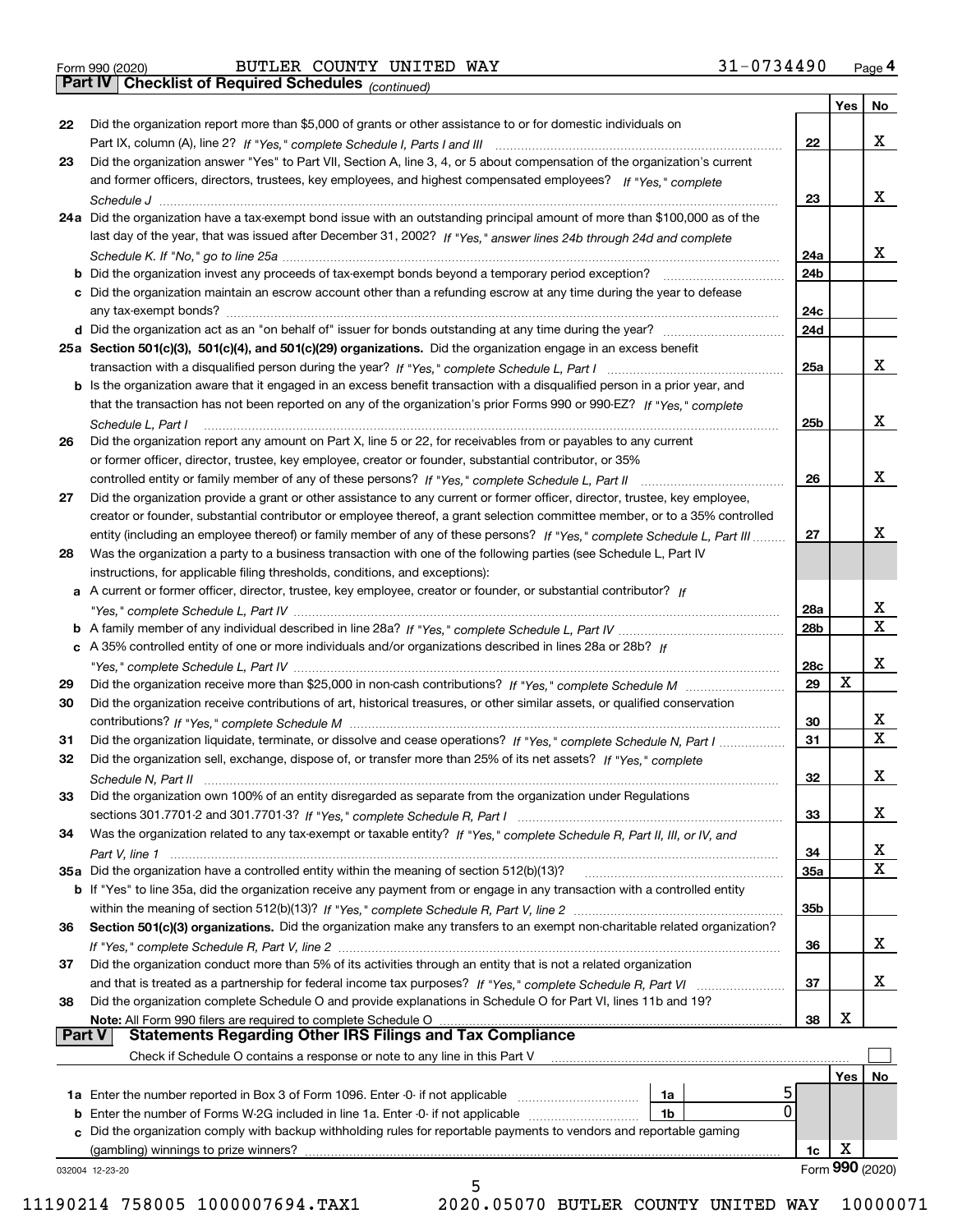|               | 31-0734490<br>BUTLER COUNTY UNITED WAY<br>Form 990 (2020)                                                                                                                                                                        |                |         | $Page$ <sup>5</sup>                 |
|---------------|----------------------------------------------------------------------------------------------------------------------------------------------------------------------------------------------------------------------------------|----------------|---------|-------------------------------------|
| <b>Part V</b> | Statements Regarding Other IRS Filings and Tax Compliance (continued)                                                                                                                                                            |                |         |                                     |
|               |                                                                                                                                                                                                                                  |                | Yes $ $ | No                                  |
|               | 2a Enter the number of employees reported on Form W-3, Transmittal of Wage and Tax Statements,                                                                                                                                   |                |         |                                     |
|               | 8<br>filed for the calendar year ending with or within the year covered by this return <i>manumumumum</i><br>2a                                                                                                                  |                |         |                                     |
|               |                                                                                                                                                                                                                                  | 2 <sub>b</sub> | Х       |                                     |
|               |                                                                                                                                                                                                                                  |                |         |                                     |
| За            | Did the organization have unrelated business gross income of \$1,000 or more during the year?                                                                                                                                    | 3a             |         | х                                   |
|               |                                                                                                                                                                                                                                  | 3b             |         |                                     |
|               | 4a At any time during the calendar year, did the organization have an interest in, or a signature or other authority over, a                                                                                                     |                |         |                                     |
|               | financial account in a foreign country (such as a bank account, securities account, or other financial account)?                                                                                                                 | 4a             |         | x                                   |
|               | <b>b</b> If "Yes," enter the name of the foreign country $\blacktriangleright$                                                                                                                                                   |                |         |                                     |
|               | See instructions for filing requirements for FinCEN Form 114, Report of Foreign Bank and Financial Accounts (FBAR).                                                                                                              |                |         |                                     |
|               |                                                                                                                                                                                                                                  | 5a             |         | х                                   |
|               |                                                                                                                                                                                                                                  | 5b             |         | х                                   |
|               |                                                                                                                                                                                                                                  | 5c             |         |                                     |
|               | 6a Does the organization have annual gross receipts that are normally greater than \$100,000, and did the organization solicit                                                                                                   |                |         |                                     |
|               |                                                                                                                                                                                                                                  | 6a             |         | х                                   |
|               | <b>b</b> If "Yes," did the organization include with every solicitation an express statement that such contributions or gifts                                                                                                    |                |         |                                     |
|               |                                                                                                                                                                                                                                  |                |         |                                     |
|               |                                                                                                                                                                                                                                  | 6b             |         |                                     |
| 7             | Organizations that may receive deductible contributions under section 170(c).<br>Did the organization receive a payment in excess of \$75 made partly as a contribution and partly for goods and services provided to the payor? |                | х       |                                     |
| а             |                                                                                                                                                                                                                                  | 7a<br>7b       | х       |                                     |
|               | <b>b</b> If "Yes," did the organization notify the donor of the value of the goods or services provided?                                                                                                                         |                |         |                                     |
|               | c Did the organization sell, exchange, or otherwise dispose of tangible personal property for which it was required                                                                                                              |                |         | x                                   |
|               |                                                                                                                                                                                                                                  | 7c             |         |                                     |
|               | 7d                                                                                                                                                                                                                               |                |         | х                                   |
| е             | Did the organization receive any funds, directly or indirectly, to pay premiums on a personal benefit contract?                                                                                                                  | 7e             |         | X                                   |
| f             | Did the organization, during the year, pay premiums, directly or indirectly, on a personal benefit contract?                                                                                                                     | 7f             |         |                                     |
| g             | If the organization received a contribution of qualified intellectual property, did the organization file Form 8899 as required?                                                                                                 | 7g             |         |                                     |
| h.            | If the organization received a contribution of cars, boats, airplanes, or other vehicles, did the organization file a Form 1098-C?                                                                                               | 7h             |         |                                     |
| 8             | Sponsoring organizations maintaining donor advised funds. Did a donor advised fund maintained by the                                                                                                                             |                |         |                                     |
|               | sponsoring organization have excess business holdings at any time during the year?                                                                                                                                               | 8              |         |                                     |
| 9             | Sponsoring organizations maintaining donor advised funds.                                                                                                                                                                        |                |         |                                     |
| а             | Did the sponsoring organization make any taxable distributions under section 4966?                                                                                                                                               | 9а             |         |                                     |
|               | <b>b</b> Did the sponsoring organization make a distribution to a donor, donor advisor, or related person?                                                                                                                       | 9b             |         |                                     |
| 10            | Section 501(c)(7) organizations. Enter:                                                                                                                                                                                          |                |         |                                     |
|               | 10a                                                                                                                                                                                                                              |                |         |                                     |
|               | 10 <sub>b</sub><br>Gross receipts, included on Form 990, Part VIII, line 12, for public use of club facilities                                                                                                                   |                |         |                                     |
| 11            | Section 501(c)(12) organizations. Enter:                                                                                                                                                                                         |                |         |                                     |
|               | <b>a</b> Gross income from members or shareholders<br>11a                                                                                                                                                                        |                |         |                                     |
|               | b Gross income from other sources (Do not net amounts due or paid to other sources against                                                                                                                                       |                |         |                                     |
|               | 11b                                                                                                                                                                                                                              |                |         |                                     |
|               | 12a Section 4947(a)(1) non-exempt charitable trusts. Is the organization filing Form 990 in lieu of Form 1041?                                                                                                                   | 12a            |         |                                     |
|               | 12b<br><b>b</b> If "Yes," enter the amount of tax-exempt interest received or accrued during the year <i>manument</i>                                                                                                            |                |         |                                     |
| 13            | Section 501(c)(29) qualified nonprofit health insurance issuers.                                                                                                                                                                 |                |         |                                     |
|               | a Is the organization licensed to issue qualified health plans in more than one state?                                                                                                                                           | 13а            |         |                                     |
|               | Note: See the instructions for additional information the organization must report on Schedule O.                                                                                                                                |                |         |                                     |
|               | <b>b</b> Enter the amount of reserves the organization is required to maintain by the states in which the                                                                                                                        |                |         |                                     |
|               | 13b                                                                                                                                                                                                                              |                |         |                                     |
|               | 13с                                                                                                                                                                                                                              |                |         |                                     |
| 14a           | Did the organization receive any payments for indoor tanning services during the tax year?                                                                                                                                       | 14a            |         | х                                   |
|               | <b>b</b> If "Yes," has it filed a Form 720 to report these payments? If "No," provide an explanation on Schedule O                                                                                                               | 14b            |         |                                     |
| 15            | Is the organization subject to the section 4960 tax on payment(s) of more than \$1,000,000 in remuneration or                                                                                                                    |                |         |                                     |
|               |                                                                                                                                                                                                                                  | 15             |         | X                                   |
|               | If "Yes," see instructions and file Form 4720, Schedule N.                                                                                                                                                                       |                |         |                                     |
| 16            | Is the organization an educational institution subject to the section 4968 excise tax on net investment income?                                                                                                                  | 16             |         | X                                   |
|               | If "Yes," complete Form 4720, Schedule O.                                                                                                                                                                                        |                |         |                                     |
|               |                                                                                                                                                                                                                                  |                |         | $T_{\text{arm}}$ QQ $\Omega$ (2020) |

Form (2020) **990**

032005 12-23-20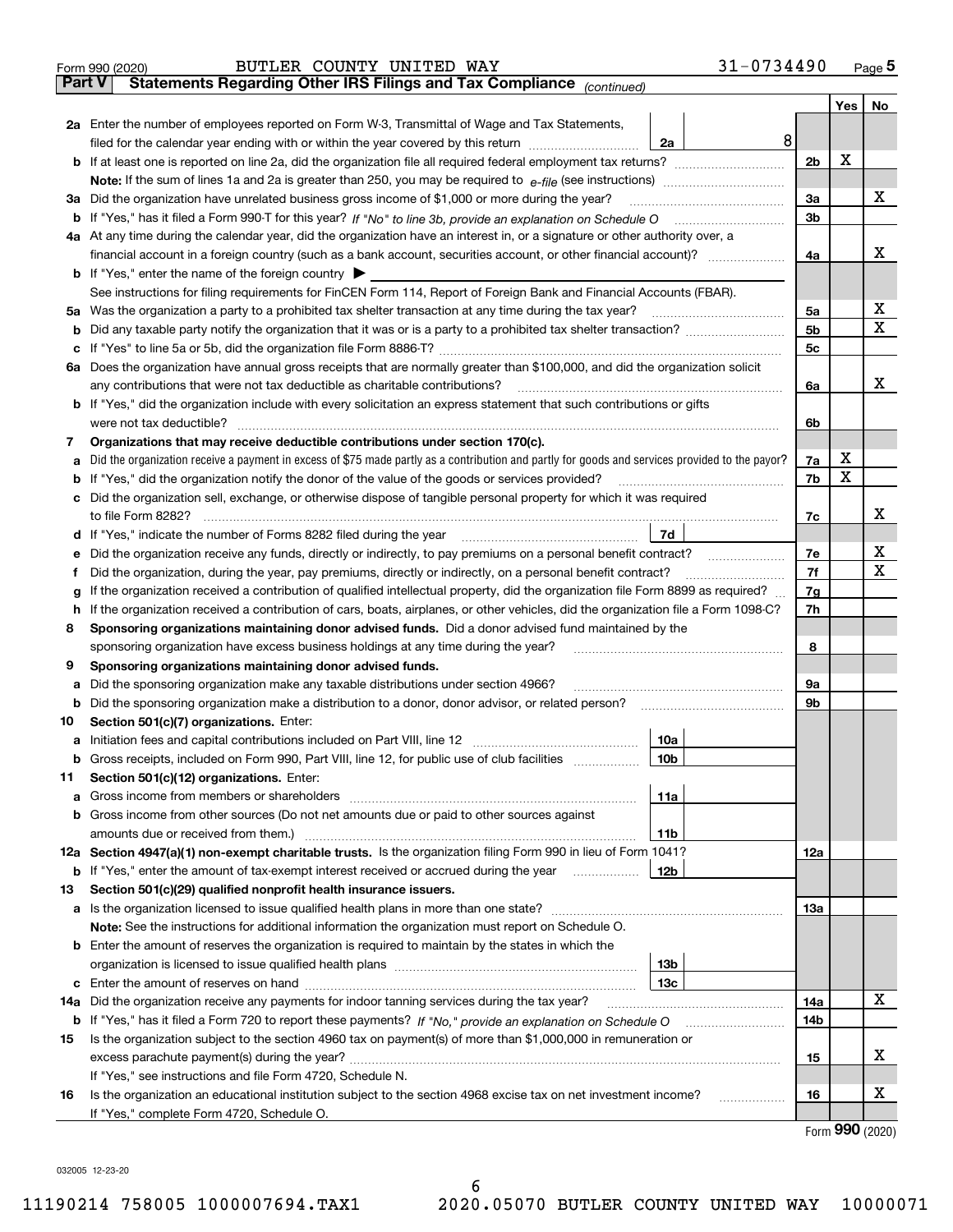|  | Form 990 (2020) |
|--|-----------------|
|  |                 |

#### $_{\rm Form}$   $_{990}$   $_{(2020)}$   $_{\rm BQe}$   $_{\rm BQe}$   $_{\rm BQe}$

| Form 990 (2020) | BUTLER COUNTY UNITED WAY |  | 31-0734490                                                                                                                         | Page $6$ |
|-----------------|--------------------------|--|------------------------------------------------------------------------------------------------------------------------------------|----------|
|                 |                          |  | <b>Part VI Governance, Management, and Disclosure</b> For each "Yes" response to lines 2 through 7b below, and for a "No" response |          |
|                 |                          |  | to line 8a, 8b, or 10b below, describe the circumstances, processes, or changes on Schedule O. See instructions.                   |          |

|    |                                                                                                                                                                                                                                |    |  |    |                         | Yes | No                      |
|----|--------------------------------------------------------------------------------------------------------------------------------------------------------------------------------------------------------------------------------|----|--|----|-------------------------|-----|-------------------------|
|    | <b>1a</b> Enter the number of voting members of the governing body at the end of the tax year<br>.                                                                                                                             | 1a |  | 17 |                         |     |                         |
|    | If there are material differences in voting rights among members of the governing body, or if the governing                                                                                                                    |    |  |    |                         |     |                         |
|    | body delegated broad authority to an executive committee or similar committee, explain on Schedule O.                                                                                                                          |    |  |    |                         |     |                         |
| b  | Enter the number of voting members included on line 1a, above, who are independent                                                                                                                                             | 1b |  | 17 |                         |     |                         |
| 2  | Did any officer, director, trustee, or key employee have a family relationship or a business relationship with any other                                                                                                       |    |  |    |                         |     |                         |
|    | officer, director, trustee, or key employee?                                                                                                                                                                                   |    |  |    | $\mathbf{2}$            |     | X                       |
| 3  | Did the organization delegate control over management duties customarily performed by or under the direct supervision                                                                                                          |    |  |    |                         |     |                         |
|    |                                                                                                                                                                                                                                |    |  |    | 3                       |     | X                       |
| 4  | Did the organization make any significant changes to its governing documents since the prior Form 990 was filed?                                                                                                               |    |  |    | $\overline{\mathbf{4}}$ |     | $\overline{\textbf{X}}$ |
| 5  |                                                                                                                                                                                                                                |    |  |    | 5                       |     | $\mathbf x$             |
| 6  | Did the organization have members or stockholders?                                                                                                                                                                             |    |  |    | 6                       | X   |                         |
| 7a | Did the organization have members, stockholders, or other persons who had the power to elect or appoint one or                                                                                                                 |    |  |    |                         |     |                         |
|    |                                                                                                                                                                                                                                |    |  |    | 7a                      | X   |                         |
|    | <b>b</b> Are any governance decisions of the organization reserved to (or subject to approval by) members, stockholders, or                                                                                                    |    |  |    |                         |     |                         |
|    | persons other than the governing body?                                                                                                                                                                                         |    |  |    | 7b                      |     | х                       |
| 8  | Did the organization contemporaneously document the meetings held or written actions undertaken during the year by the following:                                                                                              |    |  |    |                         |     |                         |
| a  |                                                                                                                                                                                                                                |    |  |    | 8a                      | X   |                         |
| b  |                                                                                                                                                                                                                                |    |  |    | 8b                      | X   |                         |
| 9  | Is there any officer, director, trustee, or key employee listed in Part VII, Section A, who cannot be reached at the                                                                                                           |    |  |    |                         |     |                         |
|    |                                                                                                                                                                                                                                |    |  |    | 9                       |     | x                       |
|    | <b>Section B. Policies</b> (This Section B requests information about policies not required by the Internal Revenue Code.)                                                                                                     |    |  |    |                         |     |                         |
|    |                                                                                                                                                                                                                                |    |  |    |                         | Yes | No                      |
|    |                                                                                                                                                                                                                                |    |  |    | 10a                     |     | X                       |
|    | <b>b</b> If "Yes," did the organization have written policies and procedures governing the activities of such chapters, affiliates,                                                                                            |    |  |    |                         |     |                         |
|    |                                                                                                                                                                                                                                |    |  |    |                         |     |                         |
|    |                                                                                                                                                                                                                                |    |  |    | 10 <sub>b</sub>         | X   |                         |
|    | 11a Has the organization provided a complete copy of this Form 990 to all members of its governing body before filing the form?                                                                                                |    |  |    | 11a                     |     |                         |
|    | <b>b</b> Describe in Schedule O the process, if any, used by the organization to review this Form 990.                                                                                                                         |    |  |    |                         |     |                         |
|    |                                                                                                                                                                                                                                |    |  |    | 12a                     | Х   |                         |
| b  |                                                                                                                                                                                                                                |    |  |    | 12b                     | X   |                         |
|    | c Did the organization regularly and consistently monitor and enforce compliance with the policy? If "Yes." describe                                                                                                           |    |  |    |                         |     |                         |
|    | in Schedule O how this was done manufactured and continuum control of the state of the state of the state of t                                                                                                                 |    |  |    | 12c                     | Х   |                         |
| 13 |                                                                                                                                                                                                                                |    |  |    | 13                      | X   |                         |
| 14 | Did the organization have a written document retention and destruction policy? manufactured and the organization have a written document retention and destruction policy?                                                     |    |  |    | 14                      | X   |                         |
| 15 | Did the process for determining compensation of the following persons include a review and approval by independent                                                                                                             |    |  |    |                         |     |                         |
|    | persons, comparability data, and contemporaneous substantiation of the deliberation and decision?                                                                                                                              |    |  |    |                         |     |                         |
| a  | The organization's CEO, Executive Director, or top management official manufactured content content of the organization's CEO, Executive Director, or top management official                                                  |    |  |    | 15a                     | X   |                         |
|    | b Other officers or key employees of the organization manufactured content to content of the organization manufactured content of the organization manufactured content of the organization manufactured content of the organi |    |  |    | 15b                     | X   |                         |
|    | If "Yes" to line 15a or 15b, describe the process in Schedule O (see instructions).                                                                                                                                            |    |  |    |                         |     |                         |
|    | 16a Did the organization invest in, contribute assets to, or participate in a joint venture or similar arrangement with a                                                                                                      |    |  |    |                         |     |                         |
|    | taxable entity during the year?                                                                                                                                                                                                |    |  |    | 16a                     |     | X                       |
|    | b If "Yes," did the organization follow a written policy or procedure requiring the organization to evaluate its participation                                                                                                 |    |  |    |                         |     |                         |
|    | in joint venture arrangements under applicable federal tax law, and take steps to safeguard the organization's                                                                                                                 |    |  |    |                         |     |                         |
|    | exempt status with respect to such arrangements?                                                                                                                                                                               |    |  |    | 16b                     |     |                         |
|    | <b>Section C. Disclosure</b>                                                                                                                                                                                                   |    |  |    |                         |     |                         |
| 17 | <b>NONE</b><br>List the states with which a copy of this Form 990 is required to be filed $\blacktriangleright$                                                                                                                |    |  |    |                         |     |                         |
| 18 | Section 6104 requires an organization to make its Forms 1023 (1024 or 1024-A, if applicable), 990, and 990-T (Section 501(c)(3)s only) available                                                                               |    |  |    |                         |     |                         |
|    | for public inspection. Indicate how you made these available. Check all that apply.                                                                                                                                            |    |  |    |                         |     |                         |
|    | $X$ Upon request<br>$\mid$ $\rm X \mid$ Own website<br>Another's website<br>Other (explain on Schedule O)                                                                                                                      |    |  |    |                         |     |                         |
| 19 | Describe on Schedule O whether (and if so, how) the organization made its governing documents, conflict of interest policy, and financial                                                                                      |    |  |    |                         |     |                         |
|    | statements available to the public during the tax year.                                                                                                                                                                        |    |  |    |                         |     |                         |
| 20 | State the name, address, and telephone number of the person who possesses the organization's books and records                                                                                                                 |    |  |    |                         |     |                         |
|    | KATHY SWINNEY - (513)863-0800                                                                                                                                                                                                  |    |  |    |                         |     |                         |
|    | 45011<br>323 NORTH THIRD STREET, HAMILTON,<br>OН                                                                                                                                                                               |    |  |    |                         |     |                         |
|    |                                                                                                                                                                                                                                |    |  |    |                         |     | Form 990 (2020)         |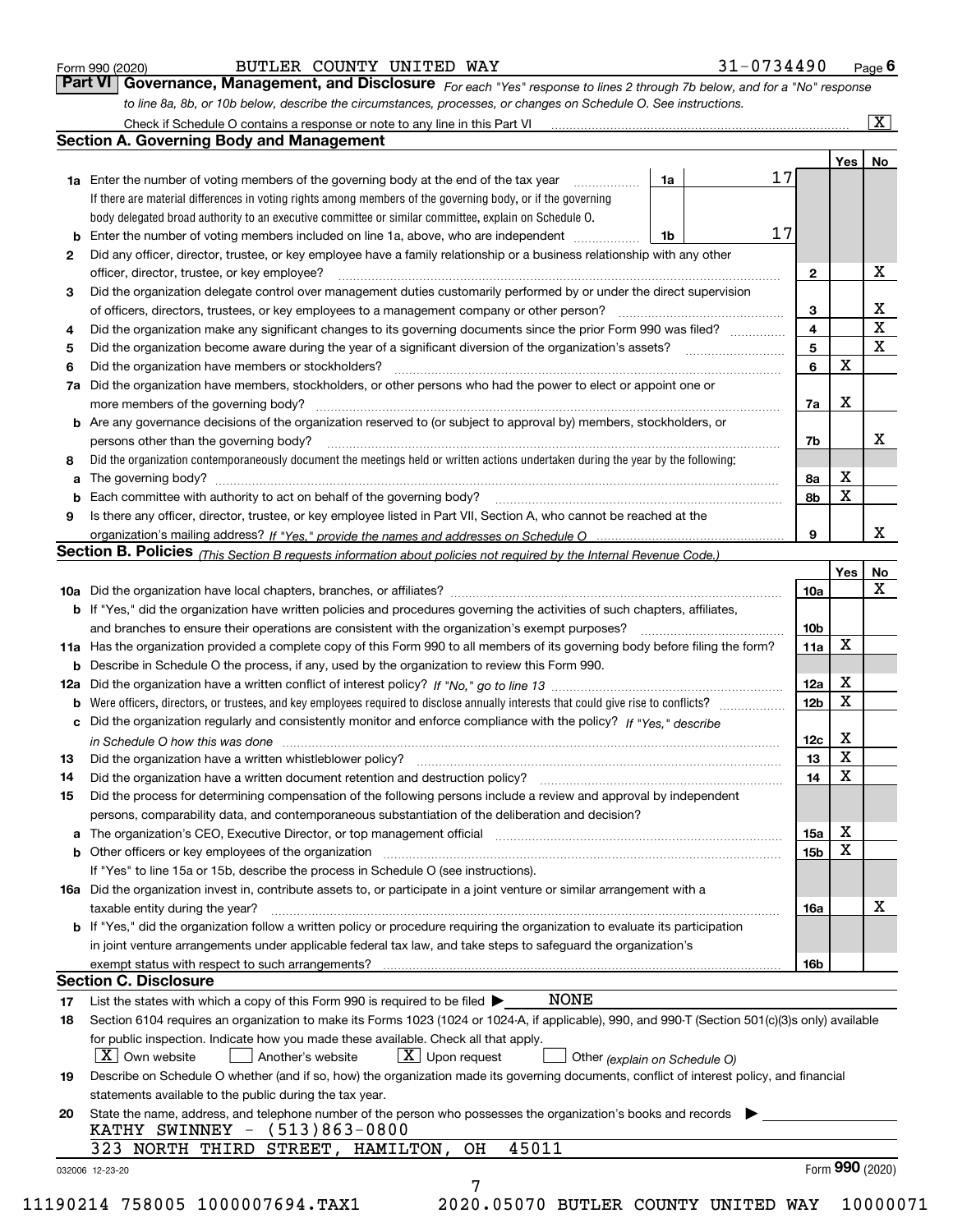$\mathcal{L}^{\text{max}}$ 

# **7Part VII Compensation of Officers, Directors, Trustees, Key Employees, Highest Compensated Employees, and Independent Contractors**

Check if Schedule O contains a response or note to any line in this Part VII

**Section A. Officers, Directors, Trustees, Key Employees, and Highest Compensated Employees**

**1a**  Complete this table for all persons required to be listed. Report compensation for the calendar year ending with or within the organization's tax year. **•** List all of the organization's current officers, directors, trustees (whether individuals or organizations), regardless of amount of compensation.

Enter -0- in columns (D), (E), and (F) if no compensation was paid.

 $\bullet$  List all of the organization's  $\,$ current key employees, if any. See instructions for definition of "key employee."

**•** List the organization's five current highest compensated employees (other than an officer, director, trustee, or key employee) who received reportable compensation (Box 5 of Form W-2 and/or Box 7 of Form 1099-MISC) of more than \$100,000 from the organization and any related organizations.

**•** List all of the organization's former officers, key employees, and highest compensated employees who received more than \$100,000 of reportable compensation from the organization and any related organizations.

**former directors or trustees**  ¥ List all of the organization's that received, in the capacity as a former director or trustee of the organization, more than \$10,000 of reportable compensation from the organization and any related organizations.

See instructions for the order in which to list the persons above.

Check this box if neither the organization nor any related organization compensated any current officer, director, or trustee.  $\mathcal{L}^{\text{max}}$ 

| (A)                              | (B)<br>(C)               |                                         |                                 |         |              |                                  |              | (D)             | (E)             | (F)                         |
|----------------------------------|--------------------------|-----------------------------------------|---------------------------------|---------|--------------|----------------------------------|--------------|-----------------|-----------------|-----------------------------|
| Name and title                   | Average                  | Position<br>(do not check more than one |                                 |         |              |                                  |              | Reportable      | Reportable      | Estimated                   |
|                                  | hours per                |                                         | box, unless person is both an   |         |              |                                  |              | compensation    | compensation    | amount of                   |
|                                  | week                     |                                         | officer and a director/trustee) |         |              | from                             | from related | other           |                 |                             |
|                                  | (list any                |                                         |                                 |         |              |                                  |              | the             | organizations   | compensation                |
|                                  | hours for                |                                         |                                 |         |              |                                  |              | organization    | (W-2/1099-MISC) | from the                    |
|                                  | related<br>organizations |                                         |                                 |         |              |                                  |              | (W-2/1099-MISC) |                 | organization<br>and related |
|                                  | below                    |                                         |                                 |         |              |                                  |              |                 |                 | organizations               |
|                                  | line)                    | Individual trustee or director          | Institutional trustee           | Officer | Key employee | Highest compensated<br> employee | Former       |                 |                 |                             |
| MARGARET BAKER<br>(1)            | 40.00                    |                                         |                                 |         |              |                                  |              |                 |                 |                             |
| PRESIDENT/CEO (TERM END 2/28/21) |                          |                                         |                                 | X       |              |                                  |              | 100,003.        | $\mathbf 0$ .   | 17,154.                     |
| (2)<br>SHAWN HAMILTON            | 0.80                     |                                         |                                 |         |              |                                  |              |                 |                 |                             |
| <b>MEMBER</b>                    |                          | X                                       |                                 |         |              |                                  |              | 0.              | $\mathbf 0$ .   | 0.                          |
| AMY MACECHKO<br>(3)              | 0.80                     |                                         |                                 |         |              |                                  |              |                 |                 |                             |
| <b>MEMBER</b>                    |                          | X                                       |                                 |         |              |                                  |              | 0.              | 0.              | $0_{.}$                     |
| (4)<br>WALTER ZANCAN, JR.        | 0.80                     |                                         |                                 |         |              |                                  |              |                 |                 |                             |
| <b>MEMBER</b>                    |                          | X                                       |                                 |         |              |                                  |              | 0.              | 0.              | 0.                          |
| LEE GEIGER<br>(5)                | 0.80                     |                                         |                                 |         |              |                                  |              |                 |                 |                             |
| <b>MEMBER</b>                    |                          | X                                       |                                 |         |              |                                  |              | 0.              | 0.              | $0_{.}$                     |
| SUSAN BREMER<br>(6)              | 0.80                     |                                         |                                 |         |              |                                  |              |                 |                 |                             |
| <b>MEMBER</b>                    |                          | X                                       |                                 |         |              |                                  |              | 0.              | 0.              | $0_{.}$                     |
| (7)<br><b>JEFF EBERLEIN</b>      | 0.80                     |                                         |                                 |         |              |                                  |              |                 |                 |                             |
| <b>MEMBER</b>                    |                          | X                                       |                                 |         |              |                                  |              | 0.              | 0.              | $0_{.}$                     |
| JOHN WHELPTON<br>(8)             | 0.80                     |                                         |                                 |         |              |                                  |              |                 |                 |                             |
| <b>MEMBER</b>                    |                          | X                                       |                                 |         |              |                                  |              | 0.              | 0.              | $0_{.}$                     |
| (9)<br>CATHERINE EVANS           | 0.80                     |                                         |                                 |         |              |                                  |              |                 |                 |                             |
| <b>MEMBER</b>                    |                          | X                                       |                                 |         |              |                                  |              | 0.              | 0.              | $0_{.}$                     |
| (10) KIM MCKINNEY                | 0.80                     |                                         |                                 |         |              |                                  |              |                 |                 |                             |
| <b>MEMBER</b>                    |                          | X                                       |                                 |         |              |                                  |              | 0.              | 0.              | $0_{.}$                     |
| (11) RICK PATE                   | 0.80                     |                                         |                                 |         |              |                                  |              |                 |                 |                             |
| <b>MEMBER</b>                    |                          | X                                       |                                 |         |              |                                  |              | 0.              | 0.              | $0_{.}$                     |
| (12) RON ROLFING                 | 0.80                     |                                         |                                 |         |              |                                  |              |                 |                 |                             |
| <b>MEMBER</b>                    |                          | X                                       |                                 |         |              |                                  |              | 0.              | 0.              | 0.                          |
| (13) QUINTON MOSS                | 0.80                     |                                         |                                 |         |              |                                  |              |                 |                 |                             |
| <b>MEMBER</b>                    |                          | X                                       |                                 |         |              |                                  |              | 0.              | 0.              | 0.                          |
| (14) LAUREN NELSON               | 0.80                     |                                         |                                 |         |              |                                  |              |                 |                 |                             |
| <b>MEMBER</b>                    |                          | $\mathbf X$                             |                                 |         |              |                                  |              | 0.              | $\mathbf 0$ .   | 0.                          |
| (15) PETER ABNER                 | 0.80                     |                                         |                                 |         |              |                                  |              |                 |                 |                             |
| CHAIRPERSON                      |                          | X                                       |                                 | X       |              |                                  |              | $\mathbf 0$ .   | $\mathbf 0$ .   | 0.                          |
| (16) LARRY MULLIGAN              | 0.80                     |                                         |                                 |         |              |                                  |              |                 |                 |                             |
| VICE CHAIRPERSON                 |                          | X                                       |                                 | X       |              |                                  |              | 0.              | $\mathbf 0$ .   | 0.                          |
| (17) KEVIN MCKINNEY              | 0.80                     |                                         |                                 |         |              |                                  |              |                 |                 |                             |
| TREASURER                        |                          | X                                       |                                 | X       |              |                                  |              | $\mathbf 0$ .   | $\mathbf 0$ .   | 0.                          |
| 032007 12-23-20                  |                          |                                         |                                 |         |              |                                  |              |                 |                 | Form 990 (2020)             |

8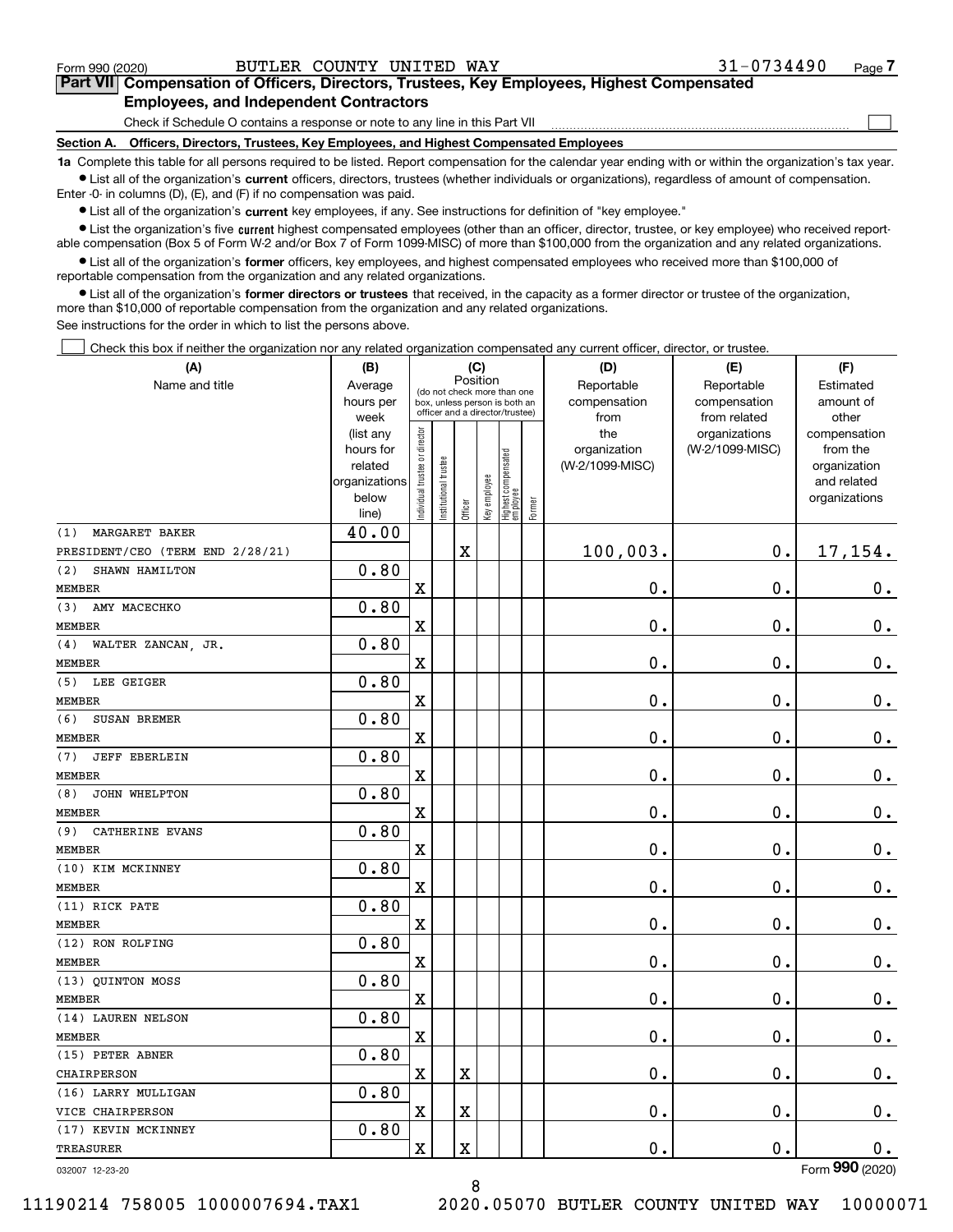| BUTLER COUNTY UNITED WAY<br>Form 990 (2020)                                                                                                                                                                                                                 |                                                                      |                                                                                                                    |                       |         |              |                                 |        |                                           | 31-0734490                                        |                                      |                     | Page 8                                                                   |
|-------------------------------------------------------------------------------------------------------------------------------------------------------------------------------------------------------------------------------------------------------------|----------------------------------------------------------------------|--------------------------------------------------------------------------------------------------------------------|-----------------------|---------|--------------|---------------------------------|--------|-------------------------------------------|---------------------------------------------------|--------------------------------------|---------------------|--------------------------------------------------------------------------|
| <b>Part VII</b><br>Section A. Officers, Directors, Trustees, Key Employees, and Highest Compensated Employees (continued)                                                                                                                                   |                                                                      |                                                                                                                    |                       |         |              |                                 |        |                                           |                                                   |                                      |                     |                                                                          |
| (A)<br>Name and title                                                                                                                                                                                                                                       | (B)<br>Average<br>hours per<br>week                                  | (C)<br>Position<br>(do not check more than one<br>box, unless person is both an<br>officer and a director/trustee) |                       |         |              |                                 |        | (D)<br>Reportable<br>compensation<br>from | (E)<br>Reportable<br>compensation<br>from related |                                      |                     | (F)<br>Estimated<br>amount of<br>other                                   |
|                                                                                                                                                                                                                                                             | (list any<br>hours for<br>related<br>organizations<br>below<br>line) | Individual trustee or director                                                                                     | Institutional trustee | Officer | Key employee | Highest compensated<br>employee | Former | the<br>organization<br>(W-2/1099-MISC)    | organizations<br>(W-2/1099-MISC)                  |                                      |                     | compensation<br>from the<br>organization<br>and related<br>organizations |
| (18) NABILA AHMAD                                                                                                                                                                                                                                           | 0.80                                                                 |                                                                                                                    |                       |         |              |                                 |        |                                           |                                                   |                                      |                     |                                                                          |
| <b>SECRETARY</b>                                                                                                                                                                                                                                            |                                                                      | $\mathbf X$                                                                                                        |                       | X       |              |                                 |        | 0.                                        |                                                   | 0.                                   |                     | 0.                                                                       |
| (19) KRYSTAL TIPTON<br>PRESIDENT/CEO (START 3/1/21)                                                                                                                                                                                                         | 42.00                                                                |                                                                                                                    |                       | Χ       |              |                                 |        | 0.                                        |                                                   | 0.                                   |                     | 0.                                                                       |
|                                                                                                                                                                                                                                                             |                                                                      |                                                                                                                    |                       |         |              |                                 |        |                                           |                                                   |                                      |                     |                                                                          |
|                                                                                                                                                                                                                                                             |                                                                      |                                                                                                                    |                       |         |              |                                 |        |                                           |                                                   |                                      |                     |                                                                          |
|                                                                                                                                                                                                                                                             |                                                                      |                                                                                                                    |                       |         |              |                                 |        |                                           |                                                   |                                      |                     |                                                                          |
|                                                                                                                                                                                                                                                             |                                                                      |                                                                                                                    |                       |         |              |                                 |        |                                           |                                                   |                                      |                     |                                                                          |
|                                                                                                                                                                                                                                                             |                                                                      |                                                                                                                    |                       |         |              |                                 |        |                                           |                                                   |                                      |                     |                                                                          |
|                                                                                                                                                                                                                                                             |                                                                      |                                                                                                                    |                       |         |              |                                 |        |                                           |                                                   |                                      |                     |                                                                          |
|                                                                                                                                                                                                                                                             |                                                                      |                                                                                                                    |                       |         |              |                                 |        |                                           |                                                   |                                      |                     |                                                                          |
|                                                                                                                                                                                                                                                             |                                                                      |                                                                                                                    |                       |         |              |                                 |        | 100,003.                                  |                                                   | 0.                                   |                     | 17, 154.                                                                 |
| c Total from continuation sheets to Part VII, Section A                                                                                                                                                                                                     |                                                                      |                                                                                                                    |                       |         |              |                                 |        | 0.<br>100,003.                            |                                                   | $\overline{0}$ .<br>$\overline{0}$ . |                     | 0.<br>17, 154.                                                           |
| Total number of individuals (including but not limited to those listed above) who received more than \$100,000 of reportable<br>$\mathbf{2}$<br>compensation from the organization $\blacktriangleright$                                                    |                                                                      |                                                                                                                    |                       |         |              |                                 |        |                                           |                                                   |                                      |                     | 1                                                                        |
|                                                                                                                                                                                                                                                             |                                                                      |                                                                                                                    |                       |         |              |                                 |        |                                           |                                                   |                                      |                     | No<br>Yes                                                                |
| Did the organization list any former officer, director, trustee, key employee, or highest compensated employee on<br>3<br>line 1a? If "Yes," complete Schedule J for such individual material content in the content of the Schedule J for such individual  |                                                                      |                                                                                                                    |                       |         |              |                                 |        |                                           |                                                   |                                      | 3                   | х                                                                        |
| For any individual listed on line 1a, is the sum of reportable compensation and other compensation from the organization<br>4                                                                                                                               |                                                                      |                                                                                                                    |                       |         |              |                                 |        |                                           |                                                   |                                      |                     |                                                                          |
| Did any person listed on line 1a receive or accrue compensation from any unrelated organization or individual for services<br>5                                                                                                                             |                                                                      |                                                                                                                    |                       |         |              |                                 |        |                                           |                                                   |                                      | 4                   | х                                                                        |
|                                                                                                                                                                                                                                                             |                                                                      |                                                                                                                    |                       |         |              |                                 |        |                                           |                                                   |                                      | 5                   | х                                                                        |
| <b>Section B. Independent Contractors</b>                                                                                                                                                                                                                   |                                                                      |                                                                                                                    |                       |         |              |                                 |        |                                           |                                                   |                                      |                     |                                                                          |
| Complete this table for your five highest compensated independent contractors that received more than \$100,000 of compensation from<br>1<br>the organization. Report compensation for the calendar year ending with or within the organization's tax year. |                                                                      |                                                                                                                    |                       |         |              |                                 |        |                                           |                                                   |                                      |                     |                                                                          |
| (A)<br>Name and business address                                                                                                                                                                                                                            |                                                                      |                                                                                                                    | <b>NONE</b>           |         |              |                                 |        | (B)<br>Description of services            |                                                   |                                      | (C)<br>Compensation |                                                                          |
|                                                                                                                                                                                                                                                             |                                                                      |                                                                                                                    |                       |         |              |                                 |        |                                           |                                                   |                                      |                     |                                                                          |
|                                                                                                                                                                                                                                                             |                                                                      |                                                                                                                    |                       |         |              |                                 |        |                                           |                                                   |                                      |                     |                                                                          |
|                                                                                                                                                                                                                                                             |                                                                      |                                                                                                                    |                       |         |              |                                 |        |                                           |                                                   |                                      |                     |                                                                          |
|                                                                                                                                                                                                                                                             |                                                                      |                                                                                                                    |                       |         |              |                                 |        |                                           |                                                   |                                      |                     |                                                                          |
|                                                                                                                                                                                                                                                             |                                                                      |                                                                                                                    |                       |         |              |                                 |        |                                           |                                                   |                                      |                     |                                                                          |
| Total number of independent contractors (including but not limited to those listed above) who received more than<br>2<br>\$100,000 of compensation from the organization                                                                                    |                                                                      |                                                                                                                    |                       |         | U            |                                 |        |                                           |                                                   |                                      |                     | QQQ                                                                      |

9

032008 12-23-20

Form (2020) **990**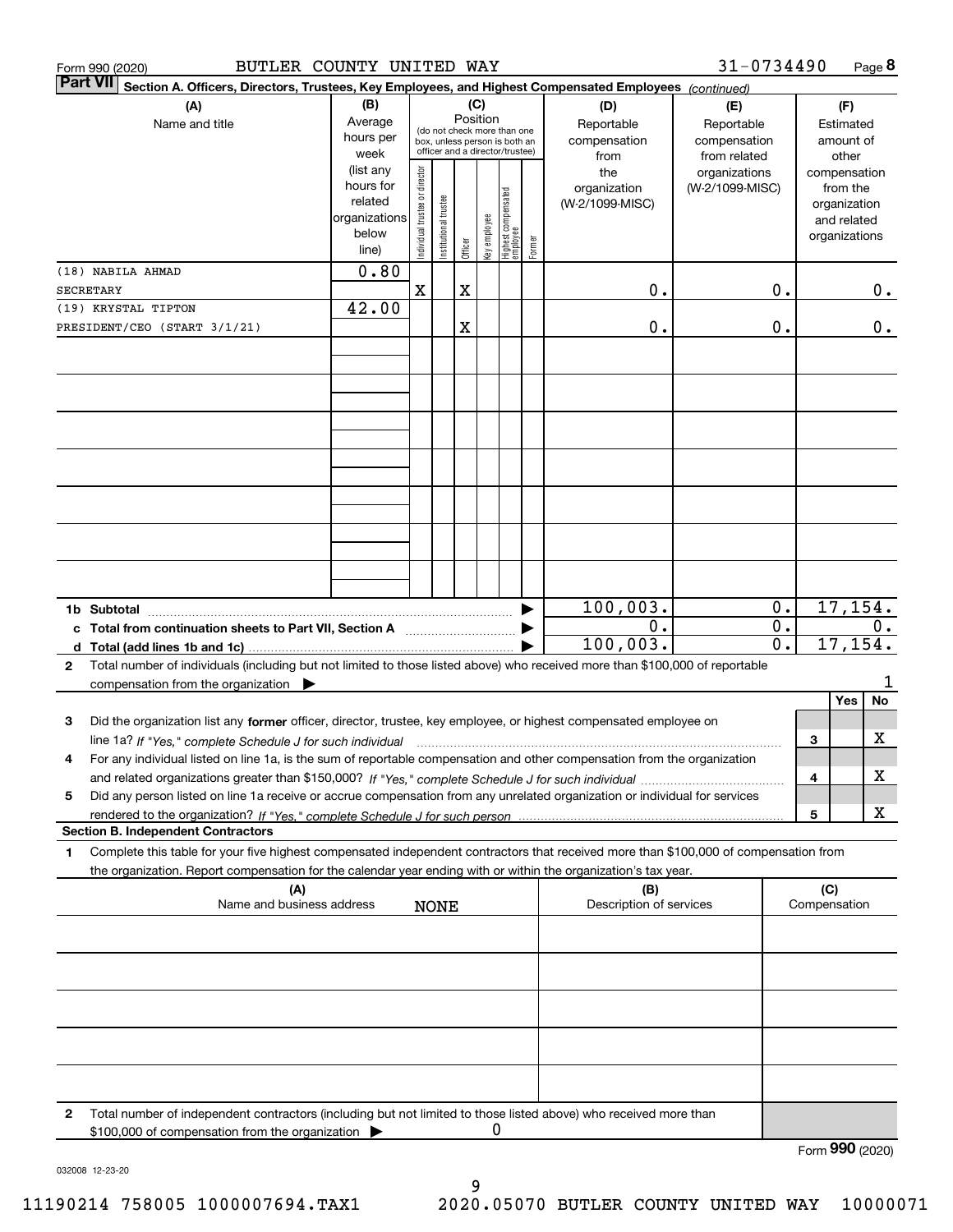| <b>Part VIII</b><br>Check if Schedule O contains a response or note to any line in this Part VIII<br>$\begin{array}{c c c c c c} \hline \text{ } & \text{(B)} & \text{ } & \text{(C)} & \text{ } \end{array}$<br>(D)<br>(A)<br>Revenue excluded<br>Related or exempt<br>Unrelated<br>Total revenue<br>from tax under<br>function revenue<br>business revenue<br>552,506.<br>1a<br>1 a Federated campaigns<br>Contributions, Gifts, Grants<br>and Other Similar Amounts<br>1 <sub>b</sub><br>Membership dues<br>b<br>$\ldots \ldots \ldots \ldots \ldots$<br>1 <sub>c</sub><br>Fundraising events<br>c<br>1 <sub>d</sub><br>d Related organizations<br>70, 795.<br>Government grants (contributions)<br>1e<br>е<br>f All other contributions, gifts, grants, and<br>1,021,466.<br>1f<br>similar amounts not included above<br>149,530.<br>$1g$ \$<br>Noncash contributions included in lines 1a-1f<br>g<br>1,644,767.<br>h.<br><b>Business Code</b><br>2 a<br>Program Service<br>Revenue<br><u> 2008 - An Dùbhlachd ann an Dùbhad ann an Dùbhad ann an Dùbhad ann an Dùbhad ann an Dùbhad ann an Dùbhad ann an </u><br>b<br>the contract of the contract of the contract of the contract of the contract of<br>с<br><u> 1989 - Johann John Stone, markin fizikar (h. 1982).</u><br>d<br>the control of the control of the control of the control of the control of the control of<br>е<br>f All other program service revenue<br>a<br>Investment income (including dividends, interest, and<br>3<br>10,787.<br>10,787.<br>Income from investment of tax-exempt bond proceeds<br>4<br>5<br>(i) Real<br>(ii) Personal<br>6а<br>6 a Gross rents<br>6b<br>Less: rental expenses<br>b<br>Rental income or (loss)<br>6c<br>c<br><b>d</b> Net rental income or (loss)<br>(i) Securities<br>(ii) Other<br>7 a Gross amount from sales of<br>16,450.<br>7a<br>assets other than inventory<br><b>b</b> Less: cost or other basis<br>$7b$ 16,585.<br>evenue<br>and sales expenses <b>contained</b><br>$-135.$<br>7c<br>c Gain or (loss)<br>$-135.$<br>$-135.$<br>Œ<br>Other<br>8 a Gross income from fundraising events (not<br>including \$<br>contributions reported on line 1c). See<br><b>∣8a</b><br>8bl<br><b>b</b> Less: direct expenses<br>c Net income or (loss) from fundraising events<br>9 a Gross income from gaming activities. See<br>∣9a  <br>9b l<br><b>b</b> Less: direct expenses <b>manually</b><br>c Net income or (loss) from gaming activities _______________<br>10 a Gross sales of inventory, less returns<br> 10a<br>10 <sub>b</sub><br><b>b</b> Less: cost of goods sold<br>c Net income or (loss) from sales of inventory<br><b>Business Code</b><br>Miscellaneous<br>11 a<br><u> 1989 - Johann Barn, mars et al. (b. 1989)</u><br>evenue<br>b<br>the contract of the contract of the contract of the contract of the contract of<br>с<br>$\blacktriangleright$ 1,655,419.<br>10,652.<br>0.<br>$0$ .<br>12<br>032009 12-23-20 | Form 990 (2020) |  | BUTLER COUNTY UNITED WAY    |  | 31-0734490 | Page 9             |
|-----------------------------------------------------------------------------------------------------------------------------------------------------------------------------------------------------------------------------------------------------------------------------------------------------------------------------------------------------------------------------------------------------------------------------------------------------------------------------------------------------------------------------------------------------------------------------------------------------------------------------------------------------------------------------------------------------------------------------------------------------------------------------------------------------------------------------------------------------------------------------------------------------------------------------------------------------------------------------------------------------------------------------------------------------------------------------------------------------------------------------------------------------------------------------------------------------------------------------------------------------------------------------------------------------------------------------------------------------------------------------------------------------------------------------------------------------------------------------------------------------------------------------------------------------------------------------------------------------------------------------------------------------------------------------------------------------------------------------------------------------------------------------------------------------------------------------------------------------------------------------------------------------------------------------------------------------------------------------------------------------------------------------------------------------------------------------------------------------------------------------------------------------------------------------------------------------------------------------------------------------------------------------------------------------------------------------------------------------------------------------------------------------------------------------------------------------------------------------------------------------------------------------------------------------------------------------------------------------------------------------------------------------------------------------------------------------------------------------------------------------------------------------------------------------------------------------------------------------------------------------------------------------------------------------------------------|-----------------|--|-----------------------------|--|------------|--------------------|
|                                                                                                                                                                                                                                                                                                                                                                                                                                                                                                                                                                                                                                                                                                                                                                                                                                                                                                                                                                                                                                                                                                                                                                                                                                                                                                                                                                                                                                                                                                                                                                                                                                                                                                                                                                                                                                                                                                                                                                                                                                                                                                                                                                                                                                                                                                                                                                                                                                                                                                                                                                                                                                                                                                                                                                                                                                                                                                                                               |                 |  | <b>Statement of Revenue</b> |  |            |                    |
|                                                                                                                                                                                                                                                                                                                                                                                                                                                                                                                                                                                                                                                                                                                                                                                                                                                                                                                                                                                                                                                                                                                                                                                                                                                                                                                                                                                                                                                                                                                                                                                                                                                                                                                                                                                                                                                                                                                                                                                                                                                                                                                                                                                                                                                                                                                                                                                                                                                                                                                                                                                                                                                                                                                                                                                                                                                                                                                                               |                 |  |                             |  |            |                    |
|                                                                                                                                                                                                                                                                                                                                                                                                                                                                                                                                                                                                                                                                                                                                                                                                                                                                                                                                                                                                                                                                                                                                                                                                                                                                                                                                                                                                                                                                                                                                                                                                                                                                                                                                                                                                                                                                                                                                                                                                                                                                                                                                                                                                                                                                                                                                                                                                                                                                                                                                                                                                                                                                                                                                                                                                                                                                                                                                               |                 |  |                             |  |            | sections 512 - 514 |
|                                                                                                                                                                                                                                                                                                                                                                                                                                                                                                                                                                                                                                                                                                                                                                                                                                                                                                                                                                                                                                                                                                                                                                                                                                                                                                                                                                                                                                                                                                                                                                                                                                                                                                                                                                                                                                                                                                                                                                                                                                                                                                                                                                                                                                                                                                                                                                                                                                                                                                                                                                                                                                                                                                                                                                                                                                                                                                                                               |                 |  |                             |  |            |                    |
|                                                                                                                                                                                                                                                                                                                                                                                                                                                                                                                                                                                                                                                                                                                                                                                                                                                                                                                                                                                                                                                                                                                                                                                                                                                                                                                                                                                                                                                                                                                                                                                                                                                                                                                                                                                                                                                                                                                                                                                                                                                                                                                                                                                                                                                                                                                                                                                                                                                                                                                                                                                                                                                                                                                                                                                                                                                                                                                                               |                 |  |                             |  |            |                    |
|                                                                                                                                                                                                                                                                                                                                                                                                                                                                                                                                                                                                                                                                                                                                                                                                                                                                                                                                                                                                                                                                                                                                                                                                                                                                                                                                                                                                                                                                                                                                                                                                                                                                                                                                                                                                                                                                                                                                                                                                                                                                                                                                                                                                                                                                                                                                                                                                                                                                                                                                                                                                                                                                                                                                                                                                                                                                                                                                               |                 |  |                             |  |            |                    |
|                                                                                                                                                                                                                                                                                                                                                                                                                                                                                                                                                                                                                                                                                                                                                                                                                                                                                                                                                                                                                                                                                                                                                                                                                                                                                                                                                                                                                                                                                                                                                                                                                                                                                                                                                                                                                                                                                                                                                                                                                                                                                                                                                                                                                                                                                                                                                                                                                                                                                                                                                                                                                                                                                                                                                                                                                                                                                                                                               |                 |  |                             |  |            |                    |
|                                                                                                                                                                                                                                                                                                                                                                                                                                                                                                                                                                                                                                                                                                                                                                                                                                                                                                                                                                                                                                                                                                                                                                                                                                                                                                                                                                                                                                                                                                                                                                                                                                                                                                                                                                                                                                                                                                                                                                                                                                                                                                                                                                                                                                                                                                                                                                                                                                                                                                                                                                                                                                                                                                                                                                                                                                                                                                                                               |                 |  |                             |  |            |                    |
|                                                                                                                                                                                                                                                                                                                                                                                                                                                                                                                                                                                                                                                                                                                                                                                                                                                                                                                                                                                                                                                                                                                                                                                                                                                                                                                                                                                                                                                                                                                                                                                                                                                                                                                                                                                                                                                                                                                                                                                                                                                                                                                                                                                                                                                                                                                                                                                                                                                                                                                                                                                                                                                                                                                                                                                                                                                                                                                                               |                 |  |                             |  |            |                    |
|                                                                                                                                                                                                                                                                                                                                                                                                                                                                                                                                                                                                                                                                                                                                                                                                                                                                                                                                                                                                                                                                                                                                                                                                                                                                                                                                                                                                                                                                                                                                                                                                                                                                                                                                                                                                                                                                                                                                                                                                                                                                                                                                                                                                                                                                                                                                                                                                                                                                                                                                                                                                                                                                                                                                                                                                                                                                                                                                               |                 |  |                             |  |            |                    |
|                                                                                                                                                                                                                                                                                                                                                                                                                                                                                                                                                                                                                                                                                                                                                                                                                                                                                                                                                                                                                                                                                                                                                                                                                                                                                                                                                                                                                                                                                                                                                                                                                                                                                                                                                                                                                                                                                                                                                                                                                                                                                                                                                                                                                                                                                                                                                                                                                                                                                                                                                                                                                                                                                                                                                                                                                                                                                                                                               |                 |  |                             |  |            |                    |
|                                                                                                                                                                                                                                                                                                                                                                                                                                                                                                                                                                                                                                                                                                                                                                                                                                                                                                                                                                                                                                                                                                                                                                                                                                                                                                                                                                                                                                                                                                                                                                                                                                                                                                                                                                                                                                                                                                                                                                                                                                                                                                                                                                                                                                                                                                                                                                                                                                                                                                                                                                                                                                                                                                                                                                                                                                                                                                                                               |                 |  |                             |  |            |                    |
|                                                                                                                                                                                                                                                                                                                                                                                                                                                                                                                                                                                                                                                                                                                                                                                                                                                                                                                                                                                                                                                                                                                                                                                                                                                                                                                                                                                                                                                                                                                                                                                                                                                                                                                                                                                                                                                                                                                                                                                                                                                                                                                                                                                                                                                                                                                                                                                                                                                                                                                                                                                                                                                                                                                                                                                                                                                                                                                                               |                 |  |                             |  |            |                    |
|                                                                                                                                                                                                                                                                                                                                                                                                                                                                                                                                                                                                                                                                                                                                                                                                                                                                                                                                                                                                                                                                                                                                                                                                                                                                                                                                                                                                                                                                                                                                                                                                                                                                                                                                                                                                                                                                                                                                                                                                                                                                                                                                                                                                                                                                                                                                                                                                                                                                                                                                                                                                                                                                                                                                                                                                                                                                                                                                               |                 |  |                             |  |            |                    |
|                                                                                                                                                                                                                                                                                                                                                                                                                                                                                                                                                                                                                                                                                                                                                                                                                                                                                                                                                                                                                                                                                                                                                                                                                                                                                                                                                                                                                                                                                                                                                                                                                                                                                                                                                                                                                                                                                                                                                                                                                                                                                                                                                                                                                                                                                                                                                                                                                                                                                                                                                                                                                                                                                                                                                                                                                                                                                                                                               |                 |  |                             |  |            |                    |
|                                                                                                                                                                                                                                                                                                                                                                                                                                                                                                                                                                                                                                                                                                                                                                                                                                                                                                                                                                                                                                                                                                                                                                                                                                                                                                                                                                                                                                                                                                                                                                                                                                                                                                                                                                                                                                                                                                                                                                                                                                                                                                                                                                                                                                                                                                                                                                                                                                                                                                                                                                                                                                                                                                                                                                                                                                                                                                                                               |                 |  |                             |  |            |                    |
|                                                                                                                                                                                                                                                                                                                                                                                                                                                                                                                                                                                                                                                                                                                                                                                                                                                                                                                                                                                                                                                                                                                                                                                                                                                                                                                                                                                                                                                                                                                                                                                                                                                                                                                                                                                                                                                                                                                                                                                                                                                                                                                                                                                                                                                                                                                                                                                                                                                                                                                                                                                                                                                                                                                                                                                                                                                                                                                                               |                 |  |                             |  |            |                    |
|                                                                                                                                                                                                                                                                                                                                                                                                                                                                                                                                                                                                                                                                                                                                                                                                                                                                                                                                                                                                                                                                                                                                                                                                                                                                                                                                                                                                                                                                                                                                                                                                                                                                                                                                                                                                                                                                                                                                                                                                                                                                                                                                                                                                                                                                                                                                                                                                                                                                                                                                                                                                                                                                                                                                                                                                                                                                                                                                               |                 |  |                             |  |            |                    |
|                                                                                                                                                                                                                                                                                                                                                                                                                                                                                                                                                                                                                                                                                                                                                                                                                                                                                                                                                                                                                                                                                                                                                                                                                                                                                                                                                                                                                                                                                                                                                                                                                                                                                                                                                                                                                                                                                                                                                                                                                                                                                                                                                                                                                                                                                                                                                                                                                                                                                                                                                                                                                                                                                                                                                                                                                                                                                                                                               |                 |  |                             |  |            |                    |
|                                                                                                                                                                                                                                                                                                                                                                                                                                                                                                                                                                                                                                                                                                                                                                                                                                                                                                                                                                                                                                                                                                                                                                                                                                                                                                                                                                                                                                                                                                                                                                                                                                                                                                                                                                                                                                                                                                                                                                                                                                                                                                                                                                                                                                                                                                                                                                                                                                                                                                                                                                                                                                                                                                                                                                                                                                                                                                                                               |                 |  |                             |  |            |                    |
|                                                                                                                                                                                                                                                                                                                                                                                                                                                                                                                                                                                                                                                                                                                                                                                                                                                                                                                                                                                                                                                                                                                                                                                                                                                                                                                                                                                                                                                                                                                                                                                                                                                                                                                                                                                                                                                                                                                                                                                                                                                                                                                                                                                                                                                                                                                                                                                                                                                                                                                                                                                                                                                                                                                                                                                                                                                                                                                                               |                 |  |                             |  |            |                    |
|                                                                                                                                                                                                                                                                                                                                                                                                                                                                                                                                                                                                                                                                                                                                                                                                                                                                                                                                                                                                                                                                                                                                                                                                                                                                                                                                                                                                                                                                                                                                                                                                                                                                                                                                                                                                                                                                                                                                                                                                                                                                                                                                                                                                                                                                                                                                                                                                                                                                                                                                                                                                                                                                                                                                                                                                                                                                                                                                               |                 |  |                             |  |            |                    |
|                                                                                                                                                                                                                                                                                                                                                                                                                                                                                                                                                                                                                                                                                                                                                                                                                                                                                                                                                                                                                                                                                                                                                                                                                                                                                                                                                                                                                                                                                                                                                                                                                                                                                                                                                                                                                                                                                                                                                                                                                                                                                                                                                                                                                                                                                                                                                                                                                                                                                                                                                                                                                                                                                                                                                                                                                                                                                                                                               |                 |  |                             |  |            |                    |
|                                                                                                                                                                                                                                                                                                                                                                                                                                                                                                                                                                                                                                                                                                                                                                                                                                                                                                                                                                                                                                                                                                                                                                                                                                                                                                                                                                                                                                                                                                                                                                                                                                                                                                                                                                                                                                                                                                                                                                                                                                                                                                                                                                                                                                                                                                                                                                                                                                                                                                                                                                                                                                                                                                                                                                                                                                                                                                                                               |                 |  |                             |  |            |                    |
|                                                                                                                                                                                                                                                                                                                                                                                                                                                                                                                                                                                                                                                                                                                                                                                                                                                                                                                                                                                                                                                                                                                                                                                                                                                                                                                                                                                                                                                                                                                                                                                                                                                                                                                                                                                                                                                                                                                                                                                                                                                                                                                                                                                                                                                                                                                                                                                                                                                                                                                                                                                                                                                                                                                                                                                                                                                                                                                                               |                 |  |                             |  |            |                    |
|                                                                                                                                                                                                                                                                                                                                                                                                                                                                                                                                                                                                                                                                                                                                                                                                                                                                                                                                                                                                                                                                                                                                                                                                                                                                                                                                                                                                                                                                                                                                                                                                                                                                                                                                                                                                                                                                                                                                                                                                                                                                                                                                                                                                                                                                                                                                                                                                                                                                                                                                                                                                                                                                                                                                                                                                                                                                                                                                               |                 |  |                             |  |            |                    |
|                                                                                                                                                                                                                                                                                                                                                                                                                                                                                                                                                                                                                                                                                                                                                                                                                                                                                                                                                                                                                                                                                                                                                                                                                                                                                                                                                                                                                                                                                                                                                                                                                                                                                                                                                                                                                                                                                                                                                                                                                                                                                                                                                                                                                                                                                                                                                                                                                                                                                                                                                                                                                                                                                                                                                                                                                                                                                                                                               |                 |  |                             |  |            |                    |
|                                                                                                                                                                                                                                                                                                                                                                                                                                                                                                                                                                                                                                                                                                                                                                                                                                                                                                                                                                                                                                                                                                                                                                                                                                                                                                                                                                                                                                                                                                                                                                                                                                                                                                                                                                                                                                                                                                                                                                                                                                                                                                                                                                                                                                                                                                                                                                                                                                                                                                                                                                                                                                                                                                                                                                                                                                                                                                                                               |                 |  |                             |  |            |                    |
|                                                                                                                                                                                                                                                                                                                                                                                                                                                                                                                                                                                                                                                                                                                                                                                                                                                                                                                                                                                                                                                                                                                                                                                                                                                                                                                                                                                                                                                                                                                                                                                                                                                                                                                                                                                                                                                                                                                                                                                                                                                                                                                                                                                                                                                                                                                                                                                                                                                                                                                                                                                                                                                                                                                                                                                                                                                                                                                                               |                 |  |                             |  |            |                    |
|                                                                                                                                                                                                                                                                                                                                                                                                                                                                                                                                                                                                                                                                                                                                                                                                                                                                                                                                                                                                                                                                                                                                                                                                                                                                                                                                                                                                                                                                                                                                                                                                                                                                                                                                                                                                                                                                                                                                                                                                                                                                                                                                                                                                                                                                                                                                                                                                                                                                                                                                                                                                                                                                                                                                                                                                                                                                                                                                               |                 |  |                             |  |            |                    |
|                                                                                                                                                                                                                                                                                                                                                                                                                                                                                                                                                                                                                                                                                                                                                                                                                                                                                                                                                                                                                                                                                                                                                                                                                                                                                                                                                                                                                                                                                                                                                                                                                                                                                                                                                                                                                                                                                                                                                                                                                                                                                                                                                                                                                                                                                                                                                                                                                                                                                                                                                                                                                                                                                                                                                                                                                                                                                                                                               |                 |  |                             |  |            |                    |
|                                                                                                                                                                                                                                                                                                                                                                                                                                                                                                                                                                                                                                                                                                                                                                                                                                                                                                                                                                                                                                                                                                                                                                                                                                                                                                                                                                                                                                                                                                                                                                                                                                                                                                                                                                                                                                                                                                                                                                                                                                                                                                                                                                                                                                                                                                                                                                                                                                                                                                                                                                                                                                                                                                                                                                                                                                                                                                                                               |                 |  |                             |  |            |                    |
|                                                                                                                                                                                                                                                                                                                                                                                                                                                                                                                                                                                                                                                                                                                                                                                                                                                                                                                                                                                                                                                                                                                                                                                                                                                                                                                                                                                                                                                                                                                                                                                                                                                                                                                                                                                                                                                                                                                                                                                                                                                                                                                                                                                                                                                                                                                                                                                                                                                                                                                                                                                                                                                                                                                                                                                                                                                                                                                                               |                 |  |                             |  |            |                    |
|                                                                                                                                                                                                                                                                                                                                                                                                                                                                                                                                                                                                                                                                                                                                                                                                                                                                                                                                                                                                                                                                                                                                                                                                                                                                                                                                                                                                                                                                                                                                                                                                                                                                                                                                                                                                                                                                                                                                                                                                                                                                                                                                                                                                                                                                                                                                                                                                                                                                                                                                                                                                                                                                                                                                                                                                                                                                                                                                               |                 |  |                             |  |            |                    |
|                                                                                                                                                                                                                                                                                                                                                                                                                                                                                                                                                                                                                                                                                                                                                                                                                                                                                                                                                                                                                                                                                                                                                                                                                                                                                                                                                                                                                                                                                                                                                                                                                                                                                                                                                                                                                                                                                                                                                                                                                                                                                                                                                                                                                                                                                                                                                                                                                                                                                                                                                                                                                                                                                                                                                                                                                                                                                                                                               |                 |  |                             |  |            |                    |
|                                                                                                                                                                                                                                                                                                                                                                                                                                                                                                                                                                                                                                                                                                                                                                                                                                                                                                                                                                                                                                                                                                                                                                                                                                                                                                                                                                                                                                                                                                                                                                                                                                                                                                                                                                                                                                                                                                                                                                                                                                                                                                                                                                                                                                                                                                                                                                                                                                                                                                                                                                                                                                                                                                                                                                                                                                                                                                                                               |                 |  |                             |  |            |                    |
|                                                                                                                                                                                                                                                                                                                                                                                                                                                                                                                                                                                                                                                                                                                                                                                                                                                                                                                                                                                                                                                                                                                                                                                                                                                                                                                                                                                                                                                                                                                                                                                                                                                                                                                                                                                                                                                                                                                                                                                                                                                                                                                                                                                                                                                                                                                                                                                                                                                                                                                                                                                                                                                                                                                                                                                                                                                                                                                                               |                 |  |                             |  |            |                    |
|                                                                                                                                                                                                                                                                                                                                                                                                                                                                                                                                                                                                                                                                                                                                                                                                                                                                                                                                                                                                                                                                                                                                                                                                                                                                                                                                                                                                                                                                                                                                                                                                                                                                                                                                                                                                                                                                                                                                                                                                                                                                                                                                                                                                                                                                                                                                                                                                                                                                                                                                                                                                                                                                                                                                                                                                                                                                                                                                               |                 |  |                             |  |            |                    |
|                                                                                                                                                                                                                                                                                                                                                                                                                                                                                                                                                                                                                                                                                                                                                                                                                                                                                                                                                                                                                                                                                                                                                                                                                                                                                                                                                                                                                                                                                                                                                                                                                                                                                                                                                                                                                                                                                                                                                                                                                                                                                                                                                                                                                                                                                                                                                                                                                                                                                                                                                                                                                                                                                                                                                                                                                                                                                                                                               |                 |  |                             |  |            |                    |
|                                                                                                                                                                                                                                                                                                                                                                                                                                                                                                                                                                                                                                                                                                                                                                                                                                                                                                                                                                                                                                                                                                                                                                                                                                                                                                                                                                                                                                                                                                                                                                                                                                                                                                                                                                                                                                                                                                                                                                                                                                                                                                                                                                                                                                                                                                                                                                                                                                                                                                                                                                                                                                                                                                                                                                                                                                                                                                                                               |                 |  |                             |  |            |                    |
|                                                                                                                                                                                                                                                                                                                                                                                                                                                                                                                                                                                                                                                                                                                                                                                                                                                                                                                                                                                                                                                                                                                                                                                                                                                                                                                                                                                                                                                                                                                                                                                                                                                                                                                                                                                                                                                                                                                                                                                                                                                                                                                                                                                                                                                                                                                                                                                                                                                                                                                                                                                                                                                                                                                                                                                                                                                                                                                                               |                 |  |                             |  |            |                    |
|                                                                                                                                                                                                                                                                                                                                                                                                                                                                                                                                                                                                                                                                                                                                                                                                                                                                                                                                                                                                                                                                                                                                                                                                                                                                                                                                                                                                                                                                                                                                                                                                                                                                                                                                                                                                                                                                                                                                                                                                                                                                                                                                                                                                                                                                                                                                                                                                                                                                                                                                                                                                                                                                                                                                                                                                                                                                                                                                               |                 |  |                             |  |            |                    |
|                                                                                                                                                                                                                                                                                                                                                                                                                                                                                                                                                                                                                                                                                                                                                                                                                                                                                                                                                                                                                                                                                                                                                                                                                                                                                                                                                                                                                                                                                                                                                                                                                                                                                                                                                                                                                                                                                                                                                                                                                                                                                                                                                                                                                                                                                                                                                                                                                                                                                                                                                                                                                                                                                                                                                                                                                                                                                                                                               |                 |  |                             |  |            |                    |
|                                                                                                                                                                                                                                                                                                                                                                                                                                                                                                                                                                                                                                                                                                                                                                                                                                                                                                                                                                                                                                                                                                                                                                                                                                                                                                                                                                                                                                                                                                                                                                                                                                                                                                                                                                                                                                                                                                                                                                                                                                                                                                                                                                                                                                                                                                                                                                                                                                                                                                                                                                                                                                                                                                                                                                                                                                                                                                                                               |                 |  |                             |  |            |                    |
|                                                                                                                                                                                                                                                                                                                                                                                                                                                                                                                                                                                                                                                                                                                                                                                                                                                                                                                                                                                                                                                                                                                                                                                                                                                                                                                                                                                                                                                                                                                                                                                                                                                                                                                                                                                                                                                                                                                                                                                                                                                                                                                                                                                                                                                                                                                                                                                                                                                                                                                                                                                                                                                                                                                                                                                                                                                                                                                                               |                 |  |                             |  |            |                    |
|                                                                                                                                                                                                                                                                                                                                                                                                                                                                                                                                                                                                                                                                                                                                                                                                                                                                                                                                                                                                                                                                                                                                                                                                                                                                                                                                                                                                                                                                                                                                                                                                                                                                                                                                                                                                                                                                                                                                                                                                                                                                                                                                                                                                                                                                                                                                                                                                                                                                                                                                                                                                                                                                                                                                                                                                                                                                                                                                               |                 |  |                             |  |            |                    |
|                                                                                                                                                                                                                                                                                                                                                                                                                                                                                                                                                                                                                                                                                                                                                                                                                                                                                                                                                                                                                                                                                                                                                                                                                                                                                                                                                                                                                                                                                                                                                                                                                                                                                                                                                                                                                                                                                                                                                                                                                                                                                                                                                                                                                                                                                                                                                                                                                                                                                                                                                                                                                                                                                                                                                                                                                                                                                                                                               |                 |  |                             |  |            |                    |
|                                                                                                                                                                                                                                                                                                                                                                                                                                                                                                                                                                                                                                                                                                                                                                                                                                                                                                                                                                                                                                                                                                                                                                                                                                                                                                                                                                                                                                                                                                                                                                                                                                                                                                                                                                                                                                                                                                                                                                                                                                                                                                                                                                                                                                                                                                                                                                                                                                                                                                                                                                                                                                                                                                                                                                                                                                                                                                                                               |                 |  |                             |  |            |                    |
|                                                                                                                                                                                                                                                                                                                                                                                                                                                                                                                                                                                                                                                                                                                                                                                                                                                                                                                                                                                                                                                                                                                                                                                                                                                                                                                                                                                                                                                                                                                                                                                                                                                                                                                                                                                                                                                                                                                                                                                                                                                                                                                                                                                                                                                                                                                                                                                                                                                                                                                                                                                                                                                                                                                                                                                                                                                                                                                                               |                 |  |                             |  |            |                    |
|                                                                                                                                                                                                                                                                                                                                                                                                                                                                                                                                                                                                                                                                                                                                                                                                                                                                                                                                                                                                                                                                                                                                                                                                                                                                                                                                                                                                                                                                                                                                                                                                                                                                                                                                                                                                                                                                                                                                                                                                                                                                                                                                                                                                                                                                                                                                                                                                                                                                                                                                                                                                                                                                                                                                                                                                                                                                                                                                               |                 |  |                             |  |            |                    |
|                                                                                                                                                                                                                                                                                                                                                                                                                                                                                                                                                                                                                                                                                                                                                                                                                                                                                                                                                                                                                                                                                                                                                                                                                                                                                                                                                                                                                                                                                                                                                                                                                                                                                                                                                                                                                                                                                                                                                                                                                                                                                                                                                                                                                                                                                                                                                                                                                                                                                                                                                                                                                                                                                                                                                                                                                                                                                                                                               |                 |  |                             |  |            |                    |
|                                                                                                                                                                                                                                                                                                                                                                                                                                                                                                                                                                                                                                                                                                                                                                                                                                                                                                                                                                                                                                                                                                                                                                                                                                                                                                                                                                                                                                                                                                                                                                                                                                                                                                                                                                                                                                                                                                                                                                                                                                                                                                                                                                                                                                                                                                                                                                                                                                                                                                                                                                                                                                                                                                                                                                                                                                                                                                                                               |                 |  |                             |  |            |                    |
|                                                                                                                                                                                                                                                                                                                                                                                                                                                                                                                                                                                                                                                                                                                                                                                                                                                                                                                                                                                                                                                                                                                                                                                                                                                                                                                                                                                                                                                                                                                                                                                                                                                                                                                                                                                                                                                                                                                                                                                                                                                                                                                                                                                                                                                                                                                                                                                                                                                                                                                                                                                                                                                                                                                                                                                                                                                                                                                                               |                 |  |                             |  |            |                    |
|                                                                                                                                                                                                                                                                                                                                                                                                                                                                                                                                                                                                                                                                                                                                                                                                                                                                                                                                                                                                                                                                                                                                                                                                                                                                                                                                                                                                                                                                                                                                                                                                                                                                                                                                                                                                                                                                                                                                                                                                                                                                                                                                                                                                                                                                                                                                                                                                                                                                                                                                                                                                                                                                                                                                                                                                                                                                                                                                               |                 |  |                             |  |            |                    |
|                                                                                                                                                                                                                                                                                                                                                                                                                                                                                                                                                                                                                                                                                                                                                                                                                                                                                                                                                                                                                                                                                                                                                                                                                                                                                                                                                                                                                                                                                                                                                                                                                                                                                                                                                                                                                                                                                                                                                                                                                                                                                                                                                                                                                                                                                                                                                                                                                                                                                                                                                                                                                                                                                                                                                                                                                                                                                                                                               |                 |  |                             |  |            |                    |
|                                                                                                                                                                                                                                                                                                                                                                                                                                                                                                                                                                                                                                                                                                                                                                                                                                                                                                                                                                                                                                                                                                                                                                                                                                                                                                                                                                                                                                                                                                                                                                                                                                                                                                                                                                                                                                                                                                                                                                                                                                                                                                                                                                                                                                                                                                                                                                                                                                                                                                                                                                                                                                                                                                                                                                                                                                                                                                                                               |                 |  |                             |  |            | Form 990 (2020)    |

10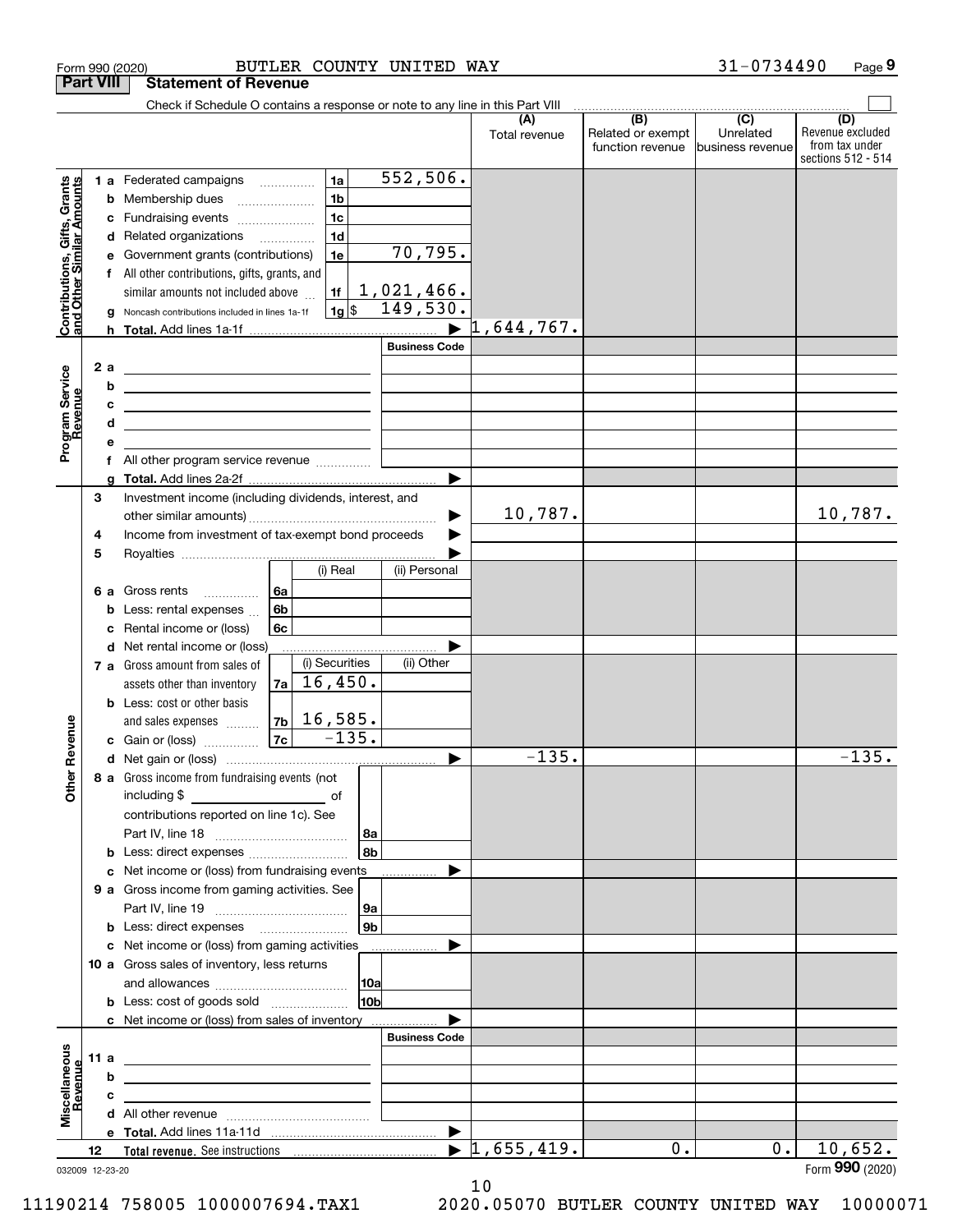$_{\rm Form}$   $_{990}$   $_{(2020)}$   $_{\rm Bge}$   $_{\rm Bge}$ **Part IX Statement of Functional Expenses**

*Section 501(c)(3) and 501(c)(4) organizations must complete all columns. All other organizations must complete column (A).*

|              | Do not include amounts reported on lines 6b,<br>7b, 8b, 9b, and 10b of Part VIII.                  | (A)<br>Total expenses | (B)<br>Program service<br>expenses | (C)<br>Management and<br>general expenses | (D)<br>Fundraising<br>expenses |
|--------------|----------------------------------------------------------------------------------------------------|-----------------------|------------------------------------|-------------------------------------------|--------------------------------|
| 1.           | Grants and other assistance to domestic organizations                                              |                       |                                    |                                           |                                |
|              | and domestic governments. See Part IV, line 21                                                     | 989,744.              | 989,744.                           |                                           |                                |
| $\mathbf{2}$ | Grants and other assistance to domestic                                                            |                       |                                    |                                           |                                |
|              | individuals. See Part IV, line 22                                                                  |                       |                                    |                                           |                                |
| 3            | Grants and other assistance to foreign                                                             |                       |                                    |                                           |                                |
|              | organizations, foreign governments, and foreign                                                    |                       |                                    |                                           |                                |
|              | individuals. See Part IV, lines 15 and 16                                                          |                       |                                    |                                           |                                |
| 4            | Benefits paid to or for members                                                                    |                       |                                    |                                           |                                |
| 5            | Compensation of current officers, directors,                                                       |                       |                                    |                                           |                                |
|              | trustees, and key employees                                                                        | 109,441.              | 56,910.                            | 9,850.                                    | 42,681.                        |
| 6            | Compensation not included above to disqualified                                                    |                       |                                    |                                           |                                |
|              | persons (as defined under section 4958(f)(1)) and                                                  |                       |                                    |                                           |                                |
|              | persons described in section 4958(c)(3)(B)                                                         |                       |                                    |                                           |                                |
| 7            |                                                                                                    | 221,837.              | 114,709.                           | 18,970.                                   | 88,158.                        |
| 8            | Pension plan accruals and contributions (include                                                   |                       |                                    |                                           |                                |
|              | section 401(k) and 403(b) employer contributions)                                                  |                       |                                    |                                           |                                |
| 9            |                                                                                                    | 35,643.               | 20, 125.                           | 2,228.                                    | 13,290.                        |
| 10           |                                                                                                    | 24,316.               | 12,760.                            | 1,832.                                    | 9,724.                         |
| 11           | Fees for services (nonemployees):                                                                  |                       |                                    |                                           |                                |
| a            |                                                                                                    |                       |                                    |                                           |                                |
| b            |                                                                                                    | 200.                  | 65.                                | 88.                                       | 47.                            |
|              |                                                                                                    | 23,350.               | 7,568.                             | 10, 283.                                  | $\overline{5,499}$ .           |
|              |                                                                                                    |                       |                                    |                                           |                                |
|              | e Professional fundraising services. See Part IV, line 17                                          |                       |                                    |                                           |                                |
| f            | Investment management fees                                                                         | 4,784.                |                                    | 4,784.                                    |                                |
| g            | Other. (If line 11g amount exceeds 10% of line 25,                                                 |                       |                                    |                                           |                                |
|              | column (A) amount, list line 11g expenses on Sch 0.)                                               | 12,411.               | $4,022$ .                          | 5,466.                                    | $\frac{2,923}{3,576}$          |
| 12           |                                                                                                    | 11,472.               | 6,325.                             | 1,571.                                    |                                |
| 13           |                                                                                                    | 10, 246.              | 5,272.                             | 2,641.                                    | 2,333.                         |
| 14           |                                                                                                    |                       |                                    |                                           |                                |
| 15           |                                                                                                    |                       |                                    |                                           |                                |
| 16           |                                                                                                    | 21,922.               | 11,786.                            | 1,632.                                    | 8,504.                         |
| 17           | Travel                                                                                             | 474.                  | 389.                               | 52.                                       | 33.                            |
| 18           | Payments of travel or entertainment expenses                                                       |                       |                                    |                                           |                                |
|              | for any federal, state, or local public officials                                                  |                       |                                    |                                           |                                |
| 19           | Conferences, conventions, and meetings                                                             | 1,231.                | 301.                               | 234.                                      | 696.                           |
| 20           | Interest                                                                                           |                       |                                    |                                           |                                |
| 21           |                                                                                                    | 23,656.<br>3,527.     | 1,552.                             | 23,656.<br>529.                           | 1,446.                         |
| 22           | Depreciation, depletion, and amortization                                                          |                       |                                    |                                           |                                |
| 23           | Insurance                                                                                          |                       |                                    |                                           |                                |
| 24           | Other expenses. Itemize expenses not covered<br>above (List miscellaneous expenses on line 24e. If |                       |                                    |                                           |                                |
|              | line 24e amount exceeds 10% of line 25, column (A)                                                 |                       |                                    |                                           |                                |
|              | amount, list line 24e expenses on Schedule O.)<br>a EQUIP MAINTENANCE & REN                        | 36,669.               | 19,603.                            | 2,922.                                    | 14,144.                        |
| b            | MISCELLANEOUS                                                                                      | 4,776.                | 3,145.                             | 1,500.                                    | 131.                           |
| c            | MEMBERSHIP DUES                                                                                    | 2,190.                | 1,014.                             | 445.                                      | 731.                           |
| d            |                                                                                                    |                       |                                    |                                           |                                |
|              | e All other expenses                                                                               |                       |                                    |                                           |                                |
| 25           | Total functional expenses. Add lines 1 through 24e                                                 | 1,537,889.            | 1, 255, 290.                       | 88,683.                                   | 193,916.                       |
| 26           | <b>Joint costs.</b> Complete this line only if the organization                                    |                       |                                    |                                           |                                |
|              | reported in column (B) joint costs from a combined                                                 |                       |                                    |                                           |                                |
|              | educational campaign and fundraising solicitation.                                                 |                       |                                    |                                           |                                |
|              | Check here $\blacktriangleright$<br>if following SOP 98-2 (ASC 958-720)                            |                       |                                    |                                           |                                |

032010 12-23-20

Form (2020) **990**

11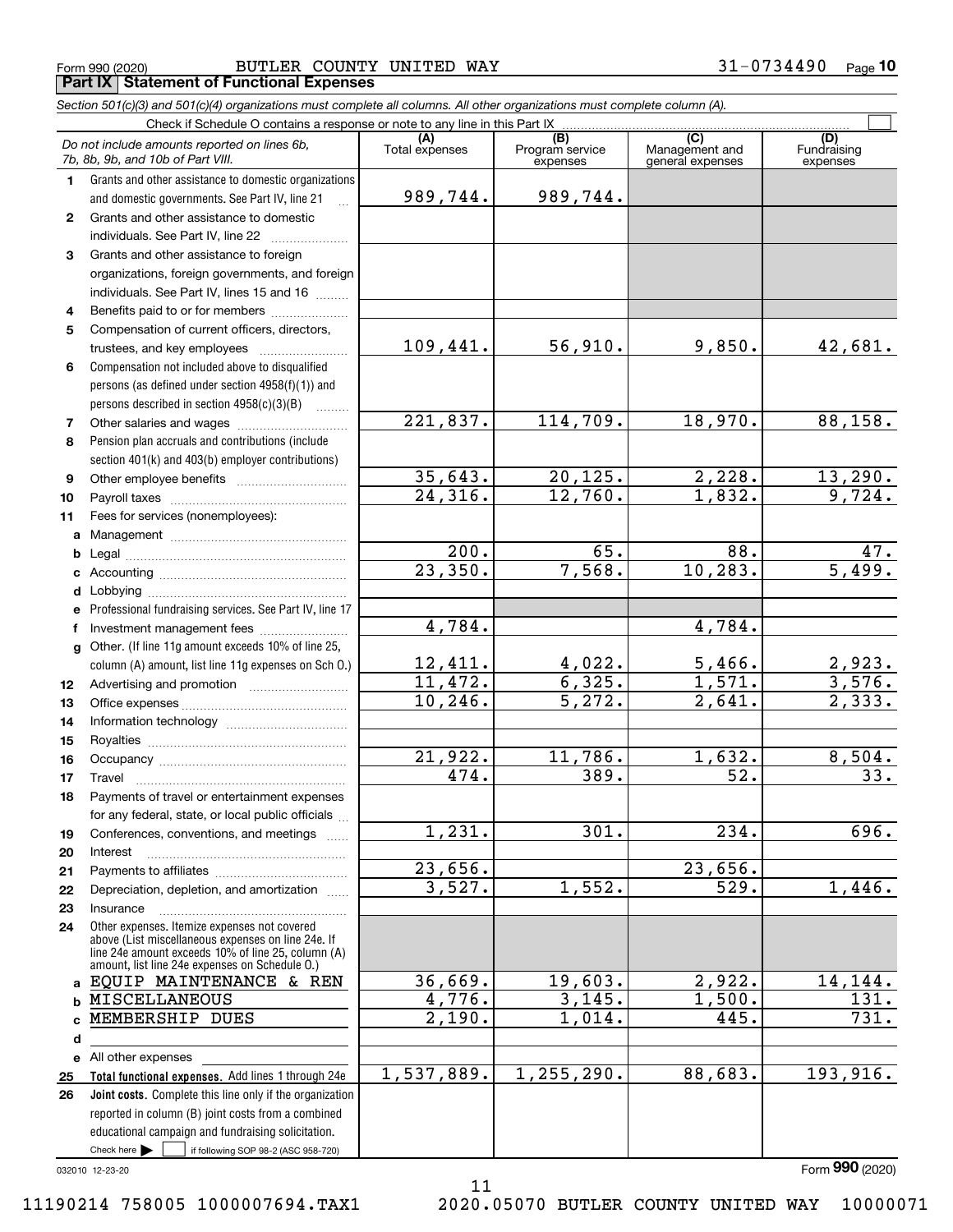12

**(A) (B)** Beginning of year | | End of year  $252,624.$  1  $222,234.$ **11**Cash - non-interest-bearing ~~~~~~~~~~~~~~~~~~~~~~~~~  $294,003$ .  $224,290$ . **22**Savings and temporary cash investments ~~~~~~~~~~~~~~~~~~ $691, 157. | 3 | 593, 826.$ **33**Pledges and grants receivable, net ~~~~~~~~~~~~~~~~~~~~~ Accounts receivable, net ~~~~~~~~~~~~~~~~~~~~~~~~~~ **445**Loans and other receivables from any current or former officer, director, trustee, key employee, creator or founder, substantial contributor, or 35% controlled entity or family member of any of these persons ............................ **5**Loans and other receivables from other disqualified persons (as defined **6**under section 4958(f)(1)), and persons described in section 4958(c)(3)(B) **677**Notes and loans receivable, net ~~~~~~~~~~~~~~~~~~~~~~~**Assets 88**Inventories for sale or use ~~~~~~~~~~~~~~~~~~~~~~~~~~**99**Prepaid expenses and deferred charges ~~~~~~~~~~~~~~~~~~ **10a**Land, buildings, and equipment: cost or other 516,560. basis. Complete Part VI of Schedule D will aller **10c**506,410. 13,677. 10,150. **b** Less: accumulated depreciation  $\ldots$  **10b**  $298,875.$  11 516,092. **1111**Investments - publicly traded securities ~~~~~~~~~~~~~~~~~~~ **1212**Investments - other securities. See Part IV, line 11 ~~~~~~~~~~~~~~ **1313** Investments - program-related. See Part IV, line 11 ~~~~~~~~~~~~~**1414**Intangible assets ……………………………………………………………………………………  $162,989.$  15 $\boxed{157,381.}$ Other assets. See Part IV, line 11 ~~~~~~~~~~~~~~~~~~~~~~ **1515** $1,713,325.$  16 1,723,973. **1616Total assets.**  Add lines 1 through 15 (must equal line 33)  $19,507$ .  $17$   $15,890$ . **1717**Accounts payable and accrued expenses ~~~~~~~~~~~~~~~~~~ **1818**Grants payable ~~~~~~~~~~~~~~~~~~~~~~~~~~~~~~~ **1919**Deferred revenue ~~~~~~~~~~~~~~~~~~~~~~~~~~~~~~ **2020**Tax-exempt bond liabilities …………………………………………………………… 111,708. 91,700. Escrow or custodial account liability. Complete Part IV of Schedule D **2121**Loans and other payables to any current or former officer, director, **22**iabilities **Liabilities** trustee, key employee, creator or founder, substantial contributor, or 35% controlled entity or family member of any of these persons ~~~~~~~~~**22** $70, 795.$  |  $23$  |  $0.$ **23**Secured mortgages and notes payable to unrelated third parties **23**Unsecured notes and loans payable to unrelated third parties **242425**Other liabilities (including federal income tax, payables to related third parties, and other liabilities not included on lines 17-24). Complete Part X 837,901. | 25 | 787,073. **25**of Schedule D ~~~~~~~~~~~~~~~~~~~~~~~~~~~~~~~  $1,039,911. |26 | 894,663.$ **2626Total liabilities.**  Add lines 17 through 25 **Organizations that follow FASB ASC 958, check here** | X Net Assets or Fund Balances **Net Assets or Fund Balances and complete lines 27, 28, 32, and 33.**  $612,664. |27|$  779,310. **2727**Net assets without donor restrictions <sub>…………………………………………………</sub>……  $60,750.$  28 50,000. **2828**Net assets with donor restrictions ~~~~~~~~~~~~~~~~~~~~~~ **Organizations that do not follow FASB ASC 958, check here** | **and complete lines 29 through 33. 2929**Capital stock or trust principal, or current funds ~~~~~~~~~~~~~~~**3030**Paid-in or capital surplus, or land, building, or equipment fund www.commun.com **3131**Retained earnings, endowment, accumulated income, or other funds www.com Total net assets or fund balances ~~~~~~~~~~~~~~~~~~~~~~  $673,414. |32|$  829,310. **3232** $713,325. |33 | 1,723,973.$ Total liabilities and net assets/fund balances **3333**

31-0734490 Page 11

 $\mathcal{L}^{\text{max}}$ 

Form (2020) **990**

## $_{\rm Form}$   $_{990}$   $_{(2020)}$   $_{\rm Bge}$   $_{\rm Bge}$

Check if Schedule O contains a response or note to any line in this Part X **Part X** Balance Sheet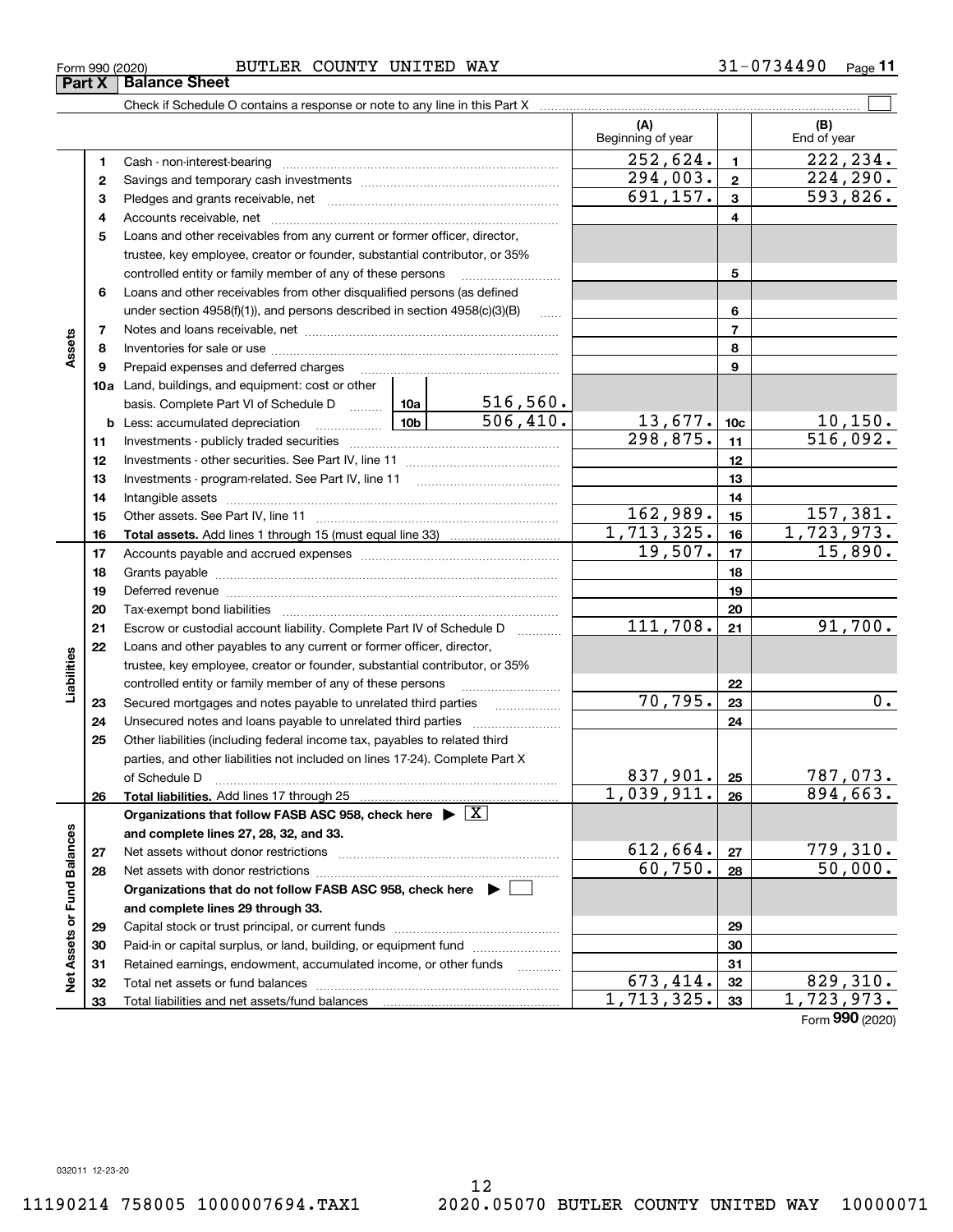|    | BUTLER COUNTY UNITED WAY<br>Form 990 (2020)                                                                                     |                         | 31-0734490     |     | Page $12$               |
|----|---------------------------------------------------------------------------------------------------------------------------------|-------------------------|----------------|-----|-------------------------|
|    | <b>Reconciliation of Net Assets</b><br>Part XI                                                                                  |                         |                |     |                         |
|    |                                                                                                                                 |                         |                |     | $\overline{\mathbf{x}}$ |
|    |                                                                                                                                 |                         |                |     |                         |
| 1  | Total revenue (must equal Part VIII, column (A), line 12)                                                                       | $\mathbf 1$             | 1,655,419.     |     |                         |
| 2  | Total expenses (must equal Part IX, column (A), line 25) maturing content content content content content conte                 | $\overline{2}$          | 1,537,889.     |     |                         |
| 3  | Revenue less expenses. Subtract line 2 from line 1                                                                              | 3                       | 117,530.       |     |                         |
| 4  |                                                                                                                                 | $\overline{\mathbf{4}}$ | 673,414.       |     |                         |
| 5  | Net unrealized gains (losses) on investments                                                                                    | 5                       | 118,366.       |     |                         |
| 6  |                                                                                                                                 | 6                       |                |     |                         |
| 7  | Investment expenses www.communication.com/www.communication.com/www.communication.com/www.com                                   | $\overline{7}$          |                |     |                         |
| 8  | Prior period adjustments                                                                                                        | 8                       |                |     |                         |
| 9  | Other changes in net assets or fund balances (explain on Schedule O)                                                            | $\mathbf{9}$            |                |     | $-80,000.$              |
| 10 | Net assets or fund balances at end of year. Combine lines 3 through 9 (must equal Part X, line 32,                              |                         |                |     |                         |
|    |                                                                                                                                 | 10                      | 829,310.       |     |                         |
|    | Part XII Financial Statements and Reporting                                                                                     |                         |                |     |                         |
|    |                                                                                                                                 |                         |                |     | $\overline{\text{X}}$   |
|    |                                                                                                                                 |                         |                | Yes | No                      |
| 1  | $ X $ Accrual<br>Accounting method used to prepare the Form 990: <u>II</u> Cash<br>Other                                        |                         |                |     |                         |
|    | If the organization changed its method of accounting from a prior year or checked "Other," explain in Schedule O.               |                         |                |     |                         |
|    | 2a Were the organization's financial statements compiled or reviewed by an independent accountant?                              |                         | 2a             |     | Χ                       |
|    | If "Yes," check a box below to indicate whether the financial statements for the year were compiled or reviewed on a            |                         |                |     |                         |
|    | separate basis, consolidated basis, or both:                                                                                    |                         |                |     |                         |
|    | Separate basis<br><b>Consolidated basis</b><br>Both consolidated and separate basis                                             |                         |                |     |                         |
|    | <b>b</b> Were the organization's financial statements audited by an independent accountant?                                     |                         | 2 <sub>b</sub> | х   |                         |
|    | If "Yes," check a box below to indicate whether the financial statements for the year were audited on a separate basis,         |                         |                |     |                         |
|    | consolidated basis, or both:                                                                                                    |                         |                |     |                         |
|    | $ \mathbf{X} $ Separate basis<br><b>Consolidated basis</b><br>Both consolidated and separate basis                              |                         |                |     |                         |
|    | c If "Yes" to line 2a or 2b, does the organization have a committee that assumes responsibility for oversight of the audit,     |                         |                |     |                         |
|    | review, or compilation of its financial statements and selection of an independent accountant?                                  |                         | 2c             | х   |                         |
|    | If the organization changed either its oversight process or selection process during the tax year, explain on Schedule O.       |                         |                |     |                         |
|    | 3a As a result of a federal award, was the organization required to undergo an audit or audits as set forth in the Single Audit |                         |                |     |                         |
|    |                                                                                                                                 |                         | 3a             |     | x                       |
|    | b If "Yes," did the organization undergo the required audit or audits? If the organization did not undergo the required audit   |                         |                |     |                         |
|    |                                                                                                                                 |                         | 3b             | מהה |                         |

Form (2020) **990**

032012 12-23-20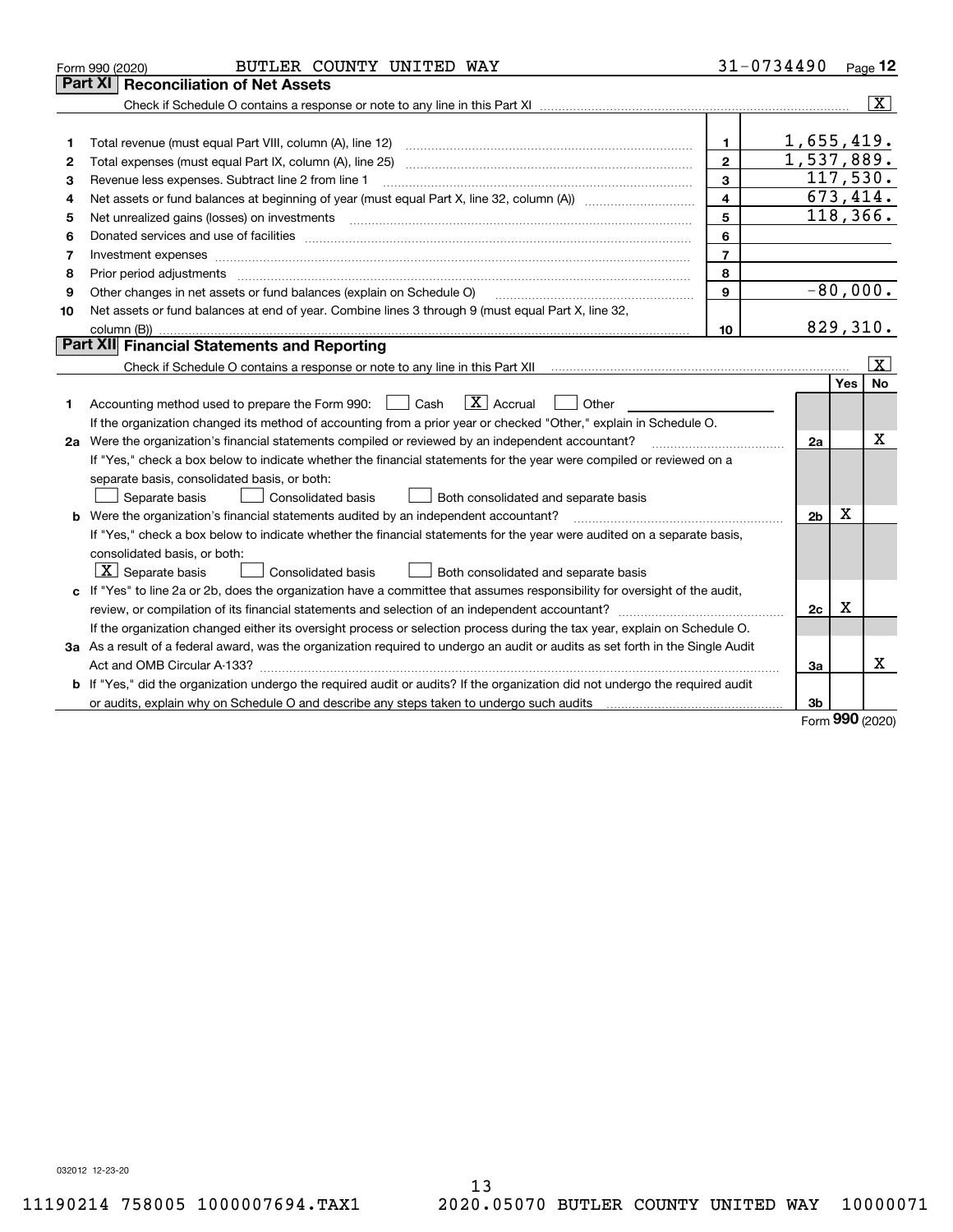| <b>SCHEDULE A</b> |
|-------------------|
|-------------------|

Department of the Treasury Internal Revenue Service

**(Form 990 or 990-EZ)**

# **Public Charity Status and Public Support**

**Complete if the organization is a section 501(c)(3) organization or a section 4947(a)(1) nonexempt charitable trust.**

| Attach to Form 990 or Form 990-EZ.                          |
|-------------------------------------------------------------|
| uw ire aou/Eorm000 for instructions and the latest informal |

**| Go to www.irs.gov/Form990 for instructions and the latest information.**

| OMB No. 1545-0047                   |
|-------------------------------------|
| 02                                  |
| <b>Open to Public</b><br>Inspection |

|  |  | Name of the organization |
|--|--|--------------------------|
|--|--|--------------------------|

|       |                                                                                                                                                                            | Name of the organization                                                                                                                                |                          |                                                        |     |                                 |                                                      |  | <b>Employer identification number</b>              |  |  |  |
|-------|----------------------------------------------------------------------------------------------------------------------------------------------------------------------------|---------------------------------------------------------------------------------------------------------------------------------------------------------|--------------------------|--------------------------------------------------------|-----|---------------------------------|------------------------------------------------------|--|----------------------------------------------------|--|--|--|
|       | Part I                                                                                                                                                                     | Reason for Public Charity Status. (All organizations must complete this part.) See instructions.                                                        | BUTLER COUNTY UNITED WAY |                                                        |     |                                 |                                                      |  | 31-0734490                                         |  |  |  |
|       |                                                                                                                                                                            |                                                                                                                                                         |                          |                                                        |     |                                 |                                                      |  |                                                    |  |  |  |
|       |                                                                                                                                                                            | The organization is not a private foundation because it is: (For lines 1 through 12, check only one box.)                                               |                          |                                                        |     |                                 |                                                      |  |                                                    |  |  |  |
| 1     |                                                                                                                                                                            | A church, convention of churches, or association of churches described in section 170(b)(1)(A)(i).                                                      |                          |                                                        |     |                                 |                                                      |  |                                                    |  |  |  |
| 2     |                                                                                                                                                                            | A school described in section 170(b)(1)(A)(ii). (Attach Schedule E (Form 990 or 990-EZ).)                                                               |                          |                                                        |     |                                 |                                                      |  |                                                    |  |  |  |
| 3     |                                                                                                                                                                            | A hospital or a cooperative hospital service organization described in section $170(b)(1)(A)(iii)$ .                                                    |                          |                                                        |     |                                 |                                                      |  |                                                    |  |  |  |
| 4     | A medical research organization operated in conjunction with a hospital described in section 170(b)(1)(A)(iii). Enter the hospital's name,                                 |                                                                                                                                                         |                          |                                                        |     |                                 |                                                      |  |                                                    |  |  |  |
|       | city, and state:                                                                                                                                                           |                                                                                                                                                         |                          |                                                        |     |                                 |                                                      |  |                                                    |  |  |  |
| 5     | An organization operated for the benefit of a college or university owned or operated by a governmental unit described in<br>section 170(b)(1)(A)(iv). (Complete Part II.) |                                                                                                                                                         |                          |                                                        |     |                                 |                                                      |  |                                                    |  |  |  |
|       |                                                                                                                                                                            |                                                                                                                                                         |                          |                                                        |     |                                 |                                                      |  |                                                    |  |  |  |
| 6     |                                                                                                                                                                            | A federal, state, or local government or governmental unit described in section 170(b)(1)(A)(v).                                                        |                          |                                                        |     |                                 |                                                      |  |                                                    |  |  |  |
|       | $7 \times$                                                                                                                                                                 | An organization that normally receives a substantial part of its support from a governmental unit or from the general public described in               |                          |                                                        |     |                                 |                                                      |  |                                                    |  |  |  |
|       |                                                                                                                                                                            | section 170(b)(1)(A)(vi). (Complete Part II.)                                                                                                           |                          |                                                        |     |                                 |                                                      |  |                                                    |  |  |  |
| 8     |                                                                                                                                                                            | A community trust described in section 170(b)(1)(A)(vi). (Complete Part II.)                                                                            |                          |                                                        |     |                                 |                                                      |  |                                                    |  |  |  |
| 9     |                                                                                                                                                                            | An agricultural research organization described in section 170(b)(1)(A)(ix) operated in conjunction with a land-grant college                           |                          |                                                        |     |                                 |                                                      |  |                                                    |  |  |  |
|       |                                                                                                                                                                            | or university or a non-land-grant college of agriculture (see instructions). Enter the name, city, and state of the college or                          |                          |                                                        |     |                                 |                                                      |  |                                                    |  |  |  |
| 10    |                                                                                                                                                                            | university:<br>An organization that normally receives (1) more than 33 1/3% of its support from contributions, membership fees, and gross receipts from |                          |                                                        |     |                                 |                                                      |  |                                                    |  |  |  |
|       |                                                                                                                                                                            | activities related to its exempt functions, subject to certain exceptions; and (2) no more than 33 1/3% of its support from gross investment            |                          |                                                        |     |                                 |                                                      |  |                                                    |  |  |  |
|       |                                                                                                                                                                            | income and unrelated business taxable income (less section 511 tax) from businesses acquired by the organization after June 30, 1975.                   |                          |                                                        |     |                                 |                                                      |  |                                                    |  |  |  |
|       |                                                                                                                                                                            | See section 509(a)(2). (Complete Part III.)                                                                                                             |                          |                                                        |     |                                 |                                                      |  |                                                    |  |  |  |
| 11    |                                                                                                                                                                            | An organization organized and operated exclusively to test for public safety. See section 509(a)(4).                                                    |                          |                                                        |     |                                 |                                                      |  |                                                    |  |  |  |
| 12    |                                                                                                                                                                            | An organization organized and operated exclusively for the benefit of, to perform the functions of, or to carry out the purposes of one or              |                          |                                                        |     |                                 |                                                      |  |                                                    |  |  |  |
|       |                                                                                                                                                                            | more publicly supported organizations described in section 509(a)(1) or section 509(a)(2). See section 509(a)(3). Check the box in                      |                          |                                                        |     |                                 |                                                      |  |                                                    |  |  |  |
|       |                                                                                                                                                                            | lines 12a through 12d that describes the type of supporting organization and complete lines 12e, 12f, and 12g.                                          |                          |                                                        |     |                                 |                                                      |  |                                                    |  |  |  |
| а     |                                                                                                                                                                            | Type I. A supporting organization operated, supervised, or controlled by its supported organization(s), typically by giving                             |                          |                                                        |     |                                 |                                                      |  |                                                    |  |  |  |
|       |                                                                                                                                                                            | the supported organization(s) the power to regularly appoint or elect a majority of the directors or trustees of the supporting                         |                          |                                                        |     |                                 |                                                      |  |                                                    |  |  |  |
|       |                                                                                                                                                                            | organization. You must complete Part IV, Sections A and B.                                                                                              |                          |                                                        |     |                                 |                                                      |  |                                                    |  |  |  |
| b     |                                                                                                                                                                            | Type II. A supporting organization supervised or controlled in connection with its supported organization(s), by having                                 |                          |                                                        |     |                                 |                                                      |  |                                                    |  |  |  |
|       |                                                                                                                                                                            | control or management of the supporting organization vested in the same persons that control or manage the supported                                    |                          |                                                        |     |                                 |                                                      |  |                                                    |  |  |  |
|       |                                                                                                                                                                            | organization(s). You must complete Part IV, Sections A and C.                                                                                           |                          |                                                        |     |                                 |                                                      |  |                                                    |  |  |  |
| с     |                                                                                                                                                                            | Type III functionally integrated. A supporting organization operated in connection with, and functionally integrated with,                              |                          |                                                        |     |                                 |                                                      |  |                                                    |  |  |  |
|       |                                                                                                                                                                            | its supported organization(s) (see instructions). You must complete Part IV, Sections A, D, and E.                                                      |                          |                                                        |     |                                 |                                                      |  |                                                    |  |  |  |
| d     |                                                                                                                                                                            | Type III non-functionally integrated. A supporting organization operated in connection with its supported organization(s)                               |                          |                                                        |     |                                 |                                                      |  |                                                    |  |  |  |
|       |                                                                                                                                                                            | that is not functionally integrated. The organization generally must satisfy a distribution requirement and an attentiveness                            |                          |                                                        |     |                                 |                                                      |  |                                                    |  |  |  |
|       |                                                                                                                                                                            | requirement (see instructions). You must complete Part IV, Sections A and D, and Part V.                                                                |                          |                                                        |     |                                 |                                                      |  |                                                    |  |  |  |
|       |                                                                                                                                                                            | Check this box if the organization received a written determination from the IRS that it is a Type I, Type II, Type III                                 |                          |                                                        |     |                                 |                                                      |  |                                                    |  |  |  |
|       |                                                                                                                                                                            | functionally integrated, or Type III non-functionally integrated supporting organization.                                                               |                          |                                                        |     |                                 |                                                      |  |                                                    |  |  |  |
|       |                                                                                                                                                                            | f Enter the number of supported organizations                                                                                                           |                          |                                                        |     |                                 |                                                      |  |                                                    |  |  |  |
|       |                                                                                                                                                                            | g Provide the following information about the supported organization(s).                                                                                |                          |                                                        |     | (iv) Is the organization listed |                                                      |  |                                                    |  |  |  |
|       |                                                                                                                                                                            | (i) Name of supported<br>organization                                                                                                                   | (ii) EIN                 | (iii) Type of organization<br>(described on lines 1-10 |     | in your governing document?     | (v) Amount of monetary<br>support (see instructions) |  | (vi) Amount of other<br>support (see instructions) |  |  |  |
|       |                                                                                                                                                                            |                                                                                                                                                         |                          | above (see instructions))                              | Yes | No                              |                                                      |  |                                                    |  |  |  |
|       |                                                                                                                                                                            |                                                                                                                                                         |                          |                                                        |     |                                 |                                                      |  |                                                    |  |  |  |
|       |                                                                                                                                                                            |                                                                                                                                                         |                          |                                                        |     |                                 |                                                      |  |                                                    |  |  |  |
|       |                                                                                                                                                                            |                                                                                                                                                         |                          |                                                        |     |                                 |                                                      |  |                                                    |  |  |  |
|       |                                                                                                                                                                            |                                                                                                                                                         |                          |                                                        |     |                                 |                                                      |  |                                                    |  |  |  |
|       |                                                                                                                                                                            |                                                                                                                                                         |                          |                                                        |     |                                 |                                                      |  |                                                    |  |  |  |
|       |                                                                                                                                                                            |                                                                                                                                                         |                          |                                                        |     |                                 |                                                      |  |                                                    |  |  |  |
|       |                                                                                                                                                                            |                                                                                                                                                         |                          |                                                        |     |                                 |                                                      |  |                                                    |  |  |  |
|       |                                                                                                                                                                            |                                                                                                                                                         |                          |                                                        |     |                                 |                                                      |  |                                                    |  |  |  |
|       |                                                                                                                                                                            |                                                                                                                                                         |                          |                                                        |     |                                 |                                                      |  |                                                    |  |  |  |
|       |                                                                                                                                                                            |                                                                                                                                                         |                          |                                                        |     |                                 |                                                      |  |                                                    |  |  |  |
| Total |                                                                                                                                                                            |                                                                                                                                                         |                          |                                                        |     |                                 |                                                      |  |                                                    |  |  |  |

LHA For Paperwork Reduction Act Notice, see the Instructions for Form 990 or 990-EZ. <sub>032021</sub> o1-25-21 Schedule A (Form 990 or 990-EZ) 2020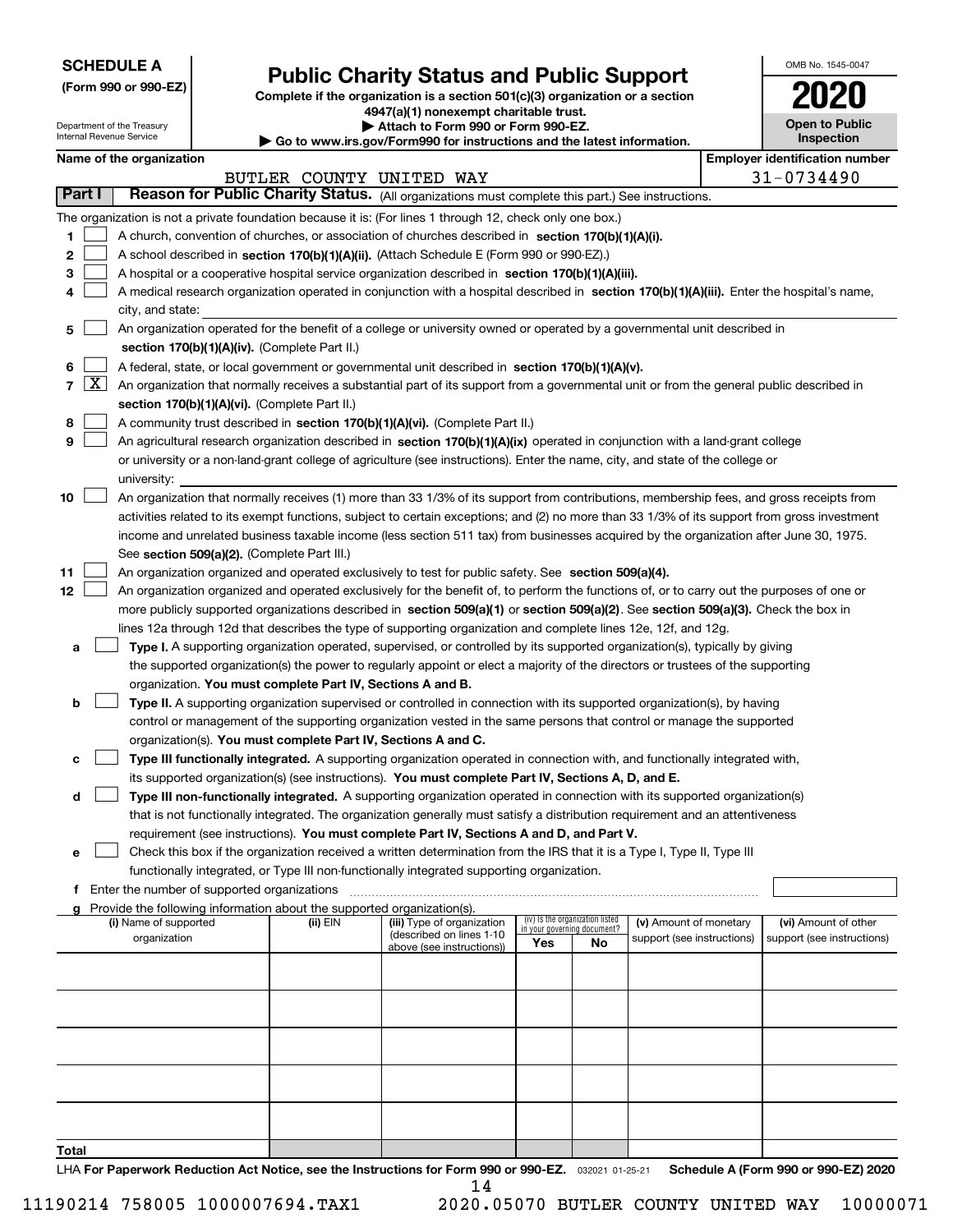31-0734490 Page 2

(Complete only if you checked the box on line 5, 7, or 8 of Part I or if the organization failed to qualify under Part III. If the organization fails to qualify under the tests listed below, please complete Part III.) **Part II** Support Schedule for Organizations Described in Sections 170(b)(1)(A)(iv) and 170(b)(1)(A)(vi)

|    | <b>Section A. Public Support</b>                                                                                                                                                                                               |          |          |            |                        |                                      |                                          |
|----|--------------------------------------------------------------------------------------------------------------------------------------------------------------------------------------------------------------------------------|----------|----------|------------|------------------------|--------------------------------------|------------------------------------------|
|    | Calendar year (or fiscal year beginning in)                                                                                                                                                                                    | (a) 2016 | (b) 2017 | $(c)$ 2018 | $(d)$ 2019             | (e) 2020                             | (f) Total                                |
|    | 1 Gifts, grants, contributions, and                                                                                                                                                                                            |          |          |            |                        |                                      |                                          |
|    | membership fees received. (Do not                                                                                                                                                                                              |          |          |            |                        |                                      |                                          |
|    | include any "unusual grants.")                                                                                                                                                                                                 | 1696119. | 2103031. | 1873870.   | 2123314.               | 1644767.                             | 9441101.                                 |
|    | 2 Tax revenues levied for the organ-                                                                                                                                                                                           |          |          |            |                        |                                      |                                          |
|    | ization's benefit and either paid to                                                                                                                                                                                           |          |          |            |                        |                                      |                                          |
|    | or expended on its behalf                                                                                                                                                                                                      |          |          |            |                        |                                      |                                          |
|    | 3 The value of services or facilities                                                                                                                                                                                          |          |          |            |                        |                                      |                                          |
|    | furnished by a governmental unit to                                                                                                                                                                                            |          |          |            |                        |                                      |                                          |
|    | the organization without charge                                                                                                                                                                                                |          |          |            |                        |                                      |                                          |
|    | 4 Total. Add lines 1 through 3                                                                                                                                                                                                 | 1696119. | 2103031. | 1873870.   | 2123314.               | 1644767.                             | 9441101.                                 |
|    | 5 The portion of total contributions                                                                                                                                                                                           |          |          |            |                        |                                      |                                          |
|    | by each person (other than a                                                                                                                                                                                                   |          |          |            |                        |                                      |                                          |
|    | governmental unit or publicly                                                                                                                                                                                                  |          |          |            |                        |                                      |                                          |
|    | supported organization) included                                                                                                                                                                                               |          |          |            |                        |                                      |                                          |
|    | on line 1 that exceeds 2% of the                                                                                                                                                                                               |          |          |            |                        |                                      |                                          |
|    | amount shown on line 11,                                                                                                                                                                                                       |          |          |            |                        |                                      |                                          |
|    | column (f)                                                                                                                                                                                                                     |          |          |            |                        |                                      | 2929152.                                 |
|    | 6 Public support. Subtract line 5 from line 4.                                                                                                                                                                                 |          |          |            |                        |                                      | 6511949.                                 |
|    | <b>Section B. Total Support</b>                                                                                                                                                                                                |          |          |            |                        |                                      |                                          |
|    | Calendar year (or fiscal year beginning in)                                                                                                                                                                                    | (a) 2016 | (b) 2017 | $(c)$ 2018 | $(d)$ 2019             | (e) 2020                             | (f) Total                                |
|    | <b>7</b> Amounts from line 4                                                                                                                                                                                                   | 1696119. | 2103031. | 1873870.   | $\overline{2123314}$ . | 1644767.                             | 9441101.                                 |
|    | 8 Gross income from interest,                                                                                                                                                                                                  |          |          |            |                        |                                      |                                          |
|    | dividends, payments received on                                                                                                                                                                                                |          |          |            |                        |                                      |                                          |
|    | securities loans, rents, royalties,                                                                                                                                                                                            |          |          |            |                        |                                      |                                          |
|    | and income from similar sources                                                                                                                                                                                                | 16,826.  | 18,165.  | 18,744.    | 11,752.                | 10,787.                              | 76,274.                                  |
|    | 9 Net income from unrelated business                                                                                                                                                                                           |          |          |            |                        |                                      |                                          |
|    | activities, whether or not the                                                                                                                                                                                                 |          |          |            |                        |                                      |                                          |
|    | business is regularly carried on                                                                                                                                                                                               | 3,392.   | 7,501.   |            |                        |                                      | 10,893.                                  |
|    | 10 Other income. Do not include gain                                                                                                                                                                                           |          |          |            |                        |                                      |                                          |
|    | or loss from the sale of capital                                                                                                                                                                                               |          |          |            |                        |                                      |                                          |
|    | assets (Explain in Part VI.)                                                                                                                                                                                                   |          |          |            |                        |                                      |                                          |
|    | 11 Total support. Add lines 7 through 10                                                                                                                                                                                       |          |          |            |                        |                                      | 9528268.                                 |
|    | 12 Gross receipts from related activities, etc. (see instructions)                                                                                                                                                             |          |          |            |                        | 12                                   | 269,939.                                 |
|    | 13 First 5 years. If the Form 990 is for the organization's first, second, third, fourth, or fifth tax year as a section 501(c)(3)                                                                                             |          |          |            |                        |                                      |                                          |
|    | organization, check this box and stop here manufactured and according to the state of the state of the state of the state of the state of the state of the state of the state of the state of the state of the state of the st |          |          |            |                        |                                      |                                          |
|    | <b>Section C. Computation of Public Support Percentage</b>                                                                                                                                                                     |          |          |            |                        |                                      |                                          |
|    |                                                                                                                                                                                                                                |          |          |            |                        | 14                                   | 68.34<br>%                               |
|    |                                                                                                                                                                                                                                |          |          |            |                        | 15                                   | 70.58<br>$\%$                            |
|    | 16a 33 1/3% support test - 2020. If the organization did not check the box on line 13, and line 14 is 33 1/3% or more, check this box and                                                                                      |          |          |            |                        |                                      |                                          |
|    | stop here. The organization qualifies as a publicly supported organization                                                                                                                                                     |          |          |            |                        |                                      | $\blacktriangleright$ $\boxed{\text{X}}$ |
|    | b 33 1/3% support test - 2019. If the organization did not check a box on line 13 or 16a, and line 15 is 33 1/3% or more, check this box                                                                                       |          |          |            |                        |                                      |                                          |
|    | and stop here. The organization qualifies as a publicly supported organization                                                                                                                                                 |          |          |            |                        |                                      |                                          |
|    | 17a 10% -facts-and-circumstances test - 2020. If the organization did not check a box on line 13, 16a, or 16b, and line 14 is 10% or more,                                                                                     |          |          |            |                        |                                      |                                          |
|    | and if the organization meets the facts-and-circumstances test, check this box and stop here. Explain in Part VI how the organization                                                                                          |          |          |            |                        |                                      |                                          |
|    | meets the facts-and-circumstances test. The organization qualifies as a publicly supported organization                                                                                                                        |          |          |            |                        |                                      |                                          |
|    | <b>b 10% -facts-and-circumstances test - 2019.</b> If the organization did not check a box on line 13, 16a, 16b, or 17a, and line 15 is 10% or                                                                                 |          |          |            |                        |                                      |                                          |
|    | more, and if the organization meets the facts-and-circumstances test, check this box and stop here. Explain in Part VI how the                                                                                                 |          |          |            |                        |                                      |                                          |
|    | organization meets the facts-and-circumstances test. The organization qualifies as a publicly supported organization                                                                                                           |          |          |            |                        |                                      |                                          |
| 18 | Private foundation. If the organization did not check a box on line 13, 16a, 16b, 17a, or 17b, check this box and see instructions                                                                                             |          |          |            |                        |                                      |                                          |
|    |                                                                                                                                                                                                                                |          |          |            |                        | Schedule A (Form 990 or 990-F7) 2020 |                                          |

**Schedule A (Form 990 or 990-EZ) 2020**

032022 01-25-21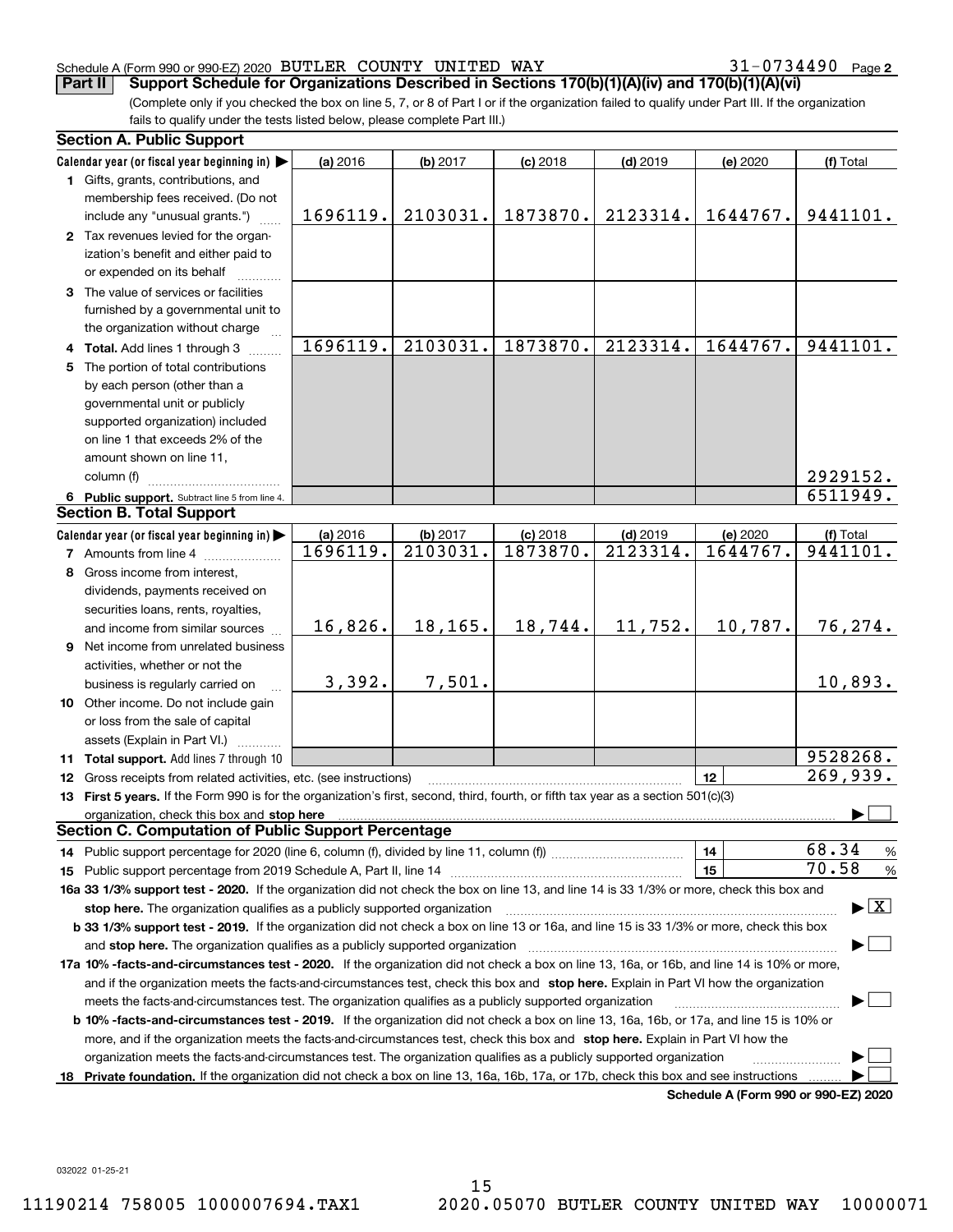(Complete only if you checked the box on line 10 of Part I or if the organization failed to qualify under Part II. If the organization fails to qualify under the tests listed below, please complete Part II.)

| <b>Section A. Public Support</b>                                                                                                                                                                                                    |          |          |                 |            |          |                                      |
|-------------------------------------------------------------------------------------------------------------------------------------------------------------------------------------------------------------------------------------|----------|----------|-----------------|------------|----------|--------------------------------------|
| Calendar year (or fiscal year beginning in) $\blacktriangleright$                                                                                                                                                                   | (a) 2016 | (b) 2017 | $(c)$ 2018      | $(d)$ 2019 | (e) 2020 | (f) Total                            |
| 1 Gifts, grants, contributions, and                                                                                                                                                                                                 |          |          |                 |            |          |                                      |
| membership fees received. (Do not                                                                                                                                                                                                   |          |          |                 |            |          |                                      |
| include any "unusual grants.")                                                                                                                                                                                                      |          |          |                 |            |          |                                      |
| <b>2</b> Gross receipts from admissions,<br>merchandise sold or services per-<br>formed, or facilities furnished in<br>any activity that is related to the<br>organization's tax-exempt purpose                                     |          |          |                 |            |          |                                      |
| 3 Gross receipts from activities that                                                                                                                                                                                               |          |          |                 |            |          |                                      |
| are not an unrelated trade or bus-                                                                                                                                                                                                  |          |          |                 |            |          |                                      |
| iness under section 513                                                                                                                                                                                                             |          |          |                 |            |          |                                      |
| 4 Tax revenues levied for the organ-                                                                                                                                                                                                |          |          |                 |            |          |                                      |
| ization's benefit and either paid to<br>or expended on its behalf<br>.                                                                                                                                                              |          |          |                 |            |          |                                      |
| 5 The value of services or facilities                                                                                                                                                                                               |          |          |                 |            |          |                                      |
| furnished by a governmental unit to                                                                                                                                                                                                 |          |          |                 |            |          |                                      |
| the organization without charge                                                                                                                                                                                                     |          |          |                 |            |          |                                      |
| <b>6 Total.</b> Add lines 1 through 5                                                                                                                                                                                               |          |          |                 |            |          |                                      |
| 7a Amounts included on lines 1, 2, and<br>3 received from disqualified persons                                                                                                                                                      |          |          |                 |            |          |                                      |
| <b>b</b> Amounts included on lines 2 and 3 received<br>from other than disqualified persons that<br>exceed the greater of \$5,000 or 1% of the<br>amount on line 13 for the year                                                    |          |          |                 |            |          |                                      |
| c Add lines 7a and 7b                                                                                                                                                                                                               |          |          |                 |            |          |                                      |
| 8 Public support. (Subtract line 7c from line 6.)                                                                                                                                                                                   |          |          |                 |            |          |                                      |
| <b>Section B. Total Support</b>                                                                                                                                                                                                     |          |          |                 |            |          |                                      |
| Calendar year (or fiscal year beginning in)                                                                                                                                                                                         | (a) 2016 | (b) 2017 | <b>(c)</b> 2018 | $(d)$ 2019 | (e) 2020 | (f) Total                            |
| 9 Amounts from line 6                                                                                                                                                                                                               |          |          |                 |            |          |                                      |
| <b>10a</b> Gross income from interest,<br>dividends, payments received on<br>securities loans, rents, royalties,<br>and income from similar sources                                                                                 |          |          |                 |            |          |                                      |
| <b>b</b> Unrelated business taxable income                                                                                                                                                                                          |          |          |                 |            |          |                                      |
| (less section 511 taxes) from businesses                                                                                                                                                                                            |          |          |                 |            |          |                                      |
| acquired after June 30, 1975                                                                                                                                                                                                        |          |          |                 |            |          |                                      |
| c Add lines 10a and 10b                                                                                                                                                                                                             |          |          |                 |            |          |                                      |
| 11 Net income from unrelated business<br>activities not included in line 10b,<br>whether or not the business is<br>regularly carried on                                                                                             |          |          |                 |            |          |                                      |
| 12 Other income. Do not include gain<br>or loss from the sale of capital<br>assets (Explain in Part VI.)                                                                                                                            |          |          |                 |            |          |                                      |
| <b>13</b> Total support. (Add lines 9, 10c, 11, and 12.)                                                                                                                                                                            |          |          |                 |            |          |                                      |
| 14 First 5 years. If the Form 990 is for the organization's first, second, third, fourth, or fifth tax year as a section 501(c)(3) organization,                                                                                    |          |          |                 |            |          |                                      |
| check this box and stop here <b>contractly constructed</b> that the state of the state of the state of the state of the state of the state of the state of the state of the state of the state of the state of the state of the sta |          |          |                 |            |          |                                      |
| <b>Section C. Computation of Public Support Percentage</b>                                                                                                                                                                          |          |          |                 |            |          |                                      |
|                                                                                                                                                                                                                                     |          |          |                 |            | 15       | %                                    |
| 16 Public support percentage from 2019 Schedule A, Part III, line 15                                                                                                                                                                |          |          |                 |            | 16       | %                                    |
| Section D. Computation of Investment Income Percentage                                                                                                                                                                              |          |          |                 |            |          |                                      |
| 17 Investment income percentage for 2020 (line 10c, column (f), divided by line 13, column (f))                                                                                                                                     |          |          |                 |            | 17       | %                                    |
| 18 Investment income percentage from 2019 Schedule A, Part III, line 17                                                                                                                                                             |          |          |                 |            | 18       | %                                    |
| 19a 33 1/3% support tests - 2020. If the organization did not check the box on line 14, and line 15 is more than 33 1/3%, and line 17 is not                                                                                        |          |          |                 |            |          |                                      |
| more than 33 1/3%, check this box and stop here. The organization qualifies as a publicly supported organization                                                                                                                    |          |          |                 |            |          |                                      |
| b 33 1/3% support tests - 2019. If the organization did not check a box on line 14 or line 19a, and line 16 is more than 33 1/3%, and                                                                                               |          |          |                 |            |          |                                      |
| line 18 is not more than 33 1/3%, check this box and stop here. The organization qualifies as a publicly supported organization                                                                                                     |          |          |                 |            |          |                                      |
| 20 Private foundation. If the organization did not check a box on line 14, 19a, or 19b, check this box and see instructions                                                                                                         |          |          |                 |            |          | .                                    |
| 032023 01-25-21                                                                                                                                                                                                                     |          |          |                 |            |          | Schedule A (Form 990 or 990-EZ) 2020 |
|                                                                                                                                                                                                                                     |          | 16       |                 |            |          |                                      |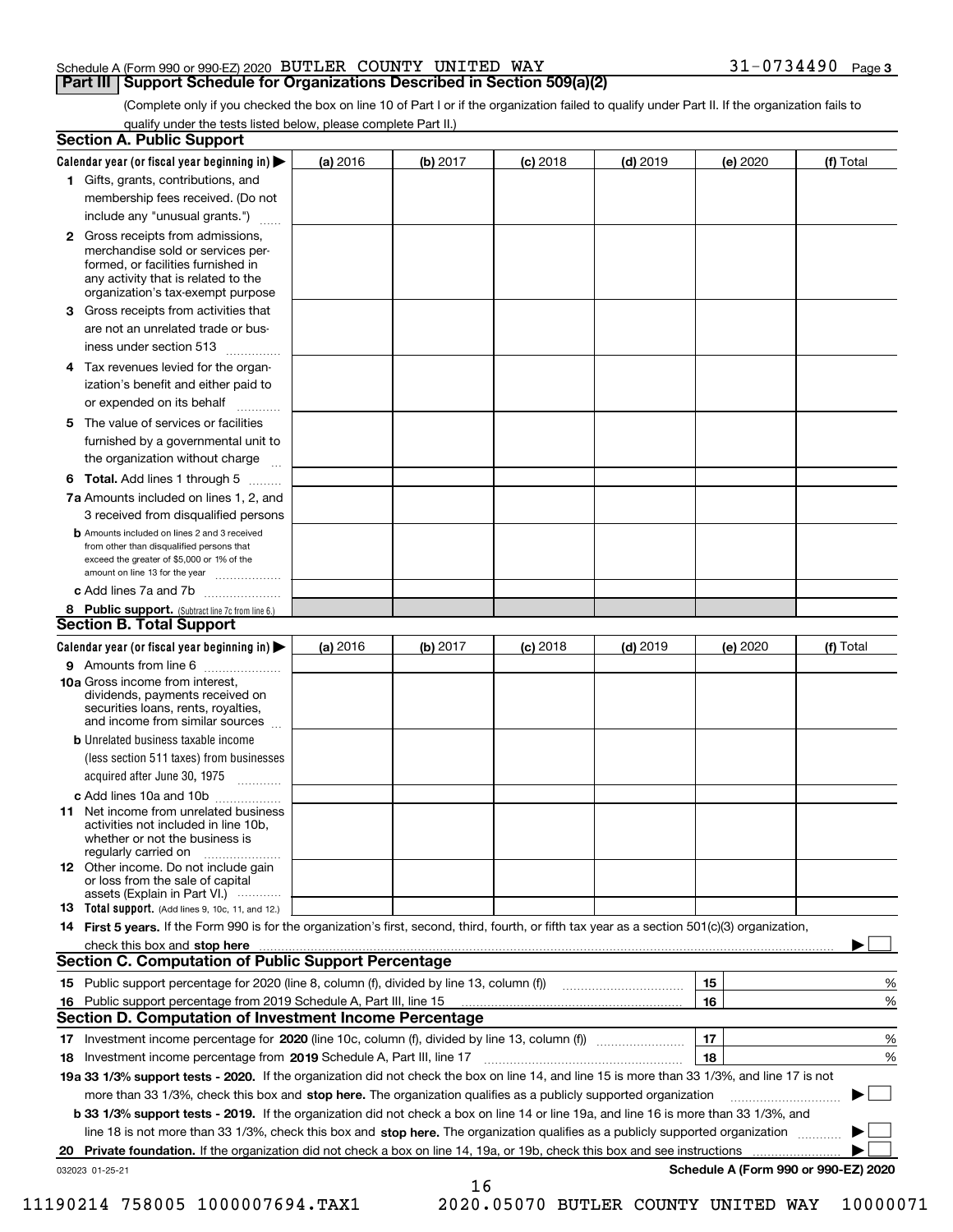## **Part IV Supporting Organizations**

(Complete only if you checked a box in line 12 on Part I. If you checked box 12a, Part I, complete Sections A and B. If you checked box 12b, Part I, complete Sections A and C. If you checked box 12c, Part I, complete Sections A, D, and E. If you checked box 12d, Part I, complete Sections A and D, and complete Part V.)

## **Section A. All Supporting Organizations**

- **1** Are all of the organization's supported organizations listed by name in the organization's governing documents? If "No," describe in **Part VI** how the supported organizations are designated. If designated by *class or purpose, describe the designation. If historic and continuing relationship, explain.*
- **2** Did the organization have any supported organization that does not have an IRS determination of status under section 509(a)(1) or (2)? If "Yes," explain in Part VI how the organization determined that the supported *organization was described in section 509(a)(1) or (2).*
- **3a** Did the organization have a supported organization described in section 501(c)(4), (5), or (6)? If "Yes," answer *lines 3b and 3c below.*
- **b** Did the organization confirm that each supported organization qualified under section 501(c)(4), (5), or (6) and satisfied the public support tests under section 509(a)(2)? If "Yes," describe in **Part VI** when and how the *organization made the determination.*
- **c**Did the organization ensure that all support to such organizations was used exclusively for section 170(c)(2)(B) purposes? If "Yes," explain in **Part VI** what controls the organization put in place to ensure such use.
- **4a***If* Was any supported organization not organized in the United States ("foreign supported organization")? *"Yes," and if you checked box 12a or 12b in Part I, answer lines 4b and 4c below.*
- **b** Did the organization have ultimate control and discretion in deciding whether to make grants to the foreign supported organization? If "Yes," describe in **Part VI** how the organization had such control and discretion *despite being controlled or supervised by or in connection with its supported organizations.*
- **c** Did the organization support any foreign supported organization that does not have an IRS determination under sections 501(c)(3) and 509(a)(1) or (2)? If "Yes," explain in **Part VI** what controls the organization used *to ensure that all support to the foreign supported organization was used exclusively for section 170(c)(2)(B) purposes.*
- **5a** Did the organization add, substitute, or remove any supported organizations during the tax year? If "Yes," answer lines 5b and 5c below (if applicable). Also, provide detail in **Part VI,** including (i) the names and EIN *numbers of the supported organizations added, substituted, or removed; (ii) the reasons for each such action; (iii) the authority under the organization's organizing document authorizing such action; and (iv) how the action was accomplished (such as by amendment to the organizing document).*
- **b** Type I or Type II only. Was any added or substituted supported organization part of a class already designated in the organization's organizing document?
- **cSubstitutions only.**  Was the substitution the result of an event beyond the organization's control?
- **6** Did the organization provide support (whether in the form of grants or the provision of services or facilities) to **Part VI.** *If "Yes," provide detail in* support or benefit one or more of the filing organization's supported organizations? anyone other than (i) its supported organizations, (ii) individuals that are part of the charitable class benefited by one or more of its supported organizations, or (iii) other supporting organizations that also
- **7**Did the organization provide a grant, loan, compensation, or other similar payment to a substantial contributor *If "Yes," complete Part I of Schedule L (Form 990 or 990-EZ).* regard to a substantial contributor? (as defined in section 4958(c)(3)(C)), a family member of a substantial contributor, or a 35% controlled entity with
- **8** Did the organization make a loan to a disqualified person (as defined in section 4958) not described in line 7? *If "Yes," complete Part I of Schedule L (Form 990 or 990-EZ).*
- **9a** Was the organization controlled directly or indirectly at any time during the tax year by one or more in section 509(a)(1) or (2))? If "Yes," *provide detail in* <code>Part VI.</code> disqualified persons, as defined in section 4946 (other than foundation managers and organizations described
- **b** Did one or more disqualified persons (as defined in line 9a) hold a controlling interest in any entity in which the supporting organization had an interest? If "Yes," provide detail in P**art VI**.
- **c**Did a disqualified person (as defined in line 9a) have an ownership interest in, or derive any personal benefit from, assets in which the supporting organization also had an interest? If "Yes," provide detail in P**art VI.**
- **10a** Was the organization subject to the excess business holdings rules of section 4943 because of section supporting organizations)? If "Yes," answer line 10b below. 4943(f) (regarding certain Type II supporting organizations, and all Type III non-functionally integrated
- **b** Did the organization have any excess business holdings in the tax year? (Use Schedule C, Form 4720, to *determine whether the organization had excess business holdings.)*

17

032024 01-25-21

**10bSchedule A (Form 990 or 990-EZ) 2020**

**1**

**2**

**3a**

**3b**

**3c**

**4a**

**4b**

**4c**

**5a**

**5b5c**

**6**

**7**

**8**

**9a**

**9b**

**9c**

**10a**

**YesNo**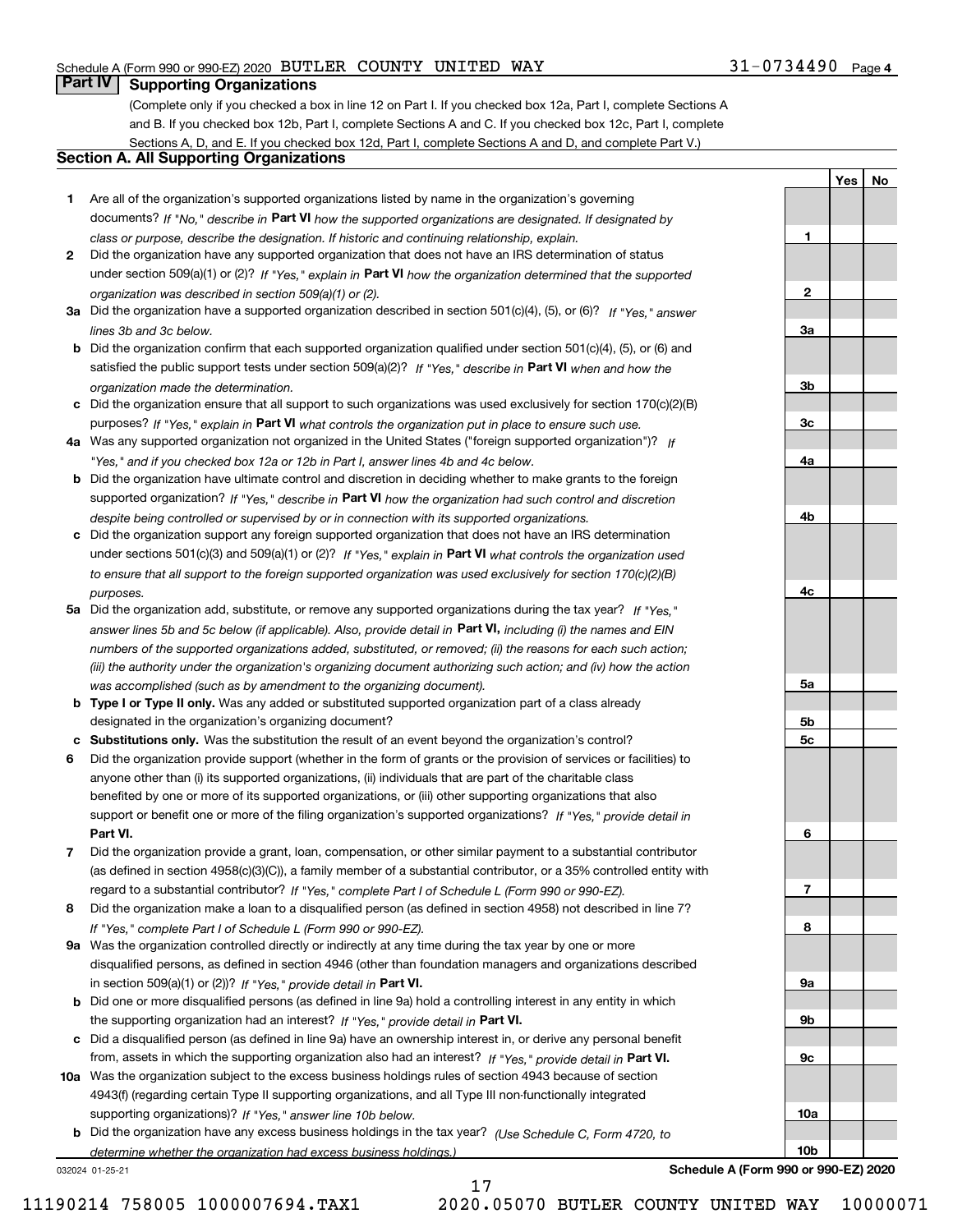#### Schedule A (Form 990 or 990-EZ) 2020 Page BUTLER COUNTY UNITED WAY 31-0734490 **Part IV Supporting Organizations** *(continued)*

|    |                                                                                                                                                                                                                                                           |                 | Yes | No. |
|----|-----------------------------------------------------------------------------------------------------------------------------------------------------------------------------------------------------------------------------------------------------------|-----------------|-----|-----|
| 11 | Has the organization accepted a gift or contribution from any of the following persons?                                                                                                                                                                   |                 |     |     |
|    | a A person who directly or indirectly controls, either alone or together with persons described in lines 11b and                                                                                                                                          |                 |     |     |
|    | 11c below, the governing body of a supported organization?                                                                                                                                                                                                | 11a             |     |     |
|    | <b>b</b> A family member of a person described in line 11a above?                                                                                                                                                                                         | 11 <sub>b</sub> |     |     |
|    | c A 35% controlled entity of a person described in line 11a or 11b above? If "Yes" to line 11a, 11b, or 11c, provide                                                                                                                                      |                 |     |     |
|    | detail in Part VI.                                                                                                                                                                                                                                        | 11c             |     |     |
|    | <b>Section B. Type I Supporting Organizations</b>                                                                                                                                                                                                         |                 |     |     |
|    |                                                                                                                                                                                                                                                           |                 | Yes | No  |
| 1  | Did the governing body, members of the governing body, officers acting in their official capacity, or membership of one or                                                                                                                                |                 |     |     |
|    | more supported organizations have the power to regularly appoint or elect at least a majority of the organization's officers,                                                                                                                             |                 |     |     |
|    | directors, or trustees at all times during the tax year? If "No," describe in Part VI how the supported organization(s)<br>effectively operated, supervised, or controlled the organization's activities. If the organization had more than one supported |                 |     |     |
|    | organization, describe how the powers to appoint and/or remove officers, directors, or trustees were allocated among the                                                                                                                                  |                 |     |     |
|    | supported organizations and what conditions or restrictions, if any, applied to such powers during the tax year.                                                                                                                                          | 1               |     |     |
| 2  | Did the organization operate for the benefit of any supported organization other than the supported                                                                                                                                                       |                 |     |     |
|    | organization(s) that operated, supervised, or controlled the supporting organization? If "Yes," explain in                                                                                                                                                |                 |     |     |
|    | <b>Part VI</b> how providing such benefit carried out the purposes of the supported organization(s) that operated,                                                                                                                                        |                 |     |     |
|    | supervised, or controlled the supporting organization.                                                                                                                                                                                                    | $\mathbf{2}$    |     |     |
|    | <b>Section C. Type II Supporting Organizations</b>                                                                                                                                                                                                        |                 |     |     |
|    |                                                                                                                                                                                                                                                           |                 | Yes | No  |
| 1. | Were a majority of the organization's directors or trustees during the tax year also a majority of the directors                                                                                                                                          |                 |     |     |
|    | or trustees of each of the organization's supported organization(s)? If "No," describe in Part VI how control                                                                                                                                             |                 |     |     |
|    | or management of the supporting organization was vested in the same persons that controlled or managed                                                                                                                                                    |                 |     |     |
|    | the supported organization(s).                                                                                                                                                                                                                            | 1               |     |     |
|    | <b>Section D. All Type III Supporting Organizations</b>                                                                                                                                                                                                   |                 |     |     |
|    |                                                                                                                                                                                                                                                           |                 | Yes | No  |
| 1  | Did the organization provide to each of its supported organizations, by the last day of the fifth month of the                                                                                                                                            |                 |     |     |
|    | organization's tax year, (i) a written notice describing the type and amount of support provided during the prior tax                                                                                                                                     |                 |     |     |
|    | year, (ii) a copy of the Form 990 that was most recently filed as of the date of notification, and (iii) copies of the                                                                                                                                    |                 |     |     |
|    | organization's governing documents in effect on the date of notification, to the extent not previously provided?                                                                                                                                          | 1               |     |     |
| 2  | Were any of the organization's officers, directors, or trustees either (i) appointed or elected by the supported                                                                                                                                          |                 |     |     |
|    | organization(s) or (ii) serving on the governing body of a supported organization? If "No," explain in Part VI how                                                                                                                                        |                 |     |     |
|    | the organization maintained a close and continuous working relationship with the supported organization(s).                                                                                                                                               | $\mathbf{2}$    |     |     |
| 3  | By reason of the relationship described in line 2, above, did the organization's supported organizations have a                                                                                                                                           |                 |     |     |
|    | significant voice in the organization's investment policies and in directing the use of the organization's                                                                                                                                                |                 |     |     |
|    |                                                                                                                                                                                                                                                           |                 |     |     |
|    | income or assets at all times during the tax year? If "Yes," describe in Part VI the role the organization's                                                                                                                                              | з               |     |     |
|    | supported organizations played in this regard.<br>Section E. Type III Functionally Integrated Supporting Organizations                                                                                                                                    |                 |     |     |
|    |                                                                                                                                                                                                                                                           |                 |     |     |
| 1  | Check the box next to the method that the organization used to satisfy the Integral Part Test during the year (see instructions).                                                                                                                         |                 |     |     |
| a  | The organization satisfied the Activities Test. Complete line 2 below.<br>The organization is the parent of each of its supported organizations. Complete line 3 below.                                                                                   |                 |     |     |
| b  |                                                                                                                                                                                                                                                           |                 |     |     |
| c  | The organization supported a governmental entity. Describe in Part VI how you supported a governmental entity (see instructions)                                                                                                                          |                 |     |     |
| 2  | Activities Test. Answer lines 2a and 2b below.                                                                                                                                                                                                            |                 | Yes | No  |
| a  | Did substantially all of the organization's activities during the tax year directly further the exempt purposes of                                                                                                                                        |                 |     |     |
|    | the supported organization(s) to which the organization was responsive? If "Yes." then in Part VI identify                                                                                                                                                |                 |     |     |
|    | those supported organizations and explain how these activities directly furthered their exempt purposes,                                                                                                                                                  |                 |     |     |
|    | how the organization was responsive to those supported organizations, and how the organization determined                                                                                                                                                 |                 |     |     |
|    | that these activities constituted substantially all of its activities.                                                                                                                                                                                    | 2a              |     |     |
| b  | Did the activities described in line 2a, above, constitute activities that, but for the organization's involvement,                                                                                                                                       |                 |     |     |
|    | one or more of the organization's supported organization(s) would have been engaged in? If "Yes," explain in                                                                                                                                              |                 |     |     |
|    | <b>Part VI</b> the reasons for the organization's position that its supported organization(s) would have engaged in                                                                                                                                       |                 |     |     |
|    | these activities but for the organization's involvement.                                                                                                                                                                                                  | 2b              |     |     |
| 3  | Parent of Supported Organizations. Answer lines 3a and 3b below.                                                                                                                                                                                          |                 |     |     |

**a** Did the organization have the power to regularly appoint or elect a majority of the officers, directors, or trustees of each of the supported organizations? If "Yes" or "No" provide details in **Part VI.** 

**b** Did the organization exercise a substantial degree of direction over the policies, programs, and activities of each of its supported organizations? If "Yes," describe in Part VI the role played by the organization in this regard.

18

032025 01-25-21

**Schedule A (Form 990 or 990-EZ) 2020**

**3a**

**3b**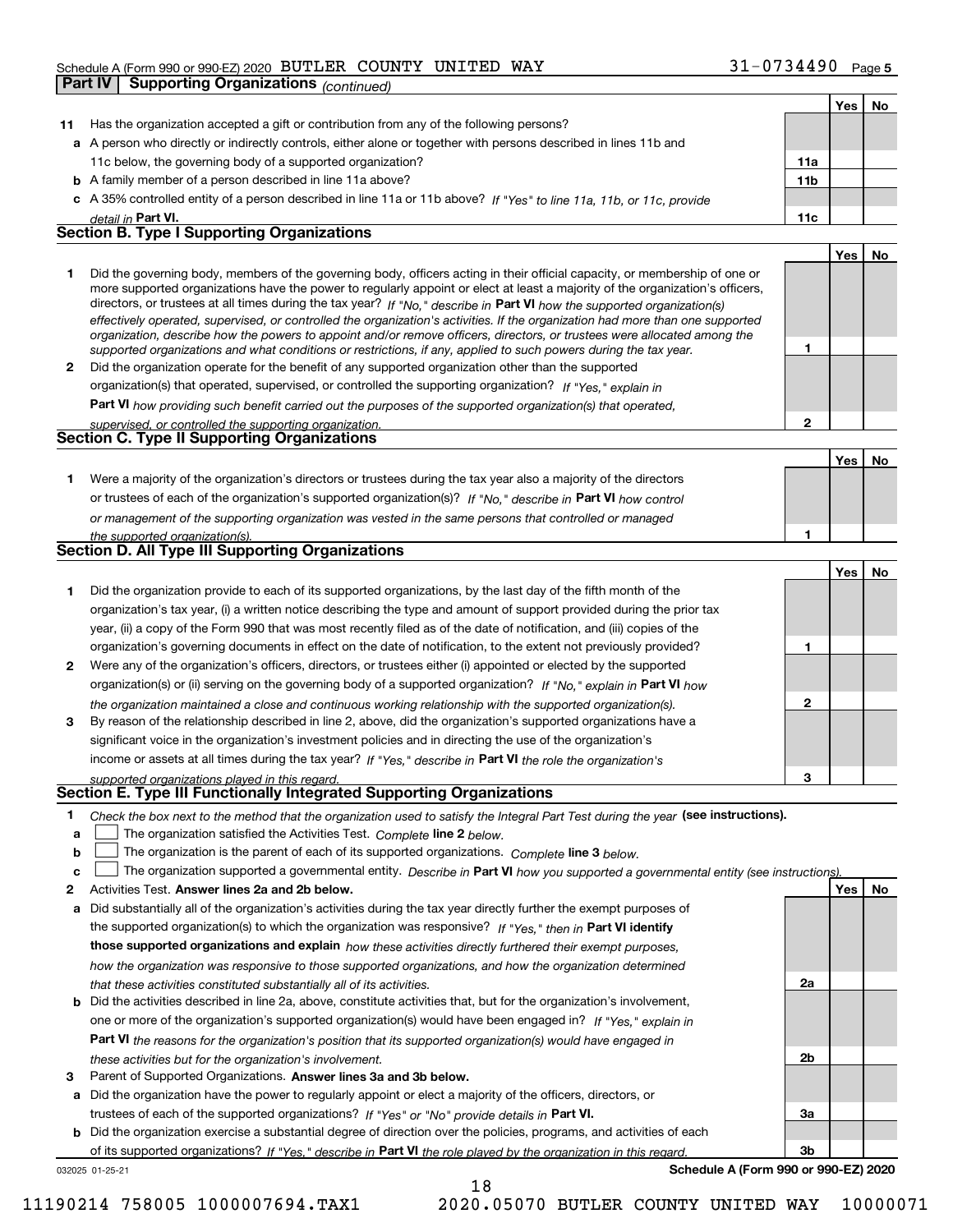| <b>Part V</b> Type III Non-Functionally Integrated 509(a)(3) Supporting Organizations |  |  |                       |  |
|---------------------------------------------------------------------------------------|--|--|-----------------------|--|
| Schedule A (Form 990 or 990-EZ) 2020 BUTLER COUNTY UNITED WAY                         |  |  | $31 - 0734490$ Page 6 |  |

1 Check here if the organization satisfied the Integral Part Test as a qualifying trust on Nov. 20, 1970 (explain in Part VI). See instructions. All other Type III non-functionally integrated supporting organizations must complete Sections A through E.

|              | Section A - Adjusted Net Income                                                                                                   |                | (A) Prior Year | (B) Current Year<br>(optional) |
|--------------|-----------------------------------------------------------------------------------------------------------------------------------|----------------|----------------|--------------------------------|
| 1.           | Net short-term capital gain                                                                                                       | 1              |                |                                |
| $\mathbf{2}$ | Recoveries of prior-year distributions                                                                                            | $\overline{2}$ |                |                                |
| 3            | Other gross income (see instructions)                                                                                             | 3              |                |                                |
| 4            | Add lines 1 through 3.                                                                                                            | 4              |                |                                |
| 5            | Depreciation and depletion                                                                                                        | 5              |                |                                |
| 6            | Portion of operating expenses paid or incurred for production or                                                                  |                |                |                                |
|              | collection of gross income or for management, conservation, or                                                                    |                |                |                                |
|              | maintenance of property held for production of income (see instructions)                                                          | 6              |                |                                |
| 7            | Other expenses (see instructions)                                                                                                 | 7              |                |                                |
| 8            | <b>Adjusted Net Income</b> (subtract lines 5, 6, and 7 from line 4)                                                               | 8              |                |                                |
|              | <b>Section B - Minimum Asset Amount</b>                                                                                           |                | (A) Prior Year | (B) Current Year<br>(optional) |
| 1            | Aggregate fair market value of all non-exempt-use assets (see                                                                     |                |                |                                |
|              | instructions for short tax year or assets held for part of year):                                                                 |                |                |                                |
|              | a Average monthly value of securities                                                                                             | 1a             |                |                                |
|              | <b>b</b> Average monthly cash balances                                                                                            | 1b             |                |                                |
|              | c Fair market value of other non-exempt-use assets                                                                                | 1c             |                |                                |
|              | d Total (add lines 1a, 1b, and 1c)                                                                                                | 1d             |                |                                |
|              | e Discount claimed for blockage or other factors                                                                                  |                |                |                                |
|              | (explain in detail in Part VI):                                                                                                   |                |                |                                |
| 2            | Acquisition indebtedness applicable to non-exempt-use assets                                                                      | $\mathbf 2$    |                |                                |
| 3            | Subtract line 2 from line 1d.                                                                                                     | 3              |                |                                |
| 4            | Cash deemed held for exempt use. Enter 0.015 of line 3 (for greater amount,                                                       |                |                |                                |
|              | see instructions)                                                                                                                 | 4              |                |                                |
| 5            | Net value of non-exempt-use assets (subtract line 4 from line 3)                                                                  | 5              |                |                                |
| 6            | Multiply line 5 by 0.035.                                                                                                         | 6              |                |                                |
| 7            | Recoveries of prior-year distributions                                                                                            | $\overline{7}$ |                |                                |
| 8            | Minimum Asset Amount (add line 7 to line 6)                                                                                       | 8              |                |                                |
|              | <b>Section C - Distributable Amount</b>                                                                                           |                |                | <b>Current Year</b>            |
| 1            | Adjusted net income for prior year (from Section A, line 8, column A)                                                             | $\mathbf{1}$   |                |                                |
| 2            | Enter 0.85 of line 1.                                                                                                             | $\overline{2}$ |                |                                |
| 3            | Minimum asset amount for prior year (from Section B, line 8, column A)                                                            | 3              |                |                                |
| 4            | Enter greater of line 2 or line 3.                                                                                                | 4              |                |                                |
| 5            | Income tax imposed in prior year                                                                                                  | 5              |                |                                |
| 6            | <b>Distributable Amount.</b> Subtract line 5 from line 4, unless subject to                                                       |                |                |                                |
|              | emergency temporary reduction (see instructions).                                                                                 | 6              |                |                                |
| 7            | Check here if the current year is the organization's first as a non-functionally integrated Type III supporting organization (see |                |                |                                |

instructions).

**1**

**Schedule A (Form 990 or 990-EZ) 2020**

032026 01-25-21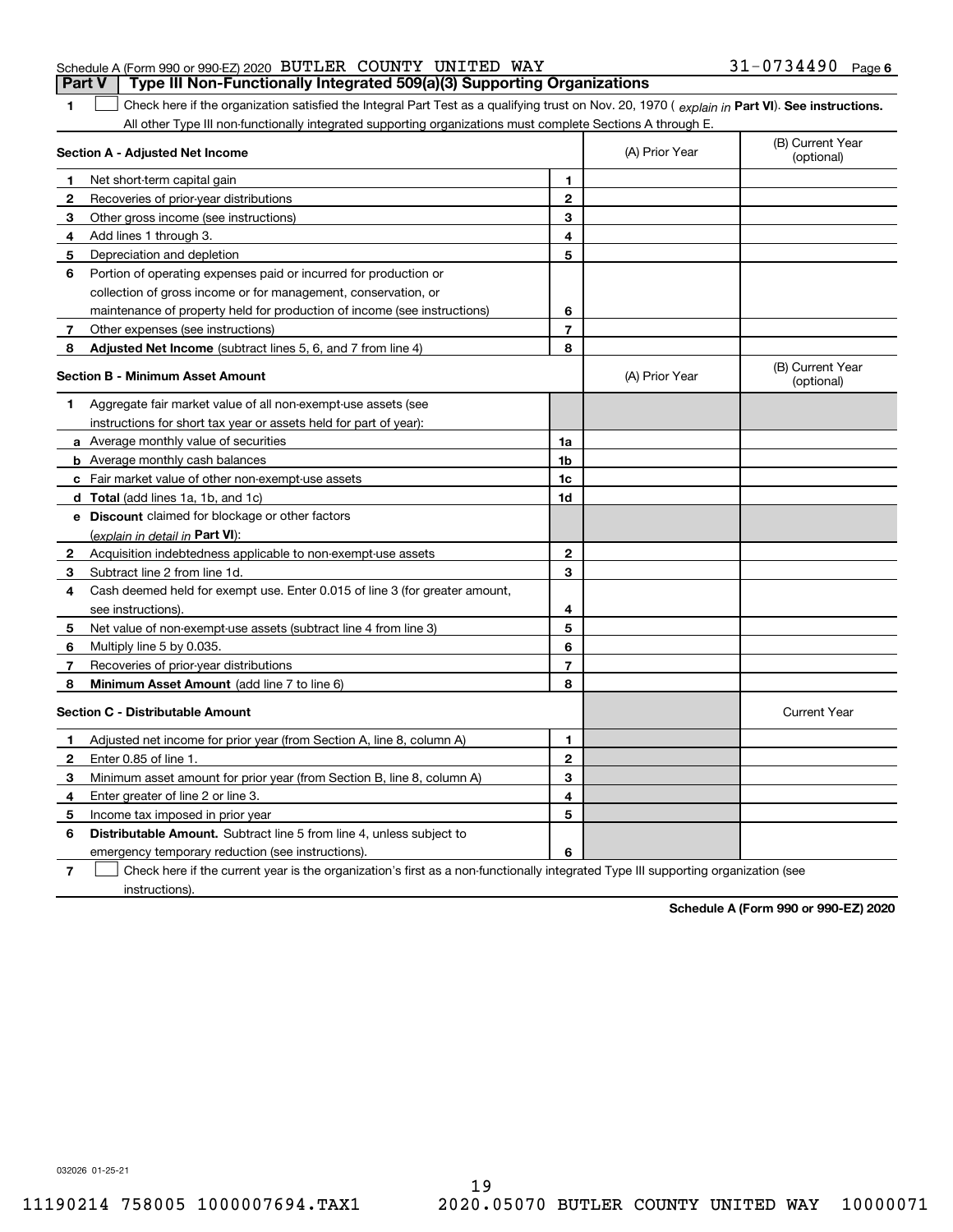|    | Type III Non-Functionally Integrated 509(a)(3) Supporting Organizations<br>Part V          |                             | (continued)                           |    |                                         |
|----|--------------------------------------------------------------------------------------------|-----------------------------|---------------------------------------|----|-----------------------------------------|
|    | <b>Section D - Distributions</b>                                                           |                             |                                       |    | <b>Current Year</b>                     |
|    | Amounts paid to supported organizations to accomplish exempt purposes                      |                             |                                       | 1  |                                         |
| 2  | Amounts paid to perform activity that directly furthers exempt purposes of supported       |                             |                                       |    |                                         |
|    | organizations, in excess of income from activity                                           |                             | 2                                     |    |                                         |
| 3  | Administrative expenses paid to accomplish exempt purposes of supported organizations      |                             | 3                                     |    |                                         |
| 4  | Amounts paid to acquire exempt-use assets                                                  |                             |                                       | 4  |                                         |
| 5  | Qualified set aside amounts (prior IRS approval required - provide details in Part VI)     |                             |                                       | 5  |                                         |
| 6  | Other distributions (describe in Part VI). See instructions.                               |                             |                                       | 6  |                                         |
| 7  | Total annual distributions. Add lines 1 through 6.                                         |                             |                                       | 7  |                                         |
| 8  | Distributions to attentive supported organizations to which the organization is responsive |                             |                                       |    |                                         |
|    | (provide details in Part VI). See instructions.                                            |                             |                                       | 8  |                                         |
| 9  | Distributable amount for 2020 from Section C, line 6                                       |                             |                                       | 9  |                                         |
| 10 | Line 8 amount divided by line 9 amount                                                     |                             |                                       | 10 |                                         |
|    |                                                                                            | (i)                         | (ii)                                  |    | (iii)                                   |
|    | <b>Section E - Distribution Allocations</b> (see instructions)                             | <b>Excess Distributions</b> | <b>Underdistributions</b><br>Pre-2020 |    | <b>Distributable</b><br>Amount for 2020 |
| 1  | Distributable amount for 2020 from Section C, line 6                                       |                             |                                       |    |                                         |
| 2  | Underdistributions, if any, for years prior to 2020 (reason-                               |                             |                                       |    |                                         |
|    | able cause required - explain in Part VI). See instructions.                               |                             |                                       |    |                                         |
| 3  | Excess distributions carryover, if any, to 2020                                            |                             |                                       |    |                                         |
|    | a From 2015                                                                                |                             |                                       |    |                                         |
|    | $b$ From 2016                                                                              |                             |                                       |    |                                         |
|    | c From $2017$                                                                              |                             |                                       |    |                                         |
|    | <b>d</b> From 2018                                                                         |                             |                                       |    |                                         |
|    | e From 2019                                                                                |                             |                                       |    |                                         |
|    | f Total of lines 3a through 3e                                                             |                             |                                       |    |                                         |
|    | g Applied to underdistributions of prior years                                             |                             |                                       |    |                                         |
|    | <b>h</b> Applied to 2020 distributable amount                                              |                             |                                       |    |                                         |
|    | Carryover from 2015 not applied (see instructions)                                         |                             |                                       |    |                                         |
|    | Remainder. Subtract lines 3g, 3h, and 3i from line 3f.                                     |                             |                                       |    |                                         |
| 4  | Distributions for 2020 from Section D.                                                     |                             |                                       |    |                                         |
|    | line $7:$                                                                                  |                             |                                       |    |                                         |
|    | a Applied to underdistributions of prior years                                             |                             |                                       |    |                                         |
|    | <b>b</b> Applied to 2020 distributable amount                                              |                             |                                       |    |                                         |
|    | <b>c</b> Remainder. Subtract lines 4a and 4b from line 4.                                  |                             |                                       |    |                                         |
| 5  | Remaining underdistributions for years prior to 2020, if                                   |                             |                                       |    |                                         |
|    | any. Subtract lines 3g and 4a from line 2. For result greater                              |                             |                                       |    |                                         |
|    | than zero, explain in Part VI. See instructions.                                           |                             |                                       |    |                                         |
| 6  | Remaining underdistributions for 2020. Subtract lines 3h                                   |                             |                                       |    |                                         |
|    | and 4b from line 1. For result greater than zero, explain in                               |                             |                                       |    |                                         |
|    | <b>Part VI.</b> See instructions.                                                          |                             |                                       |    |                                         |
| 7  | Excess distributions carryover to 2021. Add lines 3j                                       |                             |                                       |    |                                         |
|    | and 4c.                                                                                    |                             |                                       |    |                                         |
| 8  | Breakdown of line 7:                                                                       |                             |                                       |    |                                         |
|    | a Excess from 2016                                                                         |                             |                                       |    |                                         |
|    | <b>b</b> Excess from 2017                                                                  |                             |                                       |    |                                         |
|    | c Excess from 2018                                                                         |                             |                                       |    |                                         |
|    | d Excess from 2019                                                                         |                             |                                       |    |                                         |
|    | e Excess from 2020                                                                         |                             |                                       |    |                                         |

**Schedule A (Form 990 or 990-EZ) 2020**

032027 01-25-21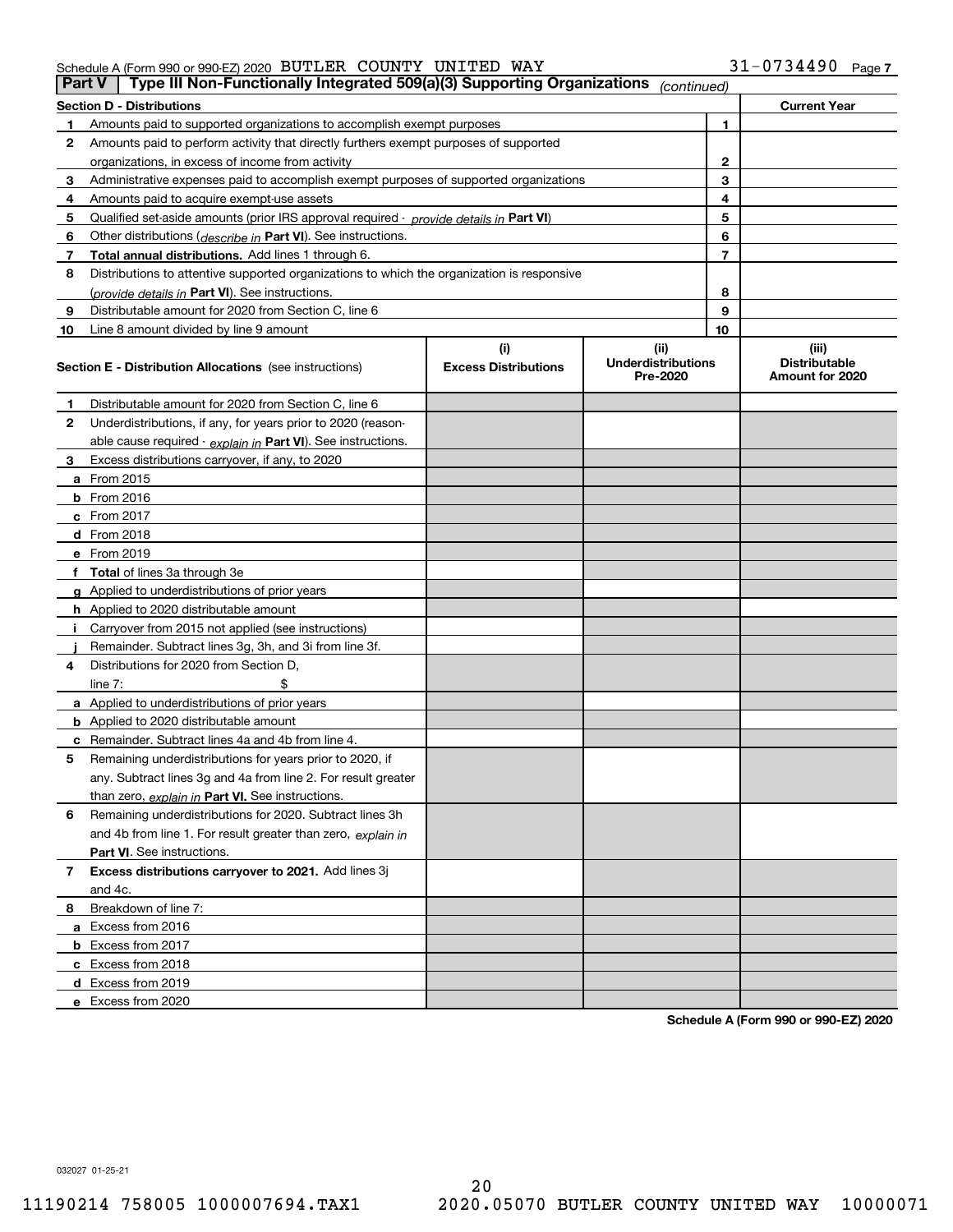|                 | Schedule A (Form 990 or 990-EZ) 2020 BUTLER COUNTY UNITED WAY                                                                                                                                                                                                                                                                                                                                                                                                                                                                                                                               |    |  | $31 - 0734490$ Page 8                |
|-----------------|---------------------------------------------------------------------------------------------------------------------------------------------------------------------------------------------------------------------------------------------------------------------------------------------------------------------------------------------------------------------------------------------------------------------------------------------------------------------------------------------------------------------------------------------------------------------------------------------|----|--|--------------------------------------|
| <b>Part VI</b>  | Supplemental Information. Provide the explanations required by Part II, line 10; Part II, line 17a or 17b; Part III, line 12;<br>Part IV, Section A, lines 1, 2, 3b, 3c, 4b, 4c, 5a, 6, 9a, 9b, 9c, 11a, 11b, and 11c; Part IV, Section B, lines 1 and 2; Part IV, Section C,<br>line 1; Part IV, Section D, lines 2 and 3; Part IV, Section E, lines 1c, 2a, 2b, 3a, and 3b; Part V, line 1; Part V, Section B, line 1e; Part V,<br>Section D, lines 5, 6, and 8; and Part V, Section E, lines 2, 5, and 6. Also complete this part for any additional information.<br>(See instructions.) |    |  |                                      |
|                 |                                                                                                                                                                                                                                                                                                                                                                                                                                                                                                                                                                                             |    |  |                                      |
|                 |                                                                                                                                                                                                                                                                                                                                                                                                                                                                                                                                                                                             |    |  |                                      |
|                 |                                                                                                                                                                                                                                                                                                                                                                                                                                                                                                                                                                                             |    |  |                                      |
|                 |                                                                                                                                                                                                                                                                                                                                                                                                                                                                                                                                                                                             |    |  |                                      |
|                 |                                                                                                                                                                                                                                                                                                                                                                                                                                                                                                                                                                                             |    |  |                                      |
|                 |                                                                                                                                                                                                                                                                                                                                                                                                                                                                                                                                                                                             |    |  |                                      |
|                 |                                                                                                                                                                                                                                                                                                                                                                                                                                                                                                                                                                                             |    |  |                                      |
|                 |                                                                                                                                                                                                                                                                                                                                                                                                                                                                                                                                                                                             |    |  |                                      |
|                 |                                                                                                                                                                                                                                                                                                                                                                                                                                                                                                                                                                                             |    |  |                                      |
|                 |                                                                                                                                                                                                                                                                                                                                                                                                                                                                                                                                                                                             |    |  |                                      |
|                 |                                                                                                                                                                                                                                                                                                                                                                                                                                                                                                                                                                                             |    |  |                                      |
|                 |                                                                                                                                                                                                                                                                                                                                                                                                                                                                                                                                                                                             |    |  |                                      |
|                 |                                                                                                                                                                                                                                                                                                                                                                                                                                                                                                                                                                                             |    |  |                                      |
|                 |                                                                                                                                                                                                                                                                                                                                                                                                                                                                                                                                                                                             |    |  |                                      |
|                 |                                                                                                                                                                                                                                                                                                                                                                                                                                                                                                                                                                                             |    |  |                                      |
|                 |                                                                                                                                                                                                                                                                                                                                                                                                                                                                                                                                                                                             |    |  |                                      |
|                 |                                                                                                                                                                                                                                                                                                                                                                                                                                                                                                                                                                                             |    |  |                                      |
|                 |                                                                                                                                                                                                                                                                                                                                                                                                                                                                                                                                                                                             |    |  |                                      |
|                 |                                                                                                                                                                                                                                                                                                                                                                                                                                                                                                                                                                                             |    |  |                                      |
|                 |                                                                                                                                                                                                                                                                                                                                                                                                                                                                                                                                                                                             |    |  |                                      |
|                 |                                                                                                                                                                                                                                                                                                                                                                                                                                                                                                                                                                                             |    |  |                                      |
|                 |                                                                                                                                                                                                                                                                                                                                                                                                                                                                                                                                                                                             |    |  |                                      |
|                 |                                                                                                                                                                                                                                                                                                                                                                                                                                                                                                                                                                                             |    |  |                                      |
|                 |                                                                                                                                                                                                                                                                                                                                                                                                                                                                                                                                                                                             |    |  |                                      |
|                 |                                                                                                                                                                                                                                                                                                                                                                                                                                                                                                                                                                                             |    |  |                                      |
|                 |                                                                                                                                                                                                                                                                                                                                                                                                                                                                                                                                                                                             |    |  |                                      |
|                 |                                                                                                                                                                                                                                                                                                                                                                                                                                                                                                                                                                                             |    |  |                                      |
|                 |                                                                                                                                                                                                                                                                                                                                                                                                                                                                                                                                                                                             |    |  |                                      |
|                 |                                                                                                                                                                                                                                                                                                                                                                                                                                                                                                                                                                                             |    |  |                                      |
|                 |                                                                                                                                                                                                                                                                                                                                                                                                                                                                                                                                                                                             |    |  |                                      |
|                 |                                                                                                                                                                                                                                                                                                                                                                                                                                                                                                                                                                                             |    |  |                                      |
| 032028 01-25-21 |                                                                                                                                                                                                                                                                                                                                                                                                                                                                                                                                                                                             | 21 |  | Schedule A (Form 990 or 990-EZ) 2020 |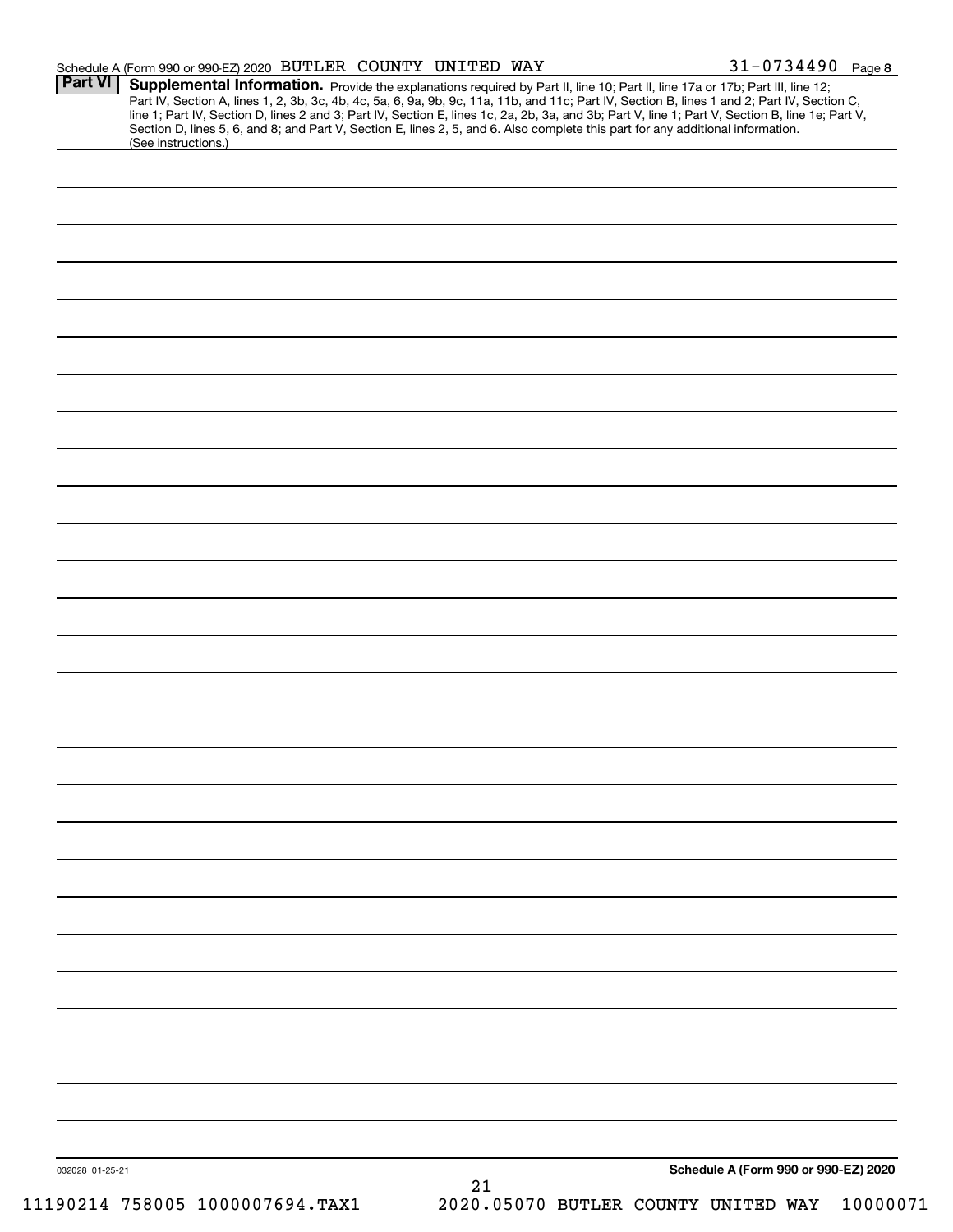Department of the Treasury Internal Revenue Service **(Form 990, 990-EZ, or 990-PF)**

\*\* PUBLIC DISCLOSURE COPY \*\*

# **Schedule B Schedule of Contributors**

**| Attach to Form 990, Form 990-EZ, or Form 990-PF. | Go to www.irs.gov/Form990 for the latest information.** OMB No. 1545-0047

**2020**

**Employer identification number**

| 0734490 |  |  |
|---------|--|--|
|---------|--|--|

| Department of the Treasury |  |
|----------------------------|--|
| Internal Revenue Service   |  |
| Name of the organization   |  |

**Organization type** (check one):

## BUTLER COUNTY UNITED WAY 3

| Filers of:         | Section:                                                                    |
|--------------------|-----------------------------------------------------------------------------|
| Form 990 or 990-EZ | $\lfloor x \rfloor$ 501(c)( 3) (enter number) organization                  |
|                    | $4947(a)(1)$ nonexempt charitable trust not treated as a private foundation |
|                    | 527 political organization                                                  |
| Form 990-PF        | 501(c)(3) exempt private foundation                                         |
|                    | 4947(a)(1) nonexempt charitable trust treated as a private foundation       |
|                    | 501(c)(3) taxable private foundation                                        |

Check if your organization is covered by the **General Rule** or a **Special Rule. Note:**  Only a section 501(c)(7), (8), or (10) organization can check boxes for both the General Rule and a Special Rule. See instructions.

## **General Rule**

 $\mathcal{L}^{\text{max}}$ 

For an organization filing Form 990, 990-EZ, or 990-PF that received, during the year, contributions totaling \$5,000 or more (in money or property) from any one contributor. Complete Parts I and II. See instructions for determining a contributor's total contributions.

#### **Special Rules**

any one contributor, during the year, total contributions of the greater of  $\,$  (1) \$5,000; or **(2)** 2% of the amount on (i) Form 990, Part VIII, line 1h;  $\boxed{\textbf{X}}$  For an organization described in section 501(c)(3) filing Form 990 or 990-EZ that met the 33 1/3% support test of the regulations under sections 509(a)(1) and 170(b)(1)(A)(vi), that checked Schedule A (Form 990 or 990-EZ), Part II, line 13, 16a, or 16b, and that received from or (ii) Form 990-EZ, line 1. Complete Parts I and II.

For an organization described in section 501(c)(7), (8), or (10) filing Form 990 or 990-EZ that received from any one contributor, during the year, total contributions of more than \$1,000 exclusively for religious, charitable, scientific, literary, or educational purposes, or for the prevention of cruelty to children or animals. Complete Parts I (entering "N/A" in column (b) instead of the contributor name and address), II, and III.  $\mathcal{L}^{\text{max}}$ 

purpose. Don't complete any of the parts unless the **General Rule** applies to this organization because it received *nonexclusively* year, contributions <sub>exclusively</sub> for religious, charitable, etc., purposes, but no such contributions totaled more than \$1,000. If this box is checked, enter here the total contributions that were received during the year for an  $\;$ exclusively religious, charitable, etc., For an organization described in section 501(c)(7), (8), or (10) filing Form 990 or 990-EZ that received from any one contributor, during the religious, charitable, etc., contributions totaling \$5,000 or more during the year  $\Box$ — $\Box$   $\Box$  $\mathcal{L}^{\text{max}}$ 

**Caution:**  An organization that isn't covered by the General Rule and/or the Special Rules doesn't file Schedule B (Form 990, 990-EZ, or 990-PF),  **must** but it answer "No" on Part IV, line 2, of its Form 990; or check the box on line H of its Form 990-EZ or on its Form 990-PF, Part I, line 2, to certify that it doesn't meet the filing requirements of Schedule B (Form 990, 990-EZ, or 990-PF).

**For Paperwork Reduction Act Notice, see the instructions for Form 990, 990-EZ, or 990-PF. Schedule B (Form 990, 990-EZ, or 990-PF) (2020)** LHA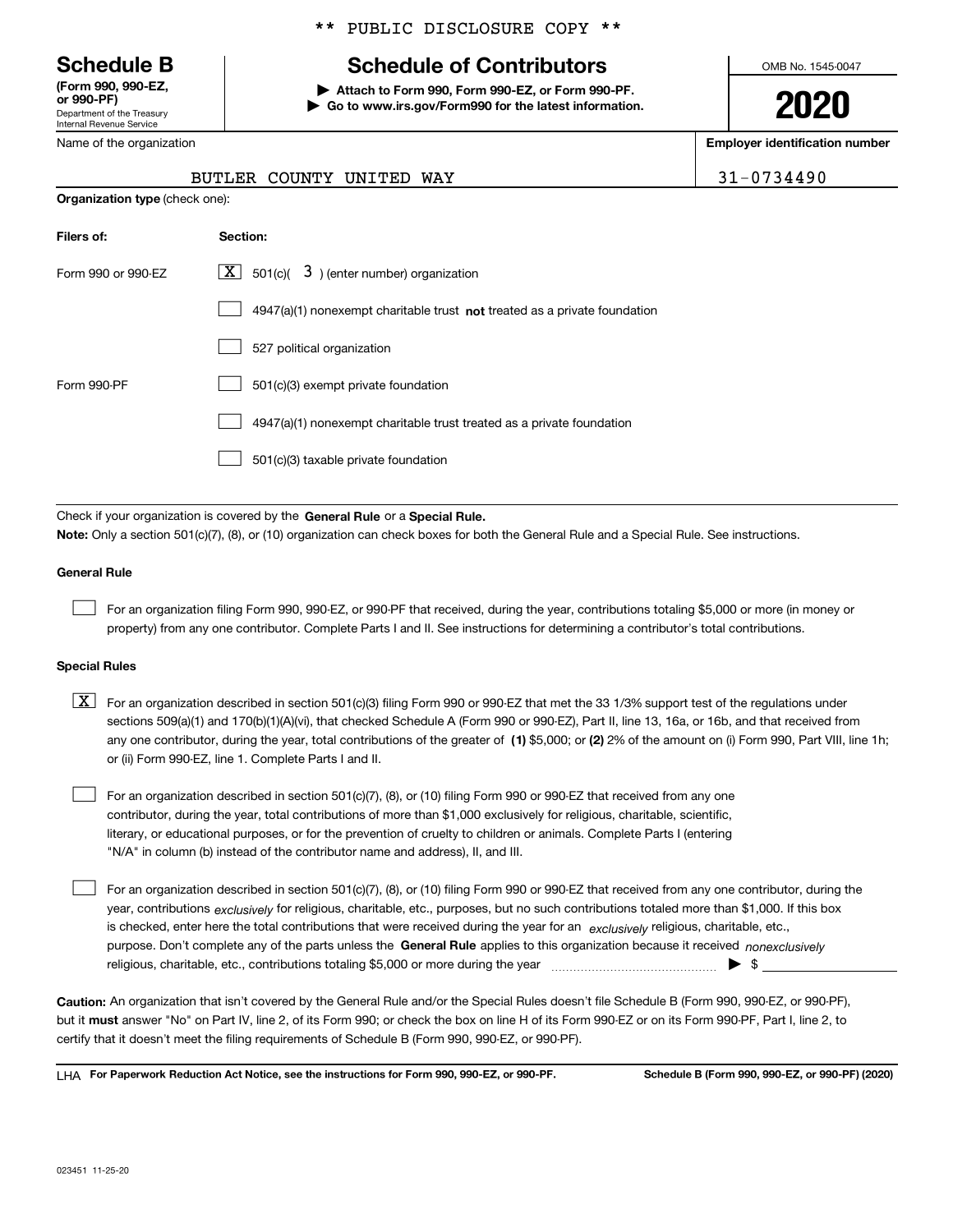## Schedule B (Form 990, 990-EZ, or 990-PF) (2020) Page 2

## BUTLER COUNTY UNITED WAY 31-0734490

|                      | Schedule B (Form 990, 990-EZ, or 990-PF) (2020)                                                       |                                   | Page 2                                                                                                                                               |
|----------------------|-------------------------------------------------------------------------------------------------------|-----------------------------------|------------------------------------------------------------------------------------------------------------------------------------------------------|
| Name of organization |                                                                                                       |                                   | <b>Employer identification number</b>                                                                                                                |
|                      | BUTLER COUNTY UNITED WAY                                                                              |                                   | $31 - 0734490$                                                                                                                                       |
| Part I               | <b>Contributors</b> (see instructions). Use duplicate copies of Part I if additional space is needed. |                                   |                                                                                                                                                      |
| (a)<br>No.           | (b)<br>Name, address, and ZIP + 4                                                                     | (c)<br><b>Total contributions</b> | (d)<br>Type of contribution                                                                                                                          |
| 1                    |                                                                                                       | 205,594.<br>\$                    | Person<br>$\overline{\texttt{X}}$<br>Payroll<br>Noncash<br>(Complete Part II for<br>noncash contributions.)                                          |
| (a)<br>No.           | (b)<br>Name, address, and ZIP + 4                                                                     | (c)<br><b>Total contributions</b> | (d)<br>Type of contribution                                                                                                                          |
| 2                    |                                                                                                       | 51,718.<br>\$                     | $\boxed{\text{X}}$<br>Person<br>$\boxed{\text{X}}$<br>Payroll<br>Noncash<br>$\boxed{\text{X}}$<br>(Complete Part II for<br>noncash contributions.)   |
| (a)<br>No.           | (b)<br>Name, address, and ZIP + 4                                                                     | (c)<br><b>Total contributions</b> | (d)<br>Type of contribution                                                                                                                          |
| 3                    |                                                                                                       | 68,002.<br>\$                     | $\boxed{\text{X}}$<br>Person<br>$\boxed{\textbf{X}}$<br>Payroll<br>$\boxed{\text{X}}$<br>Noncash<br>(Complete Part II for<br>noncash contributions.) |
| (a)<br>No.           | (b)<br>Name, address, and ZIP + 4                                                                     | (c)<br><b>Total contributions</b> | (d)<br>Type of contribution                                                                                                                          |
| 4                    |                                                                                                       | 61,334.<br>\$                     | $\mathbf{X}$<br>Person<br>$\boxed{\text{X}}$<br>Payroll<br>Noncash<br>$\boxed{\text{X}}$<br>(Complete Part II for<br>noncash contributions.)         |
| (a)<br>No.           | (b)<br>Name, address, and ZIP + 4                                                                     | (c)<br><b>Total contributions</b> | (d)<br>Type of contribution                                                                                                                          |
| 5                    |                                                                                                       | 180,444.<br>\$                    | Person<br>$\overline{\text{X}}$<br>Payroll<br>Noncash<br>(Complete Part II for<br>noncash contributions.)                                            |
| (a)<br>No.           | (b)<br>Name, address, and ZIP + 4                                                                     | (c)<br><b>Total contributions</b> | (d)<br>Type of contribution                                                                                                                          |
| 6                    |                                                                                                       | 96,318.<br>\$                     | Person<br>$\overline{\mathbf{X}}$<br>Payroll<br>Noncash<br>(Complete Part II for<br>noncash contributions.)                                          |
| 023452 11-25-20      |                                                                                                       |                                   | Schedule B (Form 990, 990-EZ, or 990-PF) (2020)                                                                                                      |

24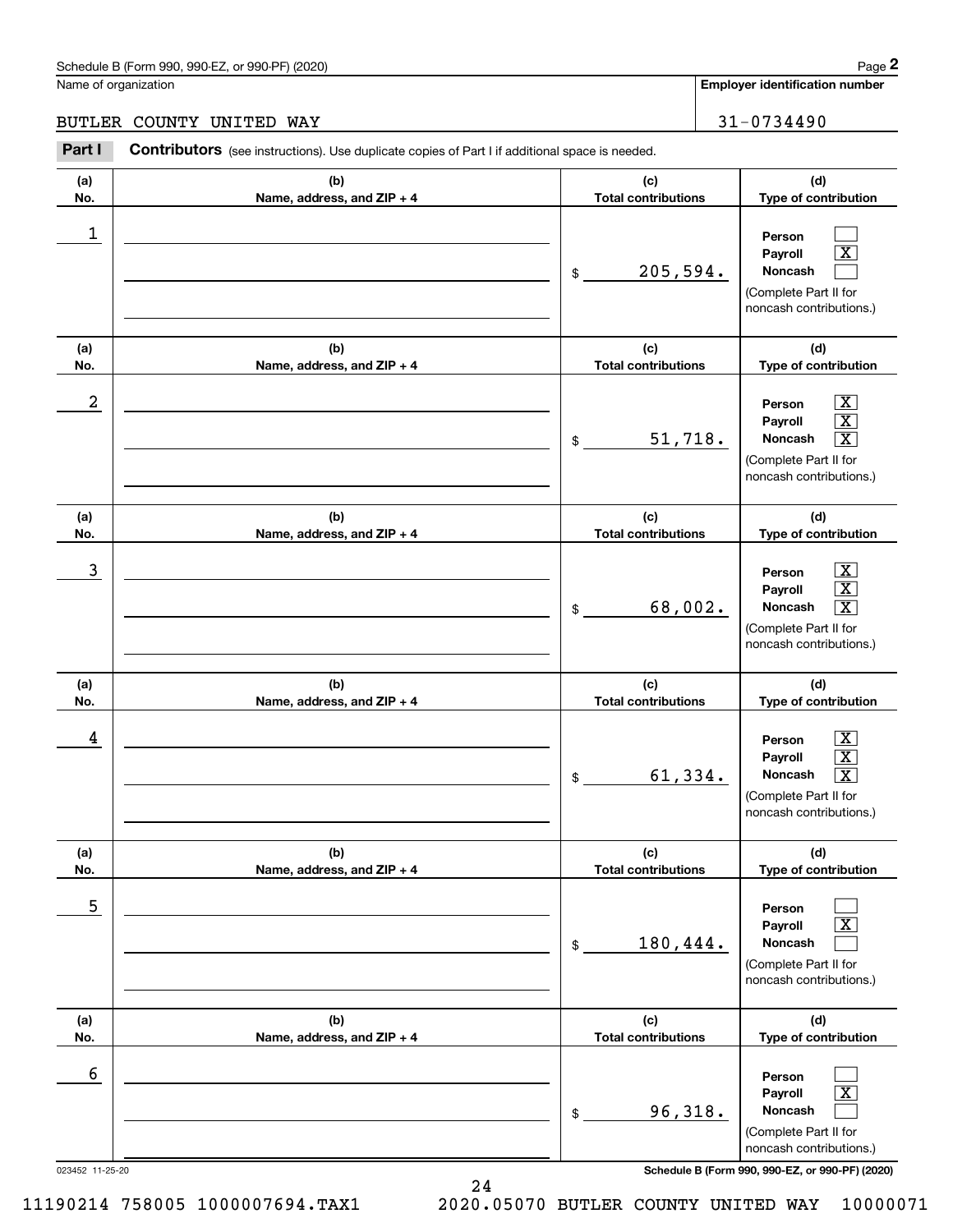## Schedule B (Form 990, 990-EZ, or 990-PF) (2020) Page 2

## BUTLER COUNTY UNITED WAY 31-0734490

|                      | Schedule B (Form 990, 990-EZ, or 990-PF) (2020)                                                       |                                   | Page 2                                                                                                                      |
|----------------------|-------------------------------------------------------------------------------------------------------|-----------------------------------|-----------------------------------------------------------------------------------------------------------------------------|
| Name of organization |                                                                                                       |                                   | <b>Employer identification number</b>                                                                                       |
| BUTLER               | COUNTY UNITED WAY                                                                                     |                                   | 31-0734490                                                                                                                  |
| Part I               | <b>Contributors</b> (see instructions). Use duplicate copies of Part I if additional space is needed. |                                   |                                                                                                                             |
| (a)<br>No.           | (b)<br>Name, address, and ZIP + 4                                                                     | (c)<br><b>Total contributions</b> | (d)<br>Type of contribution                                                                                                 |
| 7                    |                                                                                                       | 61,900.<br>\$                     | Person<br>$\boxed{\text{X}}$<br>Payroll<br>Noncash<br>(Complete Part II for<br>noncash contributions.)                      |
| (a)<br>No.           | (b)<br>Name, address, and ZIP + 4                                                                     | (c)<br><b>Total contributions</b> | (d)<br>Type of contribution                                                                                                 |
| 8                    |                                                                                                       | 52,918.<br>\$                     | Person<br>$\boxed{\text{X}}$<br>Payroll<br>Noncash<br>(Complete Part II for<br>noncash contributions.)                      |
| (a)<br>No.           | (b)<br>Name, address, and ZIP + 4                                                                     | (c)<br><b>Total contributions</b> | (d)<br>Type of contribution                                                                                                 |
| 9                    |                                                                                                       | 129,960.<br>\$                    | $\mathbf{X}$<br>Person<br>Payroll<br>$\overline{\mathbf{X}}$<br>Noncash<br>(Complete Part II for<br>noncash contributions.) |
| (a)<br>No.           | (b)<br>Name, address, and ZIP + 4                                                                     | (c)<br><b>Total contributions</b> | (d)<br>Type of contribution                                                                                                 |
| 10                   |                                                                                                       | 70,795.<br>\$                     | $\mathbf{X}$<br>Person<br>Payroll<br>Noncash<br>(Complete Part II for<br>noncash contributions.)                            |
| (a)<br>No.           | (b)<br>Name, address, and ZIP + 4                                                                     | (c)<br><b>Total contributions</b> | (d)<br>Type of contribution                                                                                                 |
|                      |                                                                                                       | \$                                | Person<br>Payroll<br>Noncash<br>(Complete Part II for<br>noncash contributions.)                                            |
| (a)<br>No.           | (b)<br>Name, address, and ZIP + 4                                                                     | (c)<br><b>Total contributions</b> | (d)<br>Type of contribution                                                                                                 |
|                      |                                                                                                       | \$                                | Person<br>Payroll<br>Noncash<br>(Complete Part II for<br>noncash contributions.)                                            |

023452 11-25-20 **Schedule B (Form 990, 990-EZ, or 990-PF) (2020)**

25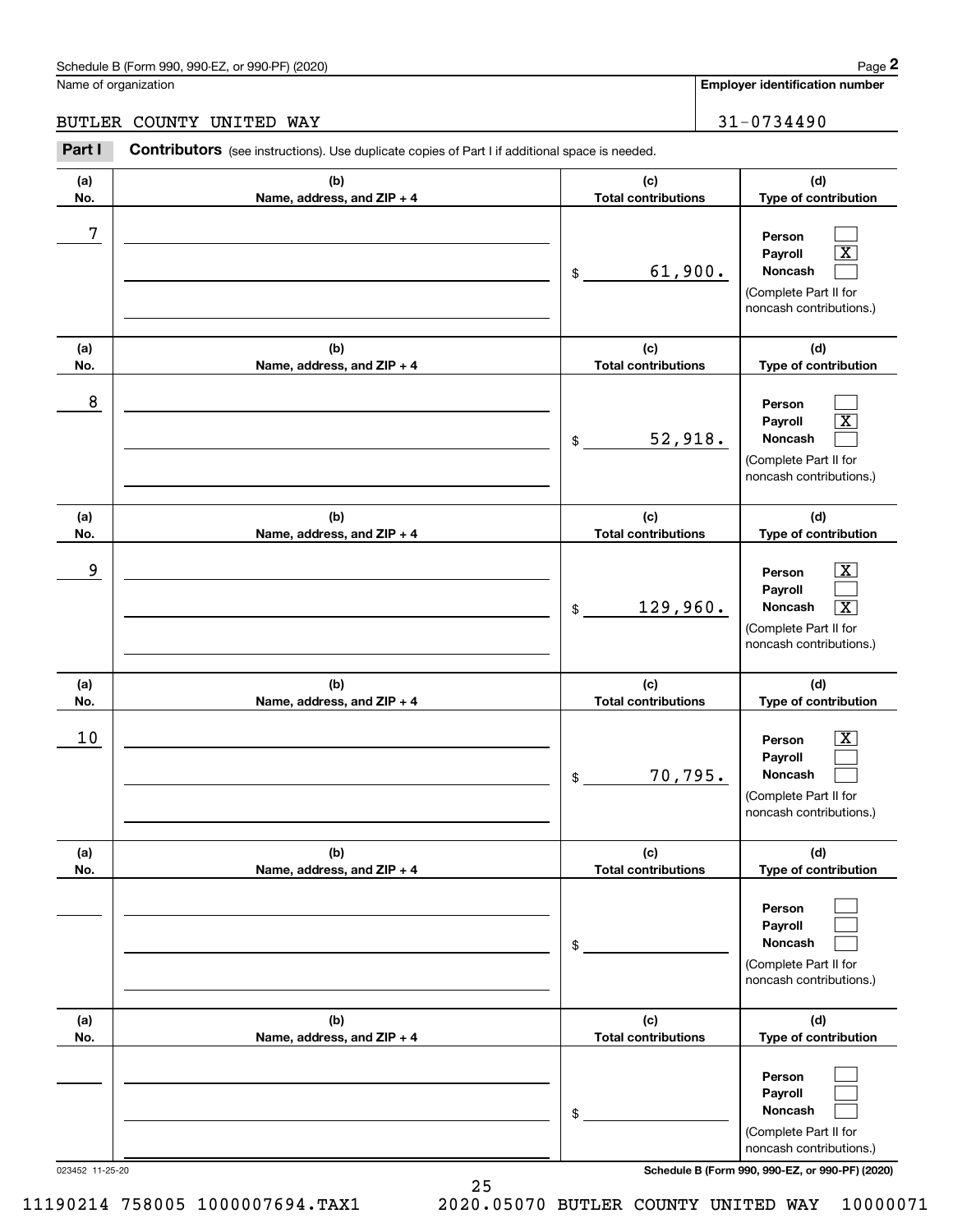Name of organization

**Employer identification number**

BUTLER COUNTY UNITED WAY 31-0734490

(see instructions). Use duplicate copies of Part II if additional space is needed.<br> **3Part II Noncash Property** (see instructions). Use duplicate copies of Part II if additional space is needed.

| (a)<br>No.<br>from<br>Part I | (b)<br>Description of noncash property given | (c)<br>FMV (or estimate)<br>(See instructions.) | (d)<br>Date received                                        |
|------------------------------|----------------------------------------------|-------------------------------------------------|-------------------------------------------------------------|
|                              |                                              |                                                 |                                                             |
|                              | TOYS                                         |                                                 |                                                             |
| 2                            |                                              |                                                 |                                                             |
|                              |                                              |                                                 |                                                             |
|                              |                                              | 450.<br>$\mathfrak s$                           | 12/17/20                                                    |
|                              |                                              |                                                 |                                                             |
| (a)                          |                                              |                                                 |                                                             |
|                              |                                              | (c)                                             |                                                             |
| No.                          | (b)                                          | FMV (or estimate)                               | (d)                                                         |
| from                         | Description of noncash property given        | (See instructions.)                             | Date received                                               |
| Part I                       |                                              |                                                 |                                                             |
|                              | <b>SCHOOL SUPPLIES</b>                       |                                                 |                                                             |
| 3                            |                                              |                                                 |                                                             |
|                              |                                              |                                                 |                                                             |
|                              |                                              | 2,658.                                          | 08/11/20                                                    |
|                              |                                              | $\frac{1}{2}$                                   |                                                             |
|                              |                                              |                                                 |                                                             |
| (a)                          |                                              |                                                 |                                                             |
| No.                          | (b)                                          | (c)                                             | (d)                                                         |
| from                         | Description of noncash property given        | FMV (or estimate)                               | Date received                                               |
| Part I                       |                                              | (See instructions.)                             |                                                             |
|                              | FOOD                                         |                                                 |                                                             |
|                              |                                              |                                                 |                                                             |
| 3                            |                                              |                                                 |                                                             |
|                              |                                              |                                                 |                                                             |
|                              |                                              | 996.<br>$\frac{1}{2}$                           | 11/17/20                                                    |
|                              |                                              |                                                 |                                                             |
| (a)                          |                                              |                                                 |                                                             |
| No.                          |                                              | (c)                                             |                                                             |
|                              | (b)                                          | FMV (or estimate)                               | (d)                                                         |
| from                         | Description of noncash property given        | (See instructions.)                             | Date received                                               |
| Part I                       |                                              |                                                 |                                                             |
|                              | CLOTHING                                     |                                                 |                                                             |
| 3                            |                                              |                                                 |                                                             |
|                              |                                              |                                                 |                                                             |
|                              |                                              | 1,473.<br>$\frac{1}{2}$                         | 12/17/20                                                    |
|                              |                                              |                                                 |                                                             |
|                              |                                              |                                                 |                                                             |
| (a)                          |                                              |                                                 |                                                             |
|                              |                                              |                                                 |                                                             |
| No.                          |                                              | (c)                                             |                                                             |
| from                         | (b)<br>Description of noncash property given | FMV (or estimate)                               | (d)<br>Date received                                        |
| Part I                       |                                              | (See instructions.)                             |                                                             |
|                              |                                              |                                                 |                                                             |
|                              | LAUNDRY SUPPLIES AND SOCKS                   |                                                 |                                                             |
| 3                            |                                              |                                                 |                                                             |
|                              |                                              |                                                 |                                                             |
|                              |                                              | 1,723.<br>$$^{\circ}$                           | 03/01/21                                                    |
|                              |                                              |                                                 |                                                             |
|                              |                                              |                                                 |                                                             |
| (a)                          |                                              | (c)                                             |                                                             |
| No.                          | (b)                                          | FMV (or estimate)                               | (d)                                                         |
| from                         | Description of noncash property given        |                                                 | Date received                                               |
| Part I                       |                                              | (See instructions.)                             |                                                             |
|                              | TEDDY BEARS                                  |                                                 |                                                             |
| 4                            |                                              |                                                 |                                                             |
|                              |                                              |                                                 |                                                             |
|                              |                                              |                                                 |                                                             |
| 023453 11-25-20              |                                              | 480.<br>\$                                      | 12/17/20<br>Schedule B (Form 990, 990-EZ, or 990-PF) (2020) |

26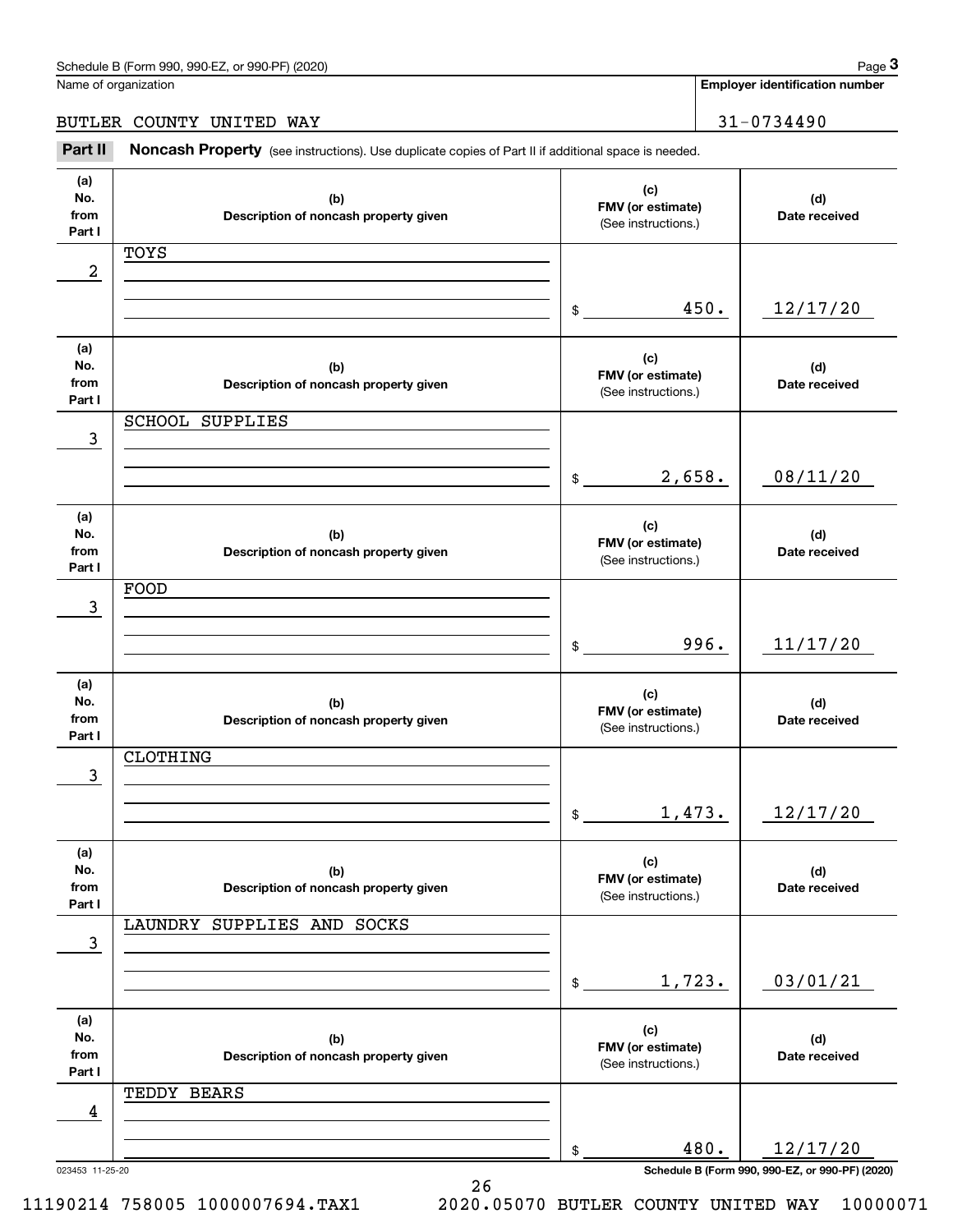**Employer identification number**

## BUTLER COUNTY UNITED WAY 31-0734490

(see instructions). Use duplicate copies of Part II if additional space is needed.<br> **3Part II Noncash Property** (see instructions). Use duplicate copies of Part II if additional space is needed.

| (a)<br>No.<br>from<br>Part I | (b)<br>Description of noncash property given | (c)<br>FMV (or estimate)<br>(See instructions.) | (d)<br>Date received                            |
|------------------------------|----------------------------------------------|-------------------------------------------------|-------------------------------------------------|
|                              | <b>CLOTHING</b>                              |                                                 |                                                 |
|                              |                                              |                                                 |                                                 |
| 9                            |                                              |                                                 |                                                 |
|                              |                                              |                                                 |                                                 |
|                              |                                              | 129,960.<br>$$\tilde$$                          | 11/17/20                                        |
|                              |                                              |                                                 |                                                 |
| (a)                          |                                              |                                                 |                                                 |
| No.                          |                                              | (c)                                             |                                                 |
|                              | (b)                                          | FMV (or estimate)                               | (d)                                             |
| from                         | Description of noncash property given        | (See instructions.)                             | Date received                                   |
| Part I                       |                                              |                                                 |                                                 |
|                              |                                              |                                                 |                                                 |
|                              |                                              |                                                 |                                                 |
|                              |                                              |                                                 |                                                 |
|                              |                                              |                                                 |                                                 |
|                              |                                              | $\mathsf{\$}$                                   |                                                 |
|                              |                                              |                                                 |                                                 |
| (a)                          |                                              | (c)                                             |                                                 |
| No.                          | (b)                                          |                                                 | (d)                                             |
| from                         | Description of noncash property given        | FMV (or estimate)                               | Date received                                   |
| Part I                       |                                              | (See instructions.)                             |                                                 |
|                              |                                              |                                                 |                                                 |
|                              |                                              |                                                 |                                                 |
|                              |                                              |                                                 |                                                 |
|                              |                                              |                                                 |                                                 |
|                              |                                              | $\mathsf{\$}$                                   |                                                 |
|                              |                                              |                                                 |                                                 |
| (a)                          |                                              |                                                 |                                                 |
| No.                          | (b)                                          | (c)                                             | (d)                                             |
| from                         |                                              | FMV (or estimate)                               |                                                 |
|                              | Description of noncash property given        | (See instructions.)                             | Date received                                   |
| Part I                       |                                              |                                                 |                                                 |
|                              |                                              |                                                 |                                                 |
|                              |                                              |                                                 |                                                 |
|                              |                                              |                                                 |                                                 |
|                              |                                              | \$                                              |                                                 |
|                              |                                              |                                                 |                                                 |
|                              |                                              |                                                 |                                                 |
| (a)                          |                                              | (c)                                             |                                                 |
| No.                          | (b)                                          | FMV (or estimate)                               | (d)                                             |
| from                         | Description of noncash property given        | (See instructions.)                             | Date received                                   |
| Part I                       |                                              |                                                 |                                                 |
|                              |                                              |                                                 |                                                 |
|                              |                                              |                                                 |                                                 |
|                              |                                              |                                                 |                                                 |
|                              |                                              |                                                 |                                                 |
|                              |                                              | \$                                              |                                                 |
|                              |                                              |                                                 |                                                 |
| (a)                          |                                              |                                                 |                                                 |
| No.                          | (b)                                          | (c)                                             | (d)                                             |
| from                         | Description of noncash property given        | FMV (or estimate)                               | Date received                                   |
| Part I                       |                                              | (See instructions.)                             |                                                 |
|                              |                                              |                                                 |                                                 |
|                              |                                              |                                                 |                                                 |
|                              |                                              |                                                 |                                                 |
|                              |                                              |                                                 |                                                 |
|                              |                                              | \$                                              |                                                 |
| 023453 11-25-20              |                                              |                                                 | Schedule B (Form 990, 990-EZ, or 990-PF) (2020) |

11190214 758005 1000007694.TAX1 2020.05070 BUTLER COUNTY UNITED WAY 10000071

27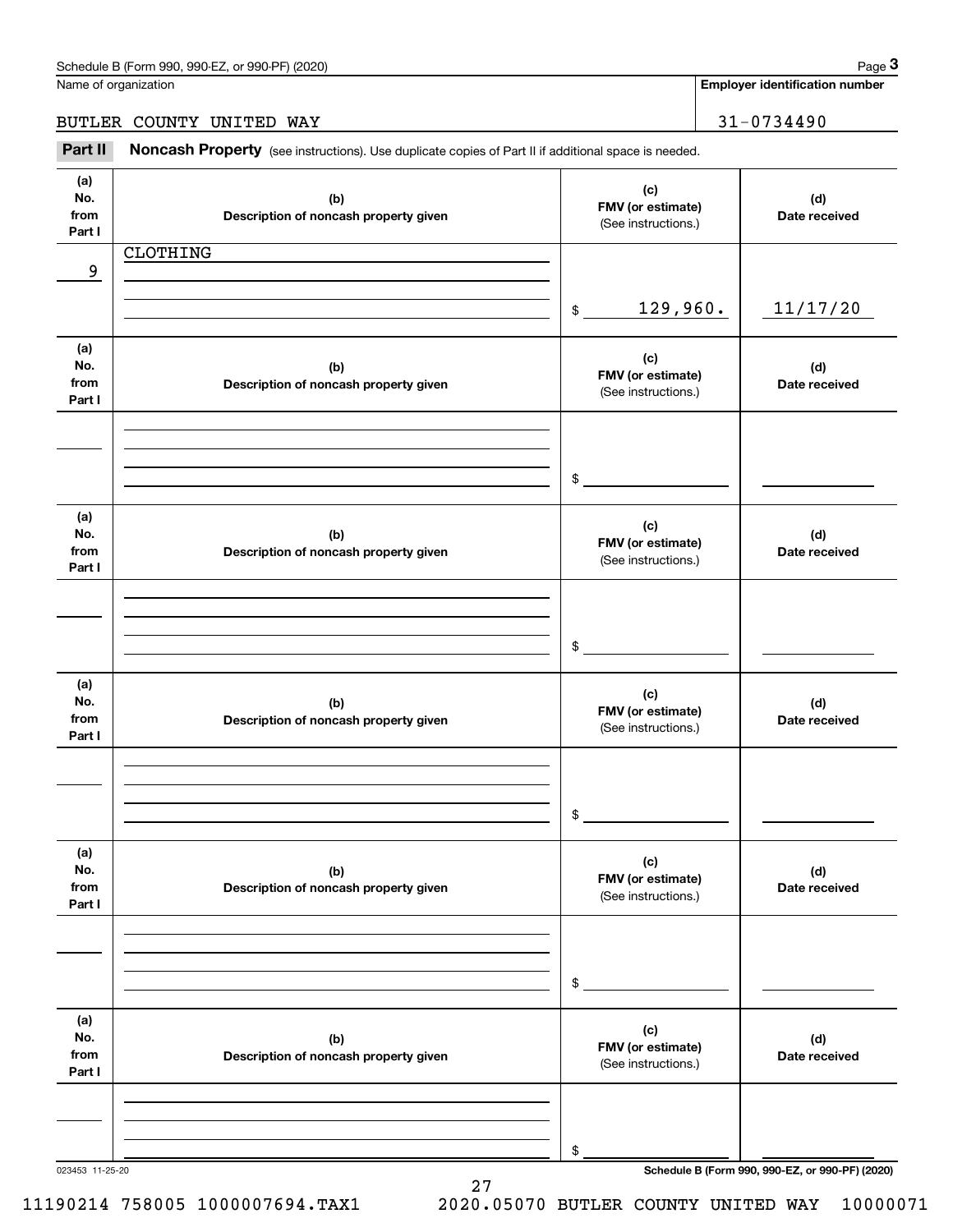|                           | Schedule B (Form 990, 990-EZ, or 990-PF) (2020)                                                                                                                                                                                                                                                 |                      |                                          |                                                                                                                                                                | Page 4 |
|---------------------------|-------------------------------------------------------------------------------------------------------------------------------------------------------------------------------------------------------------------------------------------------------------------------------------------------|----------------------|------------------------------------------|----------------------------------------------------------------------------------------------------------------------------------------------------------------|--------|
| Name of organization      |                                                                                                                                                                                                                                                                                                 |                      |                                          | <b>Employer identification number</b>                                                                                                                          |        |
|                           | BUTLER COUNTY UNITED WAY                                                                                                                                                                                                                                                                        |                      |                                          | 31-0734490                                                                                                                                                     |        |
| Part III                  | from any one contributor. Complete columns (a) through (e) and the following line entry. For organizations<br>completing Part III, enter the total of exclusively religious, charitable, etc., contributions of \$1,000 or less for the year. (Enter this info. once.) $\blacktriangleright$ \$ |                      |                                          | Exclusively religious, charitable, etc., contributions to organizations described in section 501(c)(7), (8), or (10) that total more than \$1,000 for the year |        |
|                           | Use duplicate copies of Part III if additional space is needed.                                                                                                                                                                                                                                 |                      |                                          |                                                                                                                                                                |        |
| (a) No.<br>from<br>Part I | (b) Purpose of gift                                                                                                                                                                                                                                                                             | (c) Use of gift      |                                          | (d) Description of how gift is held                                                                                                                            |        |
|                           |                                                                                                                                                                                                                                                                                                 |                      |                                          |                                                                                                                                                                |        |
|                           |                                                                                                                                                                                                                                                                                                 |                      |                                          |                                                                                                                                                                |        |
|                           |                                                                                                                                                                                                                                                                                                 | (e) Transfer of gift |                                          |                                                                                                                                                                |        |
|                           | Transferee's name, address, and ZIP + 4                                                                                                                                                                                                                                                         |                      |                                          | Relationship of transferor to transferee                                                                                                                       |        |
|                           |                                                                                                                                                                                                                                                                                                 |                      |                                          |                                                                                                                                                                |        |
| (a) No.<br>from<br>Part I | (b) Purpose of gift                                                                                                                                                                                                                                                                             | (c) Use of gift      |                                          | (d) Description of how gift is held                                                                                                                            |        |
|                           |                                                                                                                                                                                                                                                                                                 |                      |                                          |                                                                                                                                                                |        |
|                           |                                                                                                                                                                                                                                                                                                 |                      |                                          |                                                                                                                                                                |        |
|                           |                                                                                                                                                                                                                                                                                                 | (e) Transfer of gift |                                          |                                                                                                                                                                |        |
|                           | Transferee's name, address, and ZIP + 4                                                                                                                                                                                                                                                         |                      |                                          | Relationship of transferor to transferee                                                                                                                       |        |
|                           |                                                                                                                                                                                                                                                                                                 |                      |                                          |                                                                                                                                                                |        |
|                           |                                                                                                                                                                                                                                                                                                 |                      |                                          |                                                                                                                                                                |        |
| (a) No.<br>from<br>Part I | (b) Purpose of gift                                                                                                                                                                                                                                                                             | (c) Use of gift      |                                          | (d) Description of how gift is held                                                                                                                            |        |
|                           |                                                                                                                                                                                                                                                                                                 |                      |                                          |                                                                                                                                                                |        |
|                           |                                                                                                                                                                                                                                                                                                 |                      |                                          |                                                                                                                                                                |        |
|                           |                                                                                                                                                                                                                                                                                                 | (e) Transfer of gift |                                          |                                                                                                                                                                |        |
|                           | Transferee's name, address, and $ZIP + 4$                                                                                                                                                                                                                                                       |                      |                                          | Relationship of transferor to transferee                                                                                                                       |        |
|                           |                                                                                                                                                                                                                                                                                                 |                      |                                          |                                                                                                                                                                |        |
|                           |                                                                                                                                                                                                                                                                                                 |                      |                                          |                                                                                                                                                                |        |
| (a) No.<br>from<br>Part I | (b) Purpose of gift                                                                                                                                                                                                                                                                             | (c) Use of gift      |                                          | (d) Description of how gift is held                                                                                                                            |        |
|                           |                                                                                                                                                                                                                                                                                                 |                      |                                          |                                                                                                                                                                |        |
|                           |                                                                                                                                                                                                                                                                                                 |                      |                                          |                                                                                                                                                                |        |
|                           |                                                                                                                                                                                                                                                                                                 | (e) Transfer of gift |                                          |                                                                                                                                                                |        |
|                           | Transferee's name, address, and ZIP + 4                                                                                                                                                                                                                                                         |                      | Relationship of transferor to transferee |                                                                                                                                                                |        |
|                           |                                                                                                                                                                                                                                                                                                 |                      |                                          |                                                                                                                                                                |        |
|                           |                                                                                                                                                                                                                                                                                                 |                      |                                          |                                                                                                                                                                |        |

28

023454 11-25-20

**Schedule B (Form 990, 990-EZ, or 990-PF) (2020)**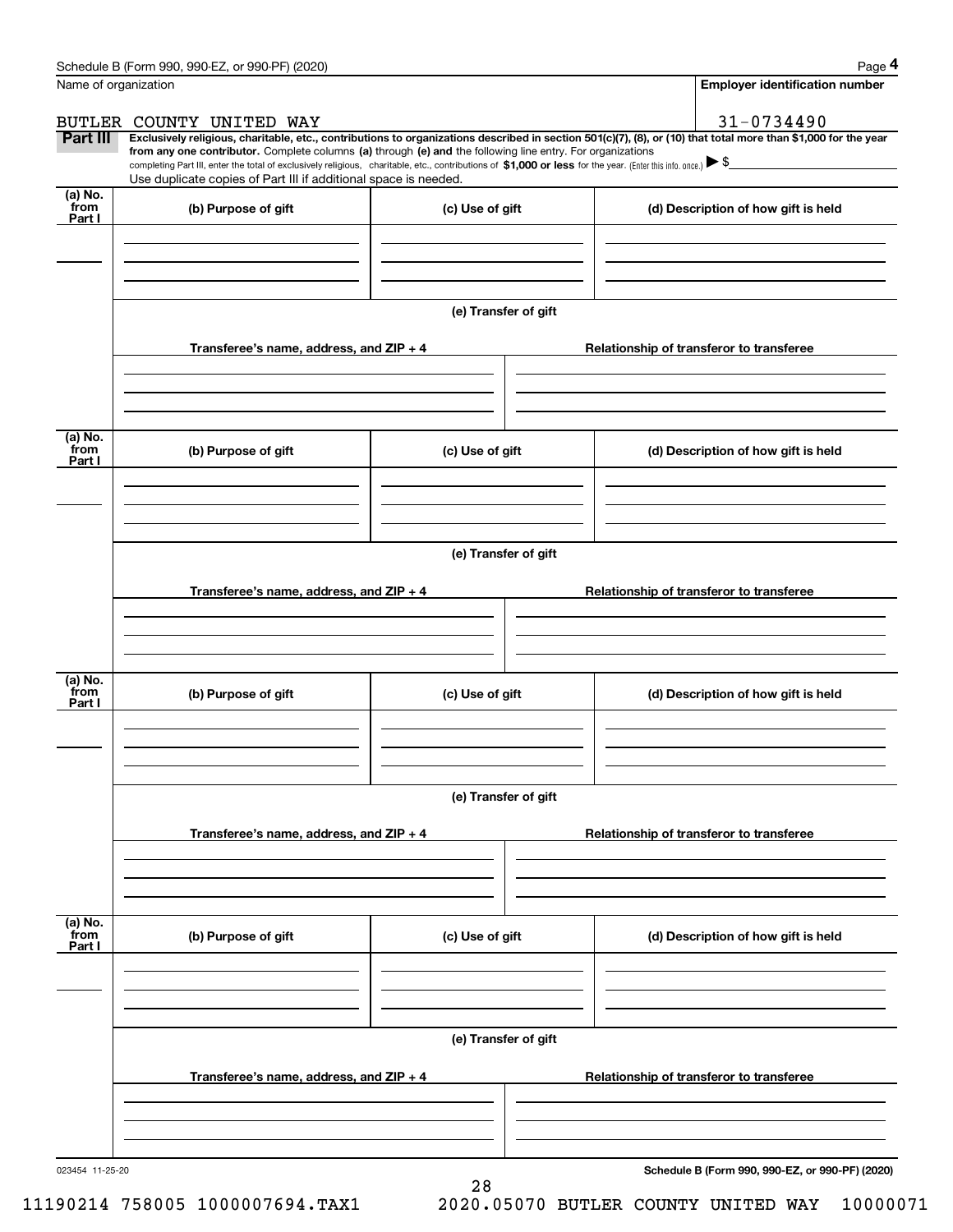|                                                                                  | <b>SCHEDULE D</b><br>(Form 990)<br>Department of the Treasury |                                                                                                                                                | <b>Supplemental Financial Statements</b><br>Complete if the organization answered "Yes" on Form 990,<br>Part IV, line 6, 7, 8, 9, 10, 11a, 11b, 11c, 11d, 11e, 11f, 12a, or 12b.<br>Attach to Form 990. |                                                     |                              | OMB No. 1545-0047<br>Open to Public<br><b>Inspection</b> |                                 |
|----------------------------------------------------------------------------------|---------------------------------------------------------------|------------------------------------------------------------------------------------------------------------------------------------------------|---------------------------------------------------------------------------------------------------------------------------------------------------------------------------------------------------------|-----------------------------------------------------|------------------------------|----------------------------------------------------------|---------------------------------|
| Internal Revenue Service<br>Name of the organization<br>BUTLER COUNTY UNITED WAY |                                                               |                                                                                                                                                | Go to www.irs.gov/Form990 for instructions and the latest information.                                                                                                                                  | <b>Employer identification number</b><br>31-0734490 |                              |                                                          |                                 |
| Part I                                                                           |                                                               | Organizations Maintaining Donor Advised Funds or Other Similar Funds or Accounts. Complete if the                                              |                                                                                                                                                                                                         |                                                     |                              |                                                          |                                 |
|                                                                                  |                                                               | organization answered "Yes" on Form 990, Part IV, line 6.                                                                                      |                                                                                                                                                                                                         |                                                     |                              |                                                          |                                 |
|                                                                                  |                                                               |                                                                                                                                                | (a) Donor advised funds                                                                                                                                                                                 |                                                     | (b) Funds and other accounts |                                                          |                                 |
| 1                                                                                |                                                               |                                                                                                                                                |                                                                                                                                                                                                         |                                                     |                              |                                                          |                                 |
| 2                                                                                |                                                               | Aggregate value of contributions to (during year)                                                                                              |                                                                                                                                                                                                         |                                                     |                              |                                                          |                                 |
| з                                                                                |                                                               |                                                                                                                                                |                                                                                                                                                                                                         |                                                     |                              |                                                          |                                 |
| 4                                                                                | Aggregate value at end of year                                |                                                                                                                                                |                                                                                                                                                                                                         |                                                     |                              |                                                          |                                 |
| 5                                                                                |                                                               | Did the organization inform all donors and donor advisors in writing that the assets held in donor advised funds                               |                                                                                                                                                                                                         |                                                     |                              |                                                          |                                 |
|                                                                                  |                                                               |                                                                                                                                                |                                                                                                                                                                                                         |                                                     |                              | Yes                                                      | No                              |
| 6                                                                                |                                                               | Did the organization inform all grantees, donors, and donor advisors in writing that grant funds can be used only                              |                                                                                                                                                                                                         |                                                     |                              |                                                          |                                 |
|                                                                                  |                                                               | for charitable purposes and not for the benefit of the donor or donor advisor, or for any other purpose conferring                             |                                                                                                                                                                                                         |                                                     |                              |                                                          |                                 |
|                                                                                  | impermissible private benefit?                                |                                                                                                                                                |                                                                                                                                                                                                         |                                                     |                              | Yes                                                      | No                              |
|                                                                                  | Part II                                                       | Conservation Easements. Complete if the organization answered "Yes" on Form 990, Part IV, line 7.                                              |                                                                                                                                                                                                         |                                                     |                              |                                                          |                                 |
| 1.                                                                               |                                                               | Purpose(s) of conservation easements held by the organization (check all that apply).                                                          |                                                                                                                                                                                                         |                                                     |                              |                                                          |                                 |
|                                                                                  |                                                               | Preservation of land for public use (for example, recreation or education)                                                                     | Preservation of a historically important land area                                                                                                                                                      |                                                     |                              |                                                          |                                 |
|                                                                                  |                                                               | Protection of natural habitat                                                                                                                  | Preservation of a certified historic structure                                                                                                                                                          |                                                     |                              |                                                          |                                 |
|                                                                                  |                                                               | Preservation of open space                                                                                                                     |                                                                                                                                                                                                         |                                                     |                              |                                                          |                                 |
| 2                                                                                |                                                               | Complete lines 2a through 2d if the organization held a qualified conservation contribution in the form of a conservation easement on the last |                                                                                                                                                                                                         |                                                     |                              |                                                          |                                 |
|                                                                                  | day of the tax year.                                          |                                                                                                                                                |                                                                                                                                                                                                         |                                                     |                              |                                                          | Held at the End of the Tax Year |
|                                                                                  |                                                               | Total number of conservation easements                                                                                                         |                                                                                                                                                                                                         | 2a                                                  |                              |                                                          |                                 |
|                                                                                  |                                                               | Total acreage restricted by conservation easements                                                                                             |                                                                                                                                                                                                         | 2b                                                  |                              |                                                          |                                 |
|                                                                                  |                                                               |                                                                                                                                                |                                                                                                                                                                                                         | 2c                                                  |                              |                                                          |                                 |
| d                                                                                |                                                               | Number of conservation easements included in (c) acquired after 7/25/06, and not on a historic structure                                       |                                                                                                                                                                                                         |                                                     |                              |                                                          |                                 |
|                                                                                  | listed in the National Register                               |                                                                                                                                                |                                                                                                                                                                                                         | 2d                                                  |                              |                                                          |                                 |
| 3                                                                                |                                                               | Number of conservation easements modified, transferred, released, extinguished, or terminated by the organization during the tax               |                                                                                                                                                                                                         |                                                     |                              |                                                          |                                 |
| 4                                                                                | $\vee$ ear                                                    | Number of states where property subject to conservation easement is located $\blacktriangleright$                                              |                                                                                                                                                                                                         |                                                     |                              |                                                          |                                 |
| 5                                                                                |                                                               | Does the organization have a written policy regarding the periodic monitoring, inspection, handling of                                         |                                                                                                                                                                                                         |                                                     |                              |                                                          |                                 |
|                                                                                  |                                                               | violations, and enforcement of the conservation easements it holds?                                                                            |                                                                                                                                                                                                         |                                                     |                              | Yes                                                      | No                              |
| 6                                                                                |                                                               | Staff and volunteer hours devoted to monitoring, inspecting, handling of violations, and enforcing conservation easements during the year      |                                                                                                                                                                                                         |                                                     |                              |                                                          |                                 |
|                                                                                  |                                                               |                                                                                                                                                |                                                                                                                                                                                                         |                                                     |                              |                                                          |                                 |
| 7                                                                                |                                                               | Amount of expenses incurred in monitoring, inspecting, handling of violations, and enforcing conservation easements during the year            |                                                                                                                                                                                                         |                                                     |                              |                                                          |                                 |
|                                                                                  | ▶ \$                                                          |                                                                                                                                                |                                                                                                                                                                                                         |                                                     |                              |                                                          |                                 |
| 8                                                                                |                                                               | Does each conservation easement reported on line 2(d) above satisfy the requirements of section 170(h)(4)(B)(i)                                |                                                                                                                                                                                                         |                                                     |                              |                                                          |                                 |
|                                                                                  | and section 170(h)(4)(B)(ii)?                                 |                                                                                                                                                |                                                                                                                                                                                                         |                                                     |                              | Yes                                                      | No                              |
| 9                                                                                |                                                               | In Part XIII, describe how the organization reports conservation easements in its revenue and expense statement and                            |                                                                                                                                                                                                         |                                                     |                              |                                                          |                                 |
|                                                                                  |                                                               | balance sheet, and include, if applicable, the text of the footnote to the organization's financial statements that describes the              |                                                                                                                                                                                                         |                                                     |                              |                                                          |                                 |
|                                                                                  |                                                               | organization's accounting for conservation easements.                                                                                          |                                                                                                                                                                                                         |                                                     |                              |                                                          |                                 |
|                                                                                  | Part III                                                      | Organizations Maintaining Collections of Art, Historical Treasures, or Other Similar Assets.                                                   |                                                                                                                                                                                                         |                                                     |                              |                                                          |                                 |
|                                                                                  |                                                               | Complete if the organization answered "Yes" on Form 990, Part IV, line 8.                                                                      |                                                                                                                                                                                                         |                                                     |                              |                                                          |                                 |
|                                                                                  |                                                               | 1a If the organization elected, as permitted under FASB ASC 958, not to report in its revenue statement and balance sheet works                |                                                                                                                                                                                                         |                                                     |                              |                                                          |                                 |
|                                                                                  |                                                               | of art, historical treasures, or other similar assets held for public exhibition, education, or research in furtherance of public              |                                                                                                                                                                                                         |                                                     |                              |                                                          |                                 |
|                                                                                  |                                                               | service, provide in Part XIII the text of the footnote to its financial statements that describes these items.                                 |                                                                                                                                                                                                         |                                                     |                              |                                                          |                                 |
|                                                                                  |                                                               | <b>b</b> If the organization elected, as permitted under FASB ASC 958, to report in its revenue statement and balance sheet works of           |                                                                                                                                                                                                         |                                                     |                              |                                                          |                                 |
|                                                                                  |                                                               |                                                                                                                                                |                                                                                                                                                                                                         |                                                     |                              |                                                          |                                 |

|   | art, historical treasures, or other similar assets held for public exhibition, education, or research in furtherance of public service, |                         |  |
|---|-----------------------------------------------------------------------------------------------------------------------------------------|-------------------------|--|
|   | provide the following amounts relating to these items:                                                                                  |                         |  |
|   | Revenue included on Form 990, Part VIII, line 1<br>(i)                                                                                  | $\blacktriangleright$ s |  |
|   | (ii) Assets included in Form 990, Part X [11] [12] Assets included in Form 990, Part X                                                  |                         |  |
| 2 | If the organization received or held works of art, historical treasures, or other similar assets for financial gain, provide            |                         |  |
|   | the following amounts required to be reported under FASB ASC 958 relating to these items:                                               |                         |  |
|   | a Revenue included on Form 990, Part VIII, line 1                                                                                       |                         |  |

**a**Revenue included on Form 990, Part VIII, line 1 ~~~~~~~~~~~~~~~~~~~~~~~~~~~~~~**b** Assets included in Form 990, Part X 

032051 12-01-20 **For Paperwork Reduction Act Notice, see the Instructions for Form 990. Schedule D (Form 990) 2020** LHA

29

11190214 758005 1000007694.TAX1 2020.05070 BUTLER COUNTY UNITED WAY 10000071

 $\blacktriangleright$  \$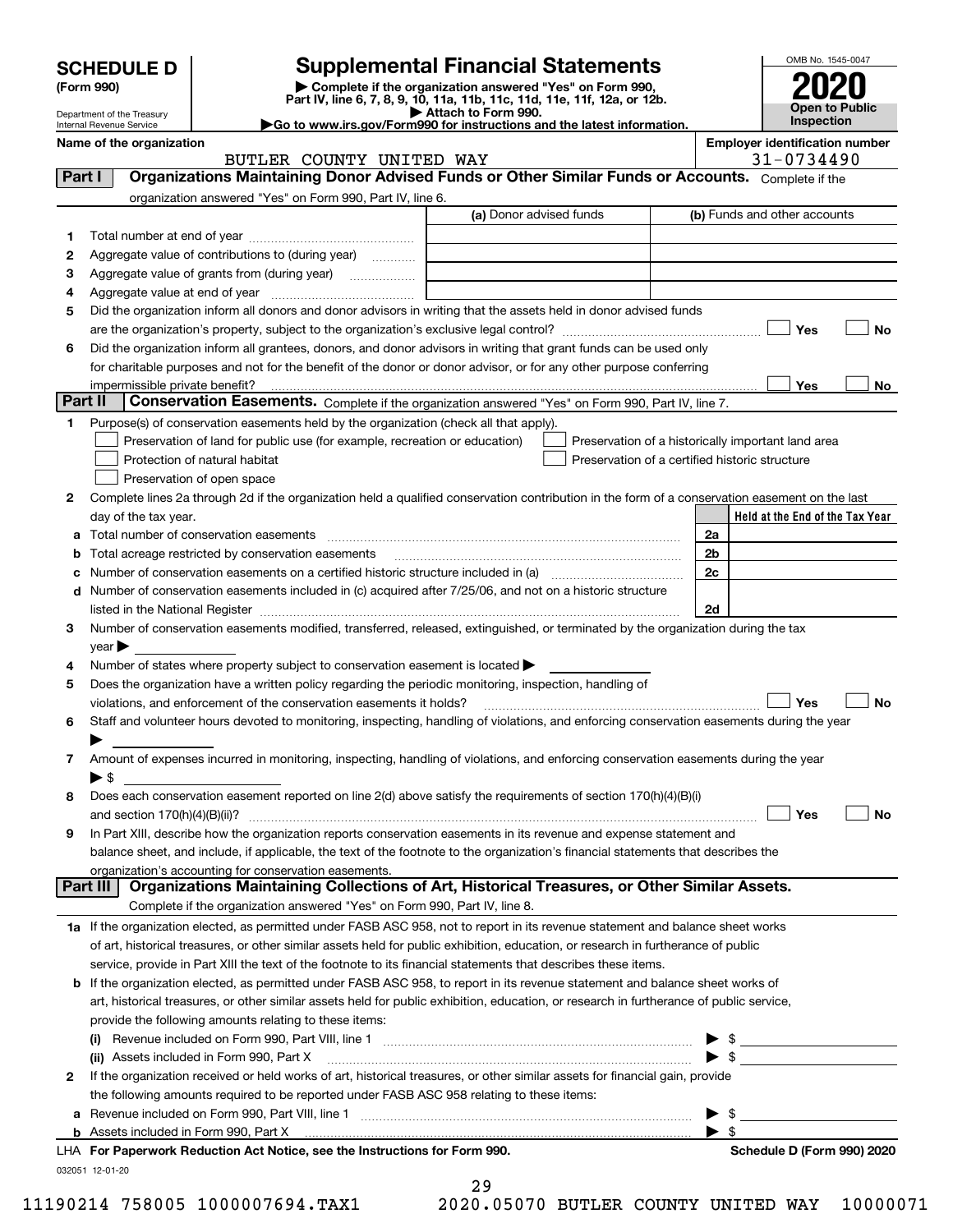|        | Schedule D (Form 990) 2020                                                                                                                                                                                                     | BUTLER COUNTY UNITED WAY |                |                          |          |                      | 31-0734490                 |                        |                                      | Page $2$                   |
|--------|--------------------------------------------------------------------------------------------------------------------------------------------------------------------------------------------------------------------------------|--------------------------|----------------|--------------------------|----------|----------------------|----------------------------|------------------------|--------------------------------------|----------------------------|
|        | Organizations Maintaining Collections of Art, Historical Treasures, or Other Similar Assets (continued)<br>Part III                                                                                                            |                          |                |                          |          |                      |                            |                        |                                      |                            |
| 3      | Using the organization's acquisition, accession, and other records, check any of the following that make significant use of its                                                                                                |                          |                |                          |          |                      |                            |                        |                                      |                            |
|        | collection items (check all that apply):                                                                                                                                                                                       |                          |                |                          |          |                      |                            |                        |                                      |                            |
| a      | Public exhibition                                                                                                                                                                                                              |                          |                | Loan or exchange program |          |                      |                            |                        |                                      |                            |
| b      | Scholarly research                                                                                                                                                                                                             | е                        |                |                          |          |                      |                            |                        |                                      |                            |
| c      | Preservation for future generations                                                                                                                                                                                            |                          |                |                          |          |                      |                            |                        |                                      |                            |
| 4      | Provide a description of the organization's collections and explain how they further the organization's exempt purpose in Part XIII.                                                                                           |                          |                |                          |          |                      |                            |                        |                                      |                            |
| 5      | During the year, did the organization solicit or receive donations of art, historical treasures, or other similar assets                                                                                                       |                          |                |                          |          |                      |                            |                        |                                      |                            |
|        | to be sold to raise funds rather than to be maintained as part of the organization's collection?                                                                                                                               |                          |                |                          |          |                      |                            | Yes                    |                                      | No                         |
|        | <b>Part IV</b><br>Escrow and Custodial Arrangements. Complete if the organization answered "Yes" on Form 990, Part IV, line 9, or                                                                                              |                          |                |                          |          |                      |                            |                        |                                      |                            |
|        | reported an amount on Form 990, Part X, line 21.                                                                                                                                                                               |                          |                |                          |          |                      |                            |                        |                                      |                            |
|        | 1a Is the organization an agent, trustee, custodian or other intermediary for contributions or other assets not included                                                                                                       |                          |                |                          |          |                      |                            |                        |                                      |                            |
|        | on Form 990, Part X? [11] matter contracts and contracts and contracts are contracted and contracts are contracted and contract and contract of the set of the set of the set of the set of the set of the set of the set of t |                          |                |                          |          |                      |                            | Yes                    |                                      | $\overline{\mathbf{X}}$ No |
|        | b If "Yes," explain the arrangement in Part XIII and complete the following table:                                                                                                                                             |                          |                |                          |          |                      |                            |                        |                                      |                            |
|        |                                                                                                                                                                                                                                |                          |                |                          |          |                      |                            | Amount                 |                                      |                            |
|        | Beginning balance                                                                                                                                                                                                              |                          |                |                          |          | 1c                   |                            |                        |                                      |                            |
|        | Additions during the year manufactured and an anti-manufactured and the year manufactured and all the year manufactured and all the year manufactured and all the year manufactured and all the year manufactured and all the  |                          |                |                          |          | 1d                   |                            |                        |                                      |                            |
|        | Distributions during the year manufactured and continuum and continuum and continuum and continuum and continuum                                                                                                               |                          |                |                          |          | 1e                   |                            |                        |                                      |                            |
|        |                                                                                                                                                                                                                                |                          |                |                          |          | 1f                   |                            |                        |                                      |                            |
|        | 2a Did the organization include an amount on Form 990, Part X, line 21, for escrow or custodial account liability?                                                                                                             |                          |                |                          |          |                      |                            | $\boxed{\text{X}}$ Yes |                                      | No                         |
|        | <b>b</b> If "Yes," explain the arrangement in Part XIII. Check here if the explanation has been provided on Part XIII                                                                                                          |                          |                |                          |          |                      |                            |                        | $\overline{\textnormal{\textbf{x}}}$ |                            |
| Part V | <b>Endowment Funds.</b> Complete if the organization answered "Yes" on Form 990, Part IV, line 10.                                                                                                                             |                          |                |                          |          |                      |                            |                        |                                      |                            |
|        |                                                                                                                                                                                                                                | (a) Current year         | (b) Prior year | (c) Two years back       |          | (d) Three years back |                            | (e) Four years back    |                                      |                            |
| 1a     | Beginning of year balance                                                                                                                                                                                                      | 213,610.                 | 209,810.       |                          | 205,986. |                      | 204, 275.                  |                        | 204,603.                             |                            |
| b      |                                                                                                                                                                                                                                |                          |                |                          |          |                      |                            |                        |                                      |                            |
|        | Net investment earnings, gains, and losses                                                                                                                                                                                     | $-368.$                  | 3,800.         |                          | 3,824.   |                      | 1,711.                     |                        |                                      | $-328.$                    |
|        | Grants or scholarships                                                                                                                                                                                                         |                          |                |                          |          |                      |                            |                        |                                      |                            |
|        | Other expenditures for facilities                                                                                                                                                                                              |                          |                |                          |          |                      |                            |                        |                                      |                            |
|        | and programs                                                                                                                                                                                                                   |                          |                |                          |          |                      |                            |                        |                                      |                            |
|        | Administrative expenses                                                                                                                                                                                                        |                          |                |                          |          |                      |                            |                        |                                      |                            |
| g      | End of year balance                                                                                                                                                                                                            | 213, 242.                | 213,610.       |                          | 209,810. |                      | 205,986.                   |                        | 204, 275.                            |                            |
| 2      | Provide the estimated percentage of the current year end balance (line 1g, column (a)) held as:                                                                                                                                |                          |                |                          |          |                      |                            |                        |                                      |                            |
|        | Board designated or quasi-endowment                                                                                                                                                                                            | 100                      | %              |                          |          |                      |                            |                        |                                      |                            |
| b      | Permanent endowment > 0000                                                                                                                                                                                                     | %                        |                |                          |          |                      |                            |                        |                                      |                            |
| с      | .0000<br>Term endowment $\blacktriangleright$                                                                                                                                                                                  | %                        |                |                          |          |                      |                            |                        |                                      |                            |
|        | The percentages on lines 2a, 2b, and 2c should equal 100%.                                                                                                                                                                     |                          |                |                          |          |                      |                            |                        |                                      |                            |
|        | 3a Are there endowment funds not in the possession of the organization that are held and administered for the organization                                                                                                     |                          |                |                          |          |                      |                            |                        |                                      |                            |
|        | by:                                                                                                                                                                                                                            |                          |                |                          |          |                      |                            |                        | Yes                                  | No                         |
|        | (i)                                                                                                                                                                                                                            |                          |                |                          |          |                      |                            | 3a(i)                  | X                                    |                            |
|        |                                                                                                                                                                                                                                |                          |                |                          |          |                      |                            | 3a(ii)                 |                                      | х                          |
|        |                                                                                                                                                                                                                                |                          |                |                          |          |                      |                            | 3b                     |                                      |                            |
|        | Describe in Part XIII the intended uses of the organization's endowment funds.                                                                                                                                                 |                          |                |                          |          |                      |                            |                        |                                      |                            |
|        | Land, Buildings, and Equipment.<br>Part VI                                                                                                                                                                                     |                          |                |                          |          |                      |                            |                        |                                      |                            |
|        | Complete if the organization answered "Yes" on Form 990, Part IV, line 11a. See Form 990, Part X, line 10.                                                                                                                     |                          |                |                          |          |                      |                            |                        |                                      |                            |
|        | Description of property                                                                                                                                                                                                        | (a) Cost or other        |                | (b) Cost or other        |          | (c) Accumulated      |                            | (d) Book value         |                                      |                            |
|        |                                                                                                                                                                                                                                | basis (investment)       |                | basis (other)            |          | depreciation         |                            |                        |                                      |                            |
|        |                                                                                                                                                                                                                                |                          |                |                          |          |                      |                            |                        |                                      |                            |
| b      |                                                                                                                                                                                                                                |                          |                |                          |          |                      |                            |                        |                                      |                            |
|        |                                                                                                                                                                                                                                |                          |                | 389,356.                 |          | 379,206.             |                            |                        | 10, 150.                             |                            |
| d      |                                                                                                                                                                                                                                |                          |                | 127, 204.                |          | 127, 204.            |                            |                        |                                      | 0.                         |
|        | e Other.                                                                                                                                                                                                                       |                          |                |                          |          |                      |                            |                        |                                      |                            |
|        |                                                                                                                                                                                                                                |                          |                |                          |          |                      |                            |                        | 10, 150.                             |                            |
|        |                                                                                                                                                                                                                                |                          |                |                          |          |                      | Schedule D (Form 990) 2020 |                        |                                      |                            |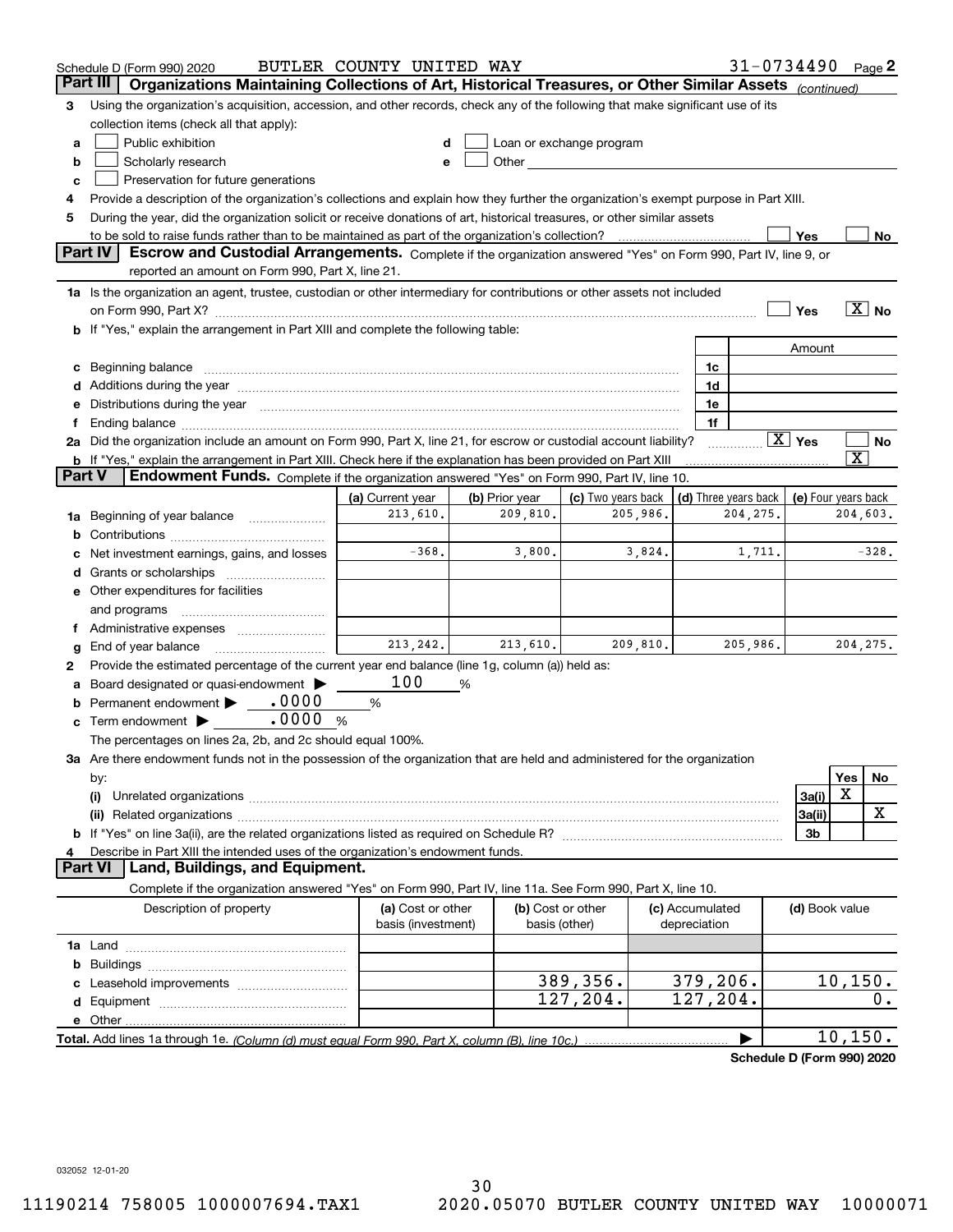Complete if the organization answered "Yes" on Form 990, Part IV, line 11b. See Form 990, Part X, line 12.

| (a) Description of security or category (including name of security)                   | (b) Book value | (c) Method of valuation: Cost or end-of-year market value |
|----------------------------------------------------------------------------------------|----------------|-----------------------------------------------------------|
| (1) Financial derivatives                                                              |                |                                                           |
| (2) Closely held equity interests<br>                                                  |                |                                                           |
| $(3)$ Other                                                                            |                |                                                           |
| (A)                                                                                    |                |                                                           |
| (B)                                                                                    |                |                                                           |
| (C)                                                                                    |                |                                                           |
| (D)                                                                                    |                |                                                           |
| (E)                                                                                    |                |                                                           |
| (F)                                                                                    |                |                                                           |
| (G)                                                                                    |                |                                                           |
| (H)                                                                                    |                |                                                           |
| Total. (Col. (b) must equal Form 990, Part X, col. (B) line 12.) $\blacktriangleright$ |                |                                                           |

### **Part VIII Investments - Program Related.**

Complete if the organization answered "Yes" on Form 990, Part IV, line 11c. See Form 990, Part X, line 13.

| (a) Description of investment                                                                 | (b) Book value | (c) Method of valuation: Cost or end-of-year market value |
|-----------------------------------------------------------------------------------------------|----------------|-----------------------------------------------------------|
| (1)                                                                                           |                |                                                           |
| (2)                                                                                           |                |                                                           |
| (3)                                                                                           |                |                                                           |
| (4)                                                                                           |                |                                                           |
| $\frac{1}{2}$                                                                                 |                |                                                           |
| (6)                                                                                           |                |                                                           |
| (7)                                                                                           |                |                                                           |
| (8)                                                                                           |                |                                                           |
| (9)                                                                                           |                |                                                           |
| <b>Total.</b> (Col. (b) must equal Form 990, Part X, col. (B) line 13.) $\blacktriangleright$ |                |                                                           |

## **Part IX Other Assets.**

Complete if the organization answered "Yes" on Form 990, Part IV, line 11d. See Form 990, Part X, line 15.

| (a) Description                                                                                                   | (b) Book value |
|-------------------------------------------------------------------------------------------------------------------|----------------|
| BENEFICIAL INTEREST<br>(1)                                                                                        | 127, 367.      |
| RESTRICTED CASH - FISCAL AGENT<br>(2)                                                                             | 30,014.        |
| (3)                                                                                                               |                |
| (4)                                                                                                               |                |
| (5)                                                                                                               |                |
| (6)                                                                                                               |                |
| (7)                                                                                                               |                |
| (8)                                                                                                               |                |
| (9)                                                                                                               |                |
|                                                                                                                   | 157,381.       |
| <b>Other Liabilities.</b><br>Part X                                                                               |                |
| Complete if the organization answered "Yes" on Form 990, Part IV, line 11e or 11f. See Form 990, Part X, line 25. |                |
| (a) Description of liability<br>1.                                                                                | (b) Book value |
|                                                                                                                   |                |

| (1)<br>Federal income taxes |          |
|-----------------------------|----------|
| ALLOCATIONS PAYABLE<br>(2)  | 787,073. |
| (3)                         |          |
| (4)                         |          |
| $\frac{1}{2}$               |          |
| (6)                         |          |
| (7)                         |          |
| (8)                         |          |
| (9)                         |          |
|                             | 787,073. |

**Total.**  *(Column (b) must equal Form 990, Part X, col. (B) line 25.)* 

**2.** Liability for uncertain tax positions. In Part XIII, provide the text of the footnote to the organization's financial statements that reports the organization's liability for uncertain tax positions under FASB ASC 740. Check here if the text of the footnote has been provided in Part XIII  $\boxed{\text{X}}$ 

**Schedule D (Form 990) 2020**

032053 12-01-20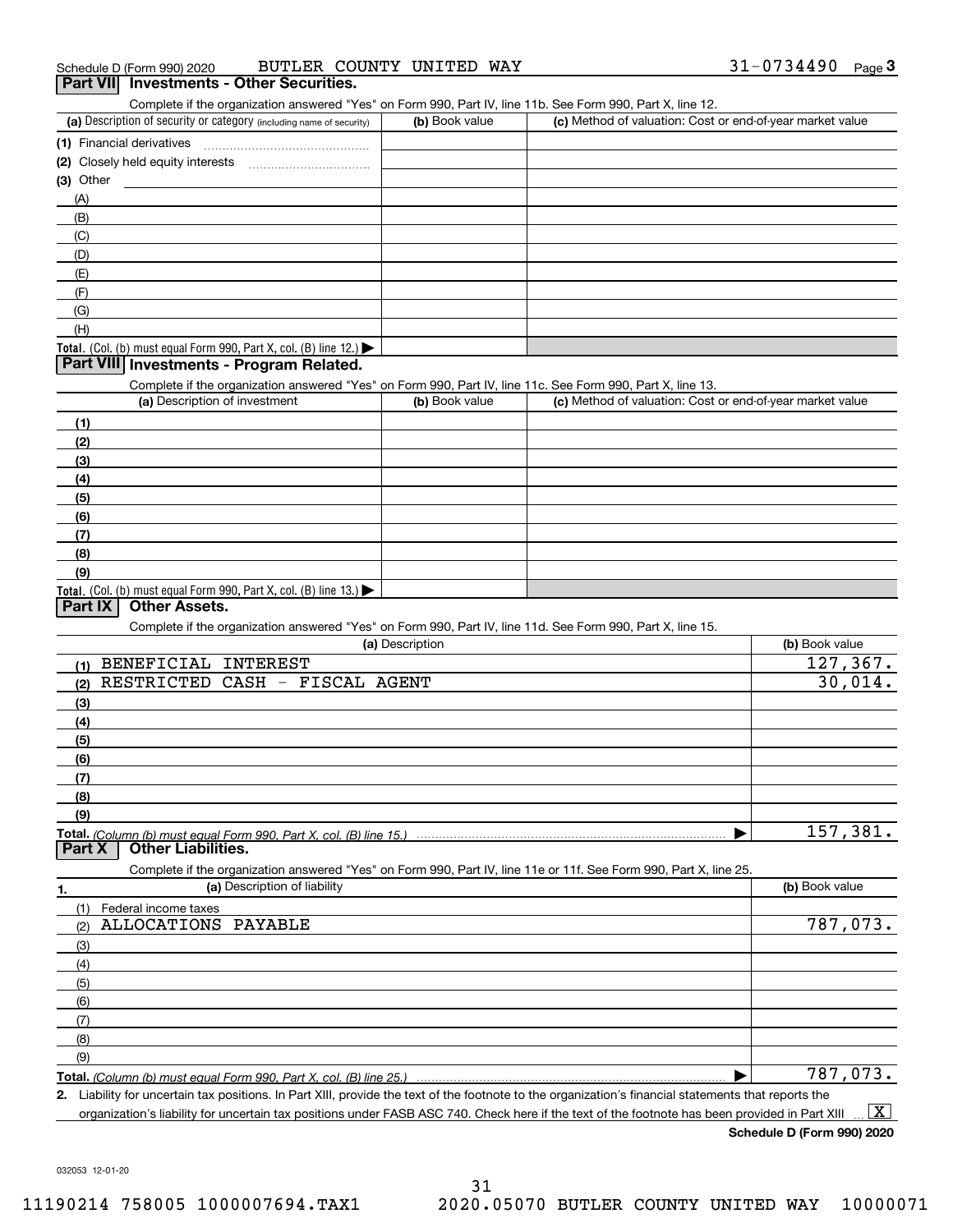|    | BUTLER COUNTY UNITED WAY<br>Schedule D (Form 990) 2020                                                                                                                                                                         |                |               |                | 31-0734490<br>Page 4 |
|----|--------------------------------------------------------------------------------------------------------------------------------------------------------------------------------------------------------------------------------|----------------|---------------|----------------|----------------------|
|    | Part XI<br>Reconciliation of Revenue per Audited Financial Statements With Revenue per Return.                                                                                                                                 |                |               |                |                      |
|    | Complete if the organization answered "Yes" on Form 990, Part IV, line 12a.                                                                                                                                                    |                |               |                |                      |
| 1  | Total revenue, gains, and other support per audited financial statements                                                                                                                                                       |                |               | $\blacksquare$ | 1,416,022.           |
| 2  | Amounts included on line 1 but not on Form 990, Part VIII, line 12:                                                                                                                                                            |                |               |                |                      |
| a  |                                                                                                                                                                                                                                | 2a             | 118, 366.     |                |                      |
|    |                                                                                                                                                                                                                                | 2 <sub>b</sub> | 42,800.       |                |                      |
| c  | Recoveries of prior year grants [111] Recoveries of prior year grants [11] Masseum Marchantel Marchantel March                                                                                                                 | 2c             |               |                |                      |
| d  |                                                                                                                                                                                                                                | 2d             |               |                |                      |
| е  | Add lines 2a through 2d                                                                                                                                                                                                        |                |               | 2e             | 161, 166.            |
| 3  |                                                                                                                                                                                                                                |                |               | $\overline{3}$ | 1, 254, 856.         |
| 4  | Amounts included on Form 990, Part VIII, line 12, but not on line 1:                                                                                                                                                           |                |               |                |                      |
|    |                                                                                                                                                                                                                                |                | <u>4,784.</u> |                |                      |
| b  |                                                                                                                                                                                                                                | 4 <sub>h</sub> | 395,779.      |                |                      |
|    | Add lines 4a and 4b                                                                                                                                                                                                            |                |               | 4c             | 400,563.             |
|    |                                                                                                                                                                                                                                |                |               | 5              | 1,655,419.           |
|    |                                                                                                                                                                                                                                |                |               |                |                      |
|    | Part XII   Reconciliation of Expenses per Audited Financial Statements With Expenses per Return.                                                                                                                               |                |               |                |                      |
|    | Complete if the organization answered "Yes" on Form 990, Part IV, line 12a.                                                                                                                                                    |                |               |                |                      |
| 1. | Total expenses and losses per audited financial statements [11] [12] contraction control in the statements [11] [12] and the statements [12] and the statements [12] and the statements [12] and the statements [12] and the s |                |               | $\mathbf{1}$   | 1, 260, 126.         |
| 2  | Amounts included on line 1 but not on Form 990, Part IX, line 25:                                                                                                                                                              |                |               |                |                      |
| a  |                                                                                                                                                                                                                                | 2a             | 42,800.       |                |                      |
| b  |                                                                                                                                                                                                                                | 2 <sub>b</sub> |               |                |                      |
| c  |                                                                                                                                                                                                                                | 2c             |               |                |                      |
|    | Other (Describe in Part XIII.) (2000) (2000) (2000) (2010) (2010) (2010) (2010) (2010) (2010) (2010) (2010) (20                                                                                                                | 2d             |               |                |                      |
|    |                                                                                                                                                                                                                                |                |               | 2e             | 42,800.              |
| 3  |                                                                                                                                                                                                                                |                |               | $\mathbf{3}$   | 1, 217, 326.         |
| 4  | Amounts included on Form 990, Part IX, line 25, but not on line 1:                                                                                                                                                             |                |               |                |                      |
| a  | Investment expenses not included on Form 990, Part VIII, line 7b [1000000000000000000000000000000000                                                                                                                           | 4a             | 4,784.        |                |                      |
|    |                                                                                                                                                                                                                                | 4 <sub>b</sub> | 315,779.      |                |                      |
|    | Add lines 4a and 4b                                                                                                                                                                                                            |                |               | 4c             | 320, 563.            |
|    | Part XIII Supplemental Information.                                                                                                                                                                                            |                |               | 5              | 1,537,889.           |

Provide the descriptions required for Part II, lines 3, 5, and 9; Part III, lines 1a and 4; Part IV, lines 1b and 2b; Part V, line 4; Part X, line 2; Part XI, lines 2d and 4b; and Part XII, lines 2d and 4b. Also complete this part to provide any additional information.

## PART IV, LINE 2B:

| DESIGNATIONS PAYABLE TO OTHER UNITED WAY ORGANIZATIONS: FUNDS RECEIVED OR |
|---------------------------------------------------------------------------|
| RECEIVABLE THAT MUST BE DISTRIBUTED TO OTHER UNITED WAY AGENCIES ARE      |
| CLASSIFIED AS AN ASSET AND A CORRESPONDING LIABILITY IN THE ACCOMPANYING  |
| STATEMENTS OF FINANCIAL POSITION. SINCE THE ORGANIZATION ACTS AS THE      |
| CUSTODIAL AGENT OF THESE FUNDS, NO AMOUNTS ARE RECOGNIZED IN NET CAMPAIGN |
| REVENUE IN THE ACCOMPANYING STATEMENTS OF ACTIVITIES. AS OF JUNE 30, 2021 |
| AND 2020, THE ORGANIZATION OWED \$61,686 AND \$49,353 TO OTHER UNITED WAY |
| AGENCIES.                                                                 |
|                                                                           |

## THE ORGANIZATION ACTS AS A FISCAL AGENT FOR OTHER NONPROFIT AGENCIES. THE

ORGANIZATION MAINTAINS SEPARATE LEDGER AND SELF-BALANCING ACCOUNTS FOR

**Schedule D (Form 990) 2020**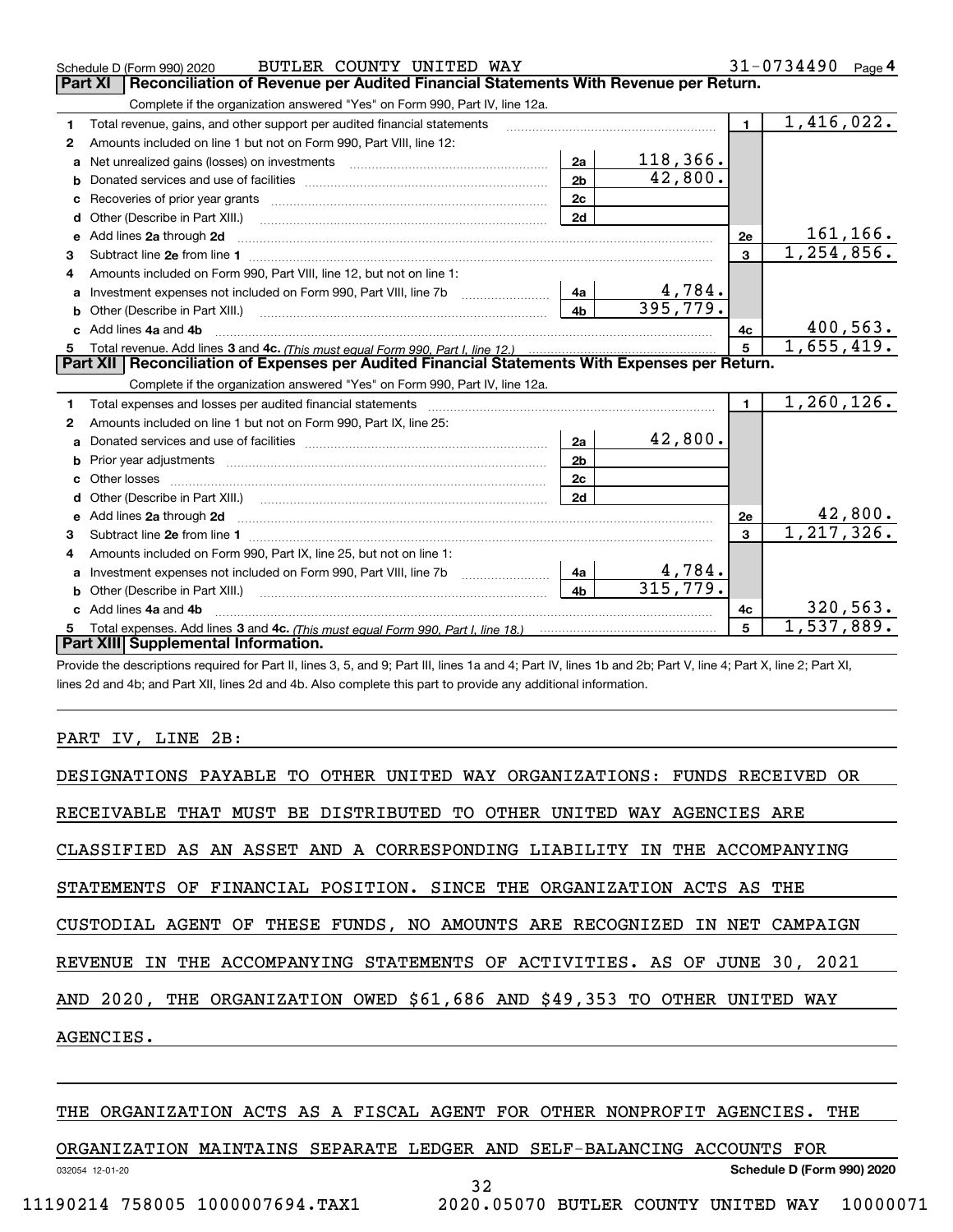*(continued)* **Part XIII Supplemental Information** 

RESTRICTED CASH AND THE RELATED AMOUNTS DUE TO OTHER NONPROFIT AGENCIES.

AS OF JUNE 30, 2021 AND 2020, THE ORGANIZATION OWED \$30,014 AND \$62,355 TO OTHER FISCAL AGENCIES.

PART V, LINE 4:

THE BOARD DESIGNATED CASH AND INVESTMENTS FOR THE PURPOSE OF MAINTAINING APPROXIMATELY TWO TO THREE MONTHS OF RESERVES FOR FUTURE ALLOCATIONS TO SUPPORTED AGENCIES AND PROGRAMS

PART X, LINE 2:

THE ORGANIZATION IS EXEMPT FROM FEDERAL, STATE AND LOCAL INCOME TAXES UNDER THE PROVISIONS OF SECTION 501(C)(3) OF THE INTERNAL REVENUE CODE ("IRC"). THE ORGANIZATION IS NOT CONSIDERED A PRIVATE FOUNDATION WITHIN THE MEANING OF THE IRC. THE ORGANIZATION RECOGNIZES UNCERTAIN INCOME TAX POSITIONS USING THE "MORE-LIKELY-THAN-NOT" APPROACH AS DEFINED IN THE ASC. NO LIABILITY FOR UNCERTAIN TAX POSITIONS HAS BEEN RECORDED IN THE ACCOMPANYING FINANCIAL STATEMENTS.

PART XI, LINE 4B - OTHER ADJUSTMENTS:

PROVISION FOR UNCOLLECTIBLE PLEDGES 80,000.

DONOR DESIGNATED FUNDS 312,894.

SPECIAL EVENT EXPENSES MOVED TO STATEMENT OF FUNCTIONAL

| ____<br>.<br>.<br>---- |  |
|------------------------|--|
|                        |  |

TOTAL TO SCHEDULE D, PART XI, LINE 4B 395,779.

PART XII, LINE 4B - OTHER ADJUSTMENTS:

DONOR DESIGNATED FUNDS 312,894.

SPECIAL EVENT EXPENSES MOVED TO STATEMENT OF FUNCTIONAL

**Schedule D (Form 990) 2020**

032055 12-01-20

11190214 758005 1000007694.TAX1 2020.05070 BUTLER COUNTY UNITED WAY 10000071

33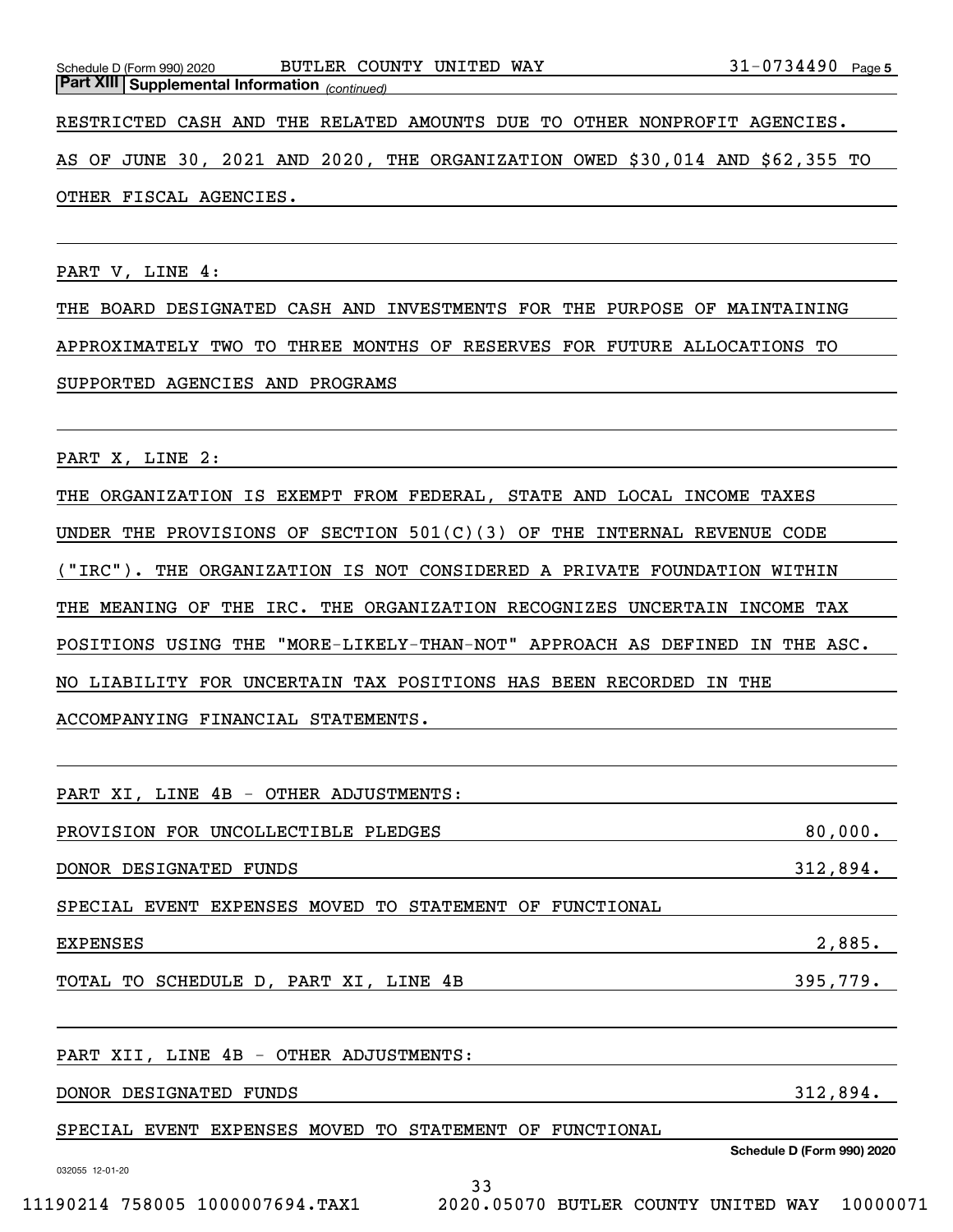| BUTLER COUNTY UNITED WAY                                                                 | 31-0734490 Page 5                                                                                                     |
|------------------------------------------------------------------------------------------|-----------------------------------------------------------------------------------------------------------------------|
| Schedule D (Form 990) 2020 BUTLER COUI<br>Part XIII Supplemental Information (continued) |                                                                                                                       |
| <b>EXPENSES</b><br>the contract of the contract of the contract of                       | 2,885.                                                                                                                |
| TOTAL TO SCHEDULE D, PART XII, LINE 4B                                                   | 315,779.                                                                                                              |
|                                                                                          | <u> 1980 - Johann Barn, mars eta bainar eta industrial eta baina eta baina eta baina eta baina eta baina eta bain</u> |
|                                                                                          |                                                                                                                       |
|                                                                                          |                                                                                                                       |
|                                                                                          |                                                                                                                       |
|                                                                                          |                                                                                                                       |
|                                                                                          |                                                                                                                       |
|                                                                                          |                                                                                                                       |
|                                                                                          |                                                                                                                       |
|                                                                                          |                                                                                                                       |
|                                                                                          |                                                                                                                       |
|                                                                                          |                                                                                                                       |
|                                                                                          |                                                                                                                       |
|                                                                                          |                                                                                                                       |
|                                                                                          |                                                                                                                       |
|                                                                                          |                                                                                                                       |
|                                                                                          |                                                                                                                       |
|                                                                                          |                                                                                                                       |
|                                                                                          |                                                                                                                       |
|                                                                                          |                                                                                                                       |
|                                                                                          |                                                                                                                       |
|                                                                                          |                                                                                                                       |
|                                                                                          |                                                                                                                       |
|                                                                                          |                                                                                                                       |
|                                                                                          |                                                                                                                       |
|                                                                                          |                                                                                                                       |
|                                                                                          |                                                                                                                       |
|                                                                                          |                                                                                                                       |
|                                                                                          |                                                                                                                       |
|                                                                                          |                                                                                                                       |
|                                                                                          |                                                                                                                       |
|                                                                                          |                                                                                                                       |
|                                                                                          |                                                                                                                       |
|                                                                                          |                                                                                                                       |
|                                                                                          |                                                                                                                       |
|                                                                                          |                                                                                                                       |
|                                                                                          |                                                                                                                       |
|                                                                                          |                                                                                                                       |
|                                                                                          |                                                                                                                       |
|                                                                                          |                                                                                                                       |
|                                                                                          |                                                                                                                       |
|                                                                                          |                                                                                                                       |
|                                                                                          |                                                                                                                       |
|                                                                                          |                                                                                                                       |
|                                                                                          | Schedule D (Form 990) 2020                                                                                            |
| 032055 12-01-20<br>$\sim$                                                                |                                                                                                                       |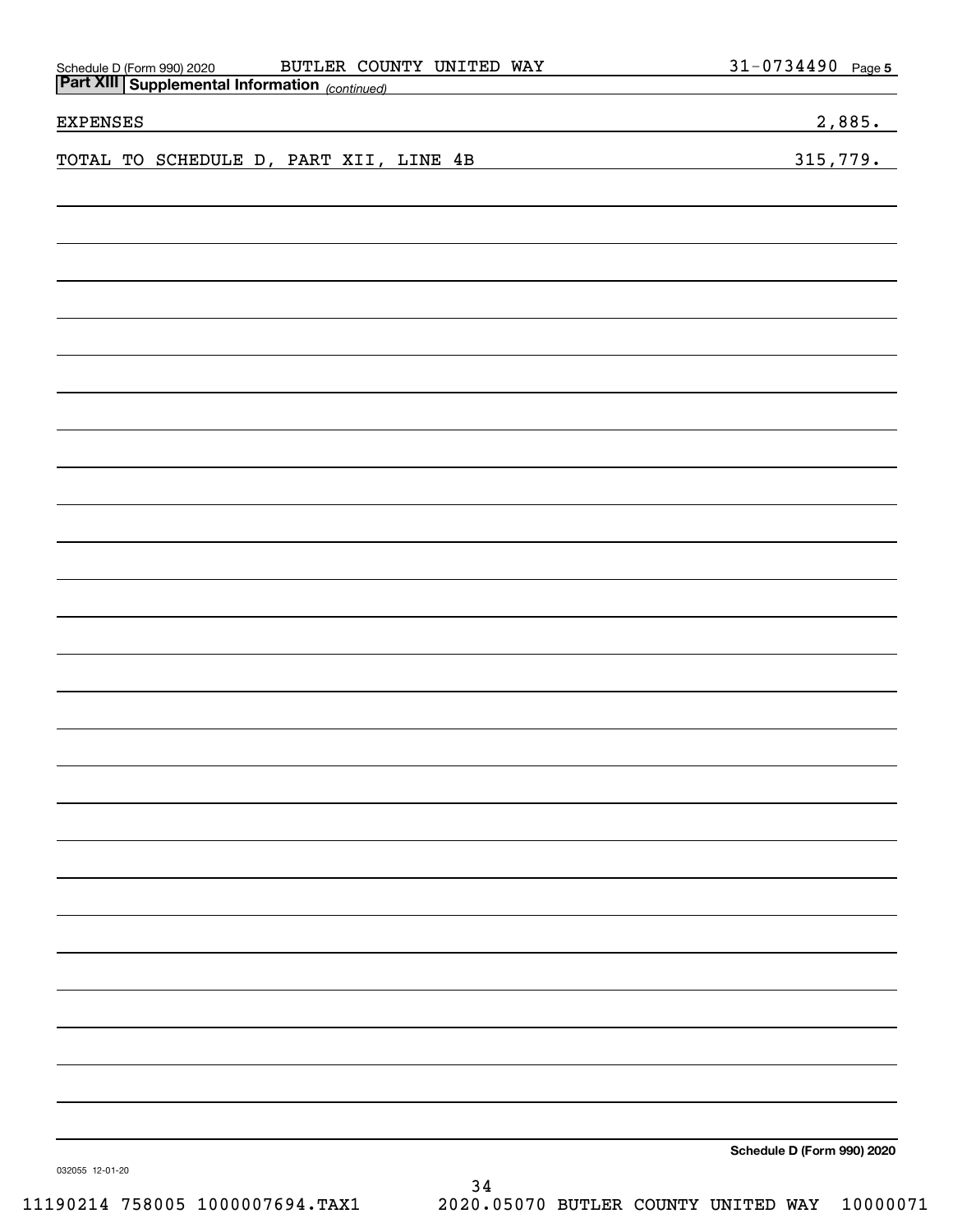| <b>SCHEDULE I</b><br><b>Grants and Other Assistance to Organizations,</b><br>(Form 990)<br>Governments, and Individuals in the United States<br>Complete if the organization answered "Yes" on Form 990, Part IV, line 21 or 22. |                     |                                    |                                                       |                                         |                                               |                                          |                                       |  |
|----------------------------------------------------------------------------------------------------------------------------------------------------------------------------------------------------------------------------------|---------------------|------------------------------------|-------------------------------------------------------|-----------------------------------------|-----------------------------------------------|------------------------------------------|---------------------------------------|--|
| Department of the Treasury                                                                                                                                                                                                       | Attach to Form 990. |                                    |                                                       |                                         |                                               | <b>Open to Public</b>                    |                                       |  |
| Internal Revenue Service                                                                                                                                                                                                         |                     |                                    | Go to www.irs.gov/Form990 for the latest information. |                                         |                                               |                                          | Inspection                            |  |
| <b>Employer identification number</b><br>Name of the organization<br>31-0734490<br>BUTLER COUNTY UNITED WAY                                                                                                                      |                     |                                    |                                                       |                                         |                                               |                                          |                                       |  |
| Part I<br><b>General Information on Grants and Assistance</b>                                                                                                                                                                    |                     |                                    |                                                       |                                         |                                               |                                          |                                       |  |
| Does the organization maintain records to substantiate the amount of the grants or assistance, the grantees' eligibility for the grants or assistance, and the selection<br>1.                                                   |                     |                                    |                                                       |                                         |                                               |                                          | $\boxed{\text{X}}$ Yes<br>  No        |  |
| Describe in Part IV the organization's procedures for monitoring the use of grant funds in the United States.<br>$\mathbf{2}$                                                                                                    |                     |                                    |                                                       |                                         |                                               |                                          |                                       |  |
| Part II<br>Grants and Other Assistance to Domestic Organizations and Domestic Governments. Complete if the organization answered "Yes" on Form 990, Part IV, line 21, for any                                                    |                     |                                    |                                                       |                                         |                                               |                                          |                                       |  |
| recipient that received more than \$5,000. Part II can be duplicated if additional space is needed.                                                                                                                              |                     |                                    |                                                       |                                         | (f) Method of                                 |                                          |                                       |  |
| 1 (a) Name and address of organization<br>or government                                                                                                                                                                          | $(b)$ EIN           | (c) IRC section<br>(if applicable) | (d) Amount of<br>cash grant                           | (e) Amount of<br>non-cash<br>assistance | valuation (book,<br>FMV, appraisal,<br>other) | (g) Description of<br>noncash assistance | (h) Purpose of grant<br>or assistance |  |
| 4C FOR CHILDREN                                                                                                                                                                                                                  |                     |                                    |                                                       |                                         |                                               |                                          |                                       |  |
| 2100 SHERMAN AVE #300                                                                                                                                                                                                            |                     |                                    |                                                       |                                         |                                               |                                          |                                       |  |
| CINCINNATI OH 45212                                                                                                                                                                                                              | 31-0823634          | 501 C (3)                          | 20,000.                                               | 0.                                      |                                               |                                          | ADVANCING TO HIGH OUALITY             |  |
| AMERICAN RED CROSS CINCINNATI                                                                                                                                                                                                    |                     |                                    |                                                       |                                         |                                               |                                          |                                       |  |
| DAYTON REGION AMERICAN RED CROSS -                                                                                                                                                                                               |                     |                                    |                                                       |                                         |                                               |                                          |                                       |  |
| 2111 DANA AVE - CINCINNATI, OH                                                                                                                                                                                                   |                     |                                    |                                                       |                                         |                                               |                                          | <b>EMERGENCY DISASTER</b>             |  |
| 45207                                                                                                                                                                                                                            | 53-0196605          | 501 C(3)                           | 15,000.                                               | $\mathfrak{o}$ .                        |                                               |                                          | <b>SERVICES</b>                       |  |
| AXIS TEEN CENTERS-EDGE TEEN CENTER<br>7568 WYANDOT LANE #2                                                                                                                                                                       |                     |                                    |                                                       |                                         |                                               |                                          |                                       |  |
| LIBERTY TOWNSHIP, OH 45044                                                                                                                                                                                                       | 26-1438129          | 501 C (3)                          | 8,000,                                                | 0.                                      |                                               |                                          | <b>ACADEMIC SUCCESS</b>               |  |
| BIG BROTHERS BIG SISTERS<br>1755 S ERIE BLVD, SUITE D<br>HAMILTON, OH 45011                                                                                                                                                      | 31-0846147          | 501 C(3)                           | 50,000                                                | $\mathbf{0}$ .                          |                                               |                                          | ONE TO ONE MENTORING                  |  |
| BOYS & GIRLS CLUB OF HAMILTON<br>958 EAST AVE<br>HAMILTON, OH 45011                                                                                                                                                              | 31-0616383          | 501 C (3)                          | 45,000                                                |                                         | <b>ESTIMATED</b><br>199. VALUE                | FOOD                                     | AFTER SCHOOL/SUMMER YOUTH             |  |
| BOYS & GIRLS CLUB OF WCL<br>8749 CINCINNATI DAYTON ROAD<br>WEST CHESTER TOWNSHIP, OH 45069                                                                                                                                       | 46-3631593          | 501 C (3)                          | 13,000.                                               | 0.                                      |                                               |                                          | POWER HOUR                            |  |
| Enter total number of section 501(c)(3) and government organizations listed in the line 1 table<br>2                                                                                                                             |                     |                                    |                                                       |                                         |                                               |                                          | 34.                                   |  |
| Enter total number of other organizations listed in the line 1 table<br>3                                                                                                                                                        |                     |                                    |                                                       |                                         |                                               |                                          | 0.                                    |  |
|                                                                                                                                                                                                                                  |                     |                                    |                                                       |                                         |                                               |                                          |                                       |  |

**For Paperwork Reduction Act Notice, see the Instructions for Form 990. Schedule I (Form 990) 2020** LHA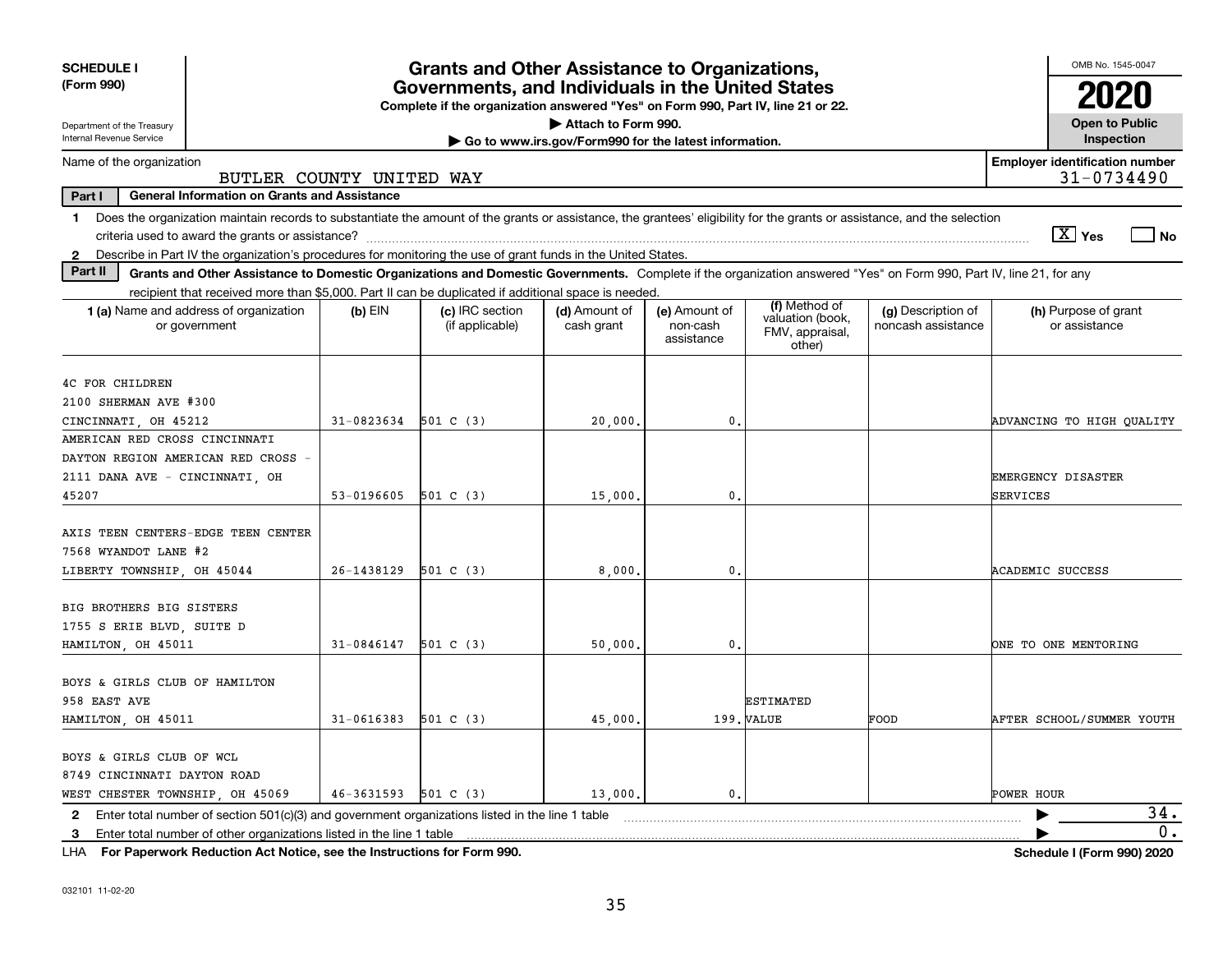### Schedule I (Form 990) BUTLER COUNTY UNITED WAY 31-0734490 <sub>Page 1</sub>

| Part II   Continuation of Grants and Other Assistance to Domestic Organizations and Domestic Governments (Schedule I (Form 990), Part II.) |                          |                                  |                             |                                         |                                                                |                                           |                                       |
|--------------------------------------------------------------------------------------------------------------------------------------------|--------------------------|----------------------------------|-----------------------------|-----------------------------------------|----------------------------------------------------------------|-------------------------------------------|---------------------------------------|
| (a) Name and address of<br>organization or government                                                                                      | $(b)$ EIN                | (c) IRC section<br>if applicable | (d) Amount of<br>cash grant | (e) Amount of<br>non-cash<br>assistance | (f) Method of<br>valuation<br>(book, FMV,<br>appraisal, other) | (g) Description of<br>non-cash assistance | (h) Purpose of grant<br>or assistance |
|                                                                                                                                            |                          |                                  |                             |                                         |                                                                |                                           |                                       |
| BUTLER COUNTY CASA                                                                                                                         |                          |                                  |                             |                                         |                                                                |                                           |                                       |
| 284 N FAIR AVE<br>HAMILTON, OH 45011                                                                                                       | 31-1230170               | 501 C (3)                        |                             |                                         | <b>ESTIMATED</b><br>480. VALUE                                 | TEDDY BEARS                               | PARACHUTE: CASA                       |
|                                                                                                                                            |                          |                                  | 40,000.                     |                                         |                                                                |                                           |                                       |
| BUTLER COUNTY EDUCATION SERVICE                                                                                                            |                          |                                  |                             |                                         |                                                                |                                           |                                       |
| CENTER - 400 N ERIE BLVD A -                                                                                                               |                          |                                  |                             |                                         | <b>ESTIMATED</b>                                               | FOOD, CLOTHING                            |                                       |
| HAMILTON, OH 45011                                                                                                                         | 31-1628467               | 501 C (3)                        | 30,000.                     | 8.237. VALUE                            |                                                                | AND TOYS                                  | <b>EVERY CHILD SUCCEEDS</b>           |
|                                                                                                                                            |                          |                                  |                             |                                         |                                                                |                                           |                                       |
| BUTLER COUNTY SPECIAL OLYMPICS                                                                                                             |                          |                                  |                             |                                         |                                                                |                                           |                                       |
| 1809 GLOUCESTER DR                                                                                                                         |                          |                                  |                             |                                         |                                                                |                                           |                                       |
| FAIRFIELD, OH 45014                                                                                                                        | 31-1291263               | 501 C (3)                        | 13,000.                     | 0.                                      |                                                                |                                           | SPECIAL OLYMPICS                      |
|                                                                                                                                            |                          |                                  |                             |                                         |                                                                |                                           |                                       |
| CANCER FAMILY CARE                                                                                                                         |                          |                                  |                             |                                         |                                                                |                                           |                                       |
| 4790 RED BANK EXPRESSWAY, SUITE 128                                                                                                        |                          |                                  |                             |                                         |                                                                |                                           | CENTER FOR INDIVIDUAL AND             |
| CINCINNATI, OH 45227                                                                                                                       | 31-0805286               | 501 C(3)                         | 10,000.                     | 0.                                      |                                                                |                                           | FAMILY COUNSELING.                    |
|                                                                                                                                            |                          |                                  |                             |                                         |                                                                |                                           |                                       |
| CATHOLIC CHARITIES OF SW OHIO                                                                                                              |                          |                                  |                             |                                         |                                                                |                                           | PARENT PROJECT;                       |
| 1910 FAIRGROVE AVE SUITE B                                                                                                                 |                          |                                  |                             |                                         |                                                                |                                           | COMPREHENSIVE BEHAVIORAL              |
| HAMILTON, OH 45011                                                                                                                         | 53-0196617               | 501 C (3)                        | 41,000.                     | $\mathbf{0}$                            |                                                                |                                           | <b>HEALTH</b>                         |
| CINCINNATI ASSOCIATION FOR THE                                                                                                             |                          |                                  |                             |                                         |                                                                |                                           |                                       |
| BLIND AND VISUALLY IMPAIRED - 2045                                                                                                         |                          |                                  |                             |                                         |                                                                |                                           |                                       |
| GILBERT AVENUE - CINCINNATI, OH                                                                                                            |                          |                                  |                             |                                         |                                                                |                                           | VISION REHABILITATION                 |
| 45202                                                                                                                                      | 31-0538511               | 501 C (3)                        | 10,000.                     | 0.                                      |                                                                |                                           | SERVICES                              |
|                                                                                                                                            |                          |                                  |                             |                                         |                                                                |                                           |                                       |
| ENVISION PARTNERSHIPS                                                                                                                      |                          |                                  |                             |                                         |                                                                |                                           |                                       |
| 2935 HAMILTON MASON RD                                                                                                                     |                          |                                  |                             |                                         |                                                                |                                           |                                       |
| HAMILTON, OH 45011                                                                                                                         | 31-0784671               | 501 C (3)                        | 30,000.                     | 0.                                      |                                                                |                                           | PROJECT SUCCESS                       |
|                                                                                                                                            |                          |                                  |                             |                                         |                                                                |                                           |                                       |
| FAIRFIELD CITY SCHOOL DISTRICT                                                                                                             |                          |                                  |                             |                                         |                                                                |                                           |                                       |
| 4641 BACH LANE                                                                                                                             |                          |                                  |                             |                                         |                                                                |                                           | YOUTH WELLBEING &                     |
| FAIRFIELD, OH 45011                                                                                                                        | 31-6000798               | 501 C (3)                        | 10,000.                     | $\mathbf{0}$ .                          |                                                                |                                           | RESILIENCY                            |
|                                                                                                                                            |                          |                                  |                             |                                         |                                                                |                                           |                                       |
| FAIRFIELD FOOD PANTRY                                                                                                                      |                          |                                  |                             |                                         |                                                                |                                           |                                       |
| 78 DONALD DRIVE                                                                                                                            |                          |                                  |                             |                                         |                                                                |                                           |                                       |
| FAIRFIELD, OH 45014                                                                                                                        | $31 - 1468906$ 501 C (3) |                                  | 6.000.                      | 0.                                      |                                                                |                                           | DONOR DESIGNATIONS                    |

**Schedule I (Form 990)**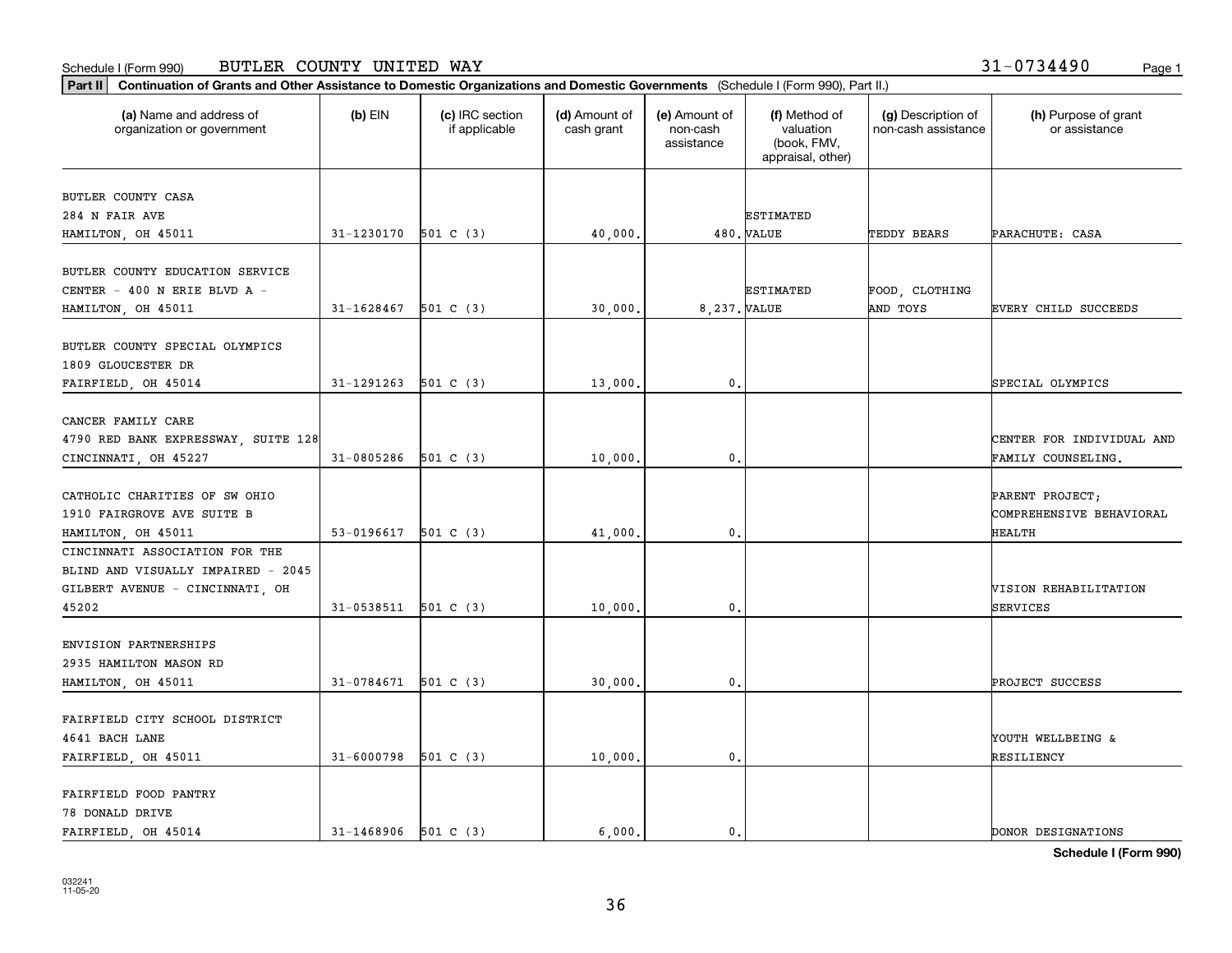### Schedule I (Form 990) BUTLER COUNTY UNITED WAY 31-0734490 <sub>Page 1</sub>

| Part II   Continuation of Grants and Other Assistance to Domestic Organizations and Domestic Governments (Schedule I (Form 990), Part II.) |                          |                                  |                             |                                         |                                                                |                                           |                                       |
|--------------------------------------------------------------------------------------------------------------------------------------------|--------------------------|----------------------------------|-----------------------------|-----------------------------------------|----------------------------------------------------------------|-------------------------------------------|---------------------------------------|
| (a) Name and address of<br>organization or government                                                                                      | $(b)$ EIN                | (c) IRC section<br>if applicable | (d) Amount of<br>cash grant | (e) Amount of<br>non-cash<br>assistance | (f) Method of<br>valuation<br>(book, FMV,<br>appraisal, other) | (g) Description of<br>non-cash assistance | (h) Purpose of grant<br>or assistance |
|                                                                                                                                            |                          |                                  |                             |                                         |                                                                |                                           |                                       |
| FAMILY PROMISE OF BUTLER COUNTY,<br>INC. - PO BOX 95 - HAMILTON, OH                                                                        |                          |                                  |                             |                                         |                                                                |                                           | SERVICE COORDINATION FOR              |
| 45012                                                                                                                                      | 47-2155537               | 501 C (3)                        | 10,000.                     | 0.                                      |                                                                |                                           | DIVERSION                             |
|                                                                                                                                            |                          |                                  |                             |                                         |                                                                |                                           |                                       |
| FAMILY RESOURCE CENTER                                                                                                                     |                          |                                  |                             |                                         |                                                                |                                           |                                       |
| 5445 COLLEGE CORNER PIKE                                                                                                                   |                          |                                  |                             |                                         |                                                                |                                           | EMERGENCY ASSISTANCE                  |
| OXFORD, OH 45056                                                                                                                           | 31-0958091               | 501 C (3)                        | 15,000.                     | 0.                                      |                                                                |                                           | FUNDS                                 |
|                                                                                                                                            |                          |                                  |                             |                                         |                                                                |                                           |                                       |
| FITTON CENTER FOR CREATIVE ARTS                                                                                                            |                          |                                  |                             |                                         |                                                                |                                           |                                       |
| 101 S. MONUMENT AVENUE                                                                                                                     |                          |                                  |                             |                                         |                                                                |                                           |                                       |
| HAMILTON, OH 45011                                                                                                                         | 31-0736673               | 501 C (3)                        | 5,000.                      | 0.                                      |                                                                |                                           | COMMUNITY OUTREACH                    |
|                                                                                                                                            |                          |                                  |                             |                                         |                                                                |                                           |                                       |
| GREAT MIAMI VALLEY YMCA                                                                                                                    |                          |                                  |                             |                                         |                                                                |                                           |                                       |
| 105 N 2ND STREET                                                                                                                           |                          |                                  |                             |                                         | <b>ESTIMATED</b>                                               |                                           |                                       |
| HAMILTON, OH 45011                                                                                                                         | 31-0536719               | 501 C (3)                        | 32,000.                     |                                         | 82. VALUE                                                      | SPORTING GOODS                            | <b>BTW COLLABORATION</b>              |
|                                                                                                                                            |                          |                                  |                             |                                         |                                                                |                                           |                                       |
| HAMILTON LIVING WATER MINISTRY                                                                                                             |                          |                                  |                             |                                         |                                                                |                                           |                                       |
| 510 SOUTH EIGHTH ST                                                                                                                        |                          |                                  |                             |                                         |                                                                |                                           |                                       |
| HAMILTON, OH 45011                                                                                                                         | 26-2606598               | 501 C (3)                        | 20,000.                     | $\mathbf{0}$                            |                                                                |                                           | <b>BUILDING SUCCESS</b>               |
|                                                                                                                                            |                          |                                  |                             |                                         |                                                                |                                           |                                       |
| HOPE HOUSE RESCUE MISSION                                                                                                                  |                          |                                  |                             |                                         |                                                                |                                           |                                       |
| 34 S. MAIN ST                                                                                                                              |                          |                                  |                             |                                         | <b>ESTIMATED</b>                                               |                                           |                                       |
| MIDDLETOWN, OH 45044                                                                                                                       | 31-1254976               | 501 C (3)                        | 10,000.                     | 2,063. VALUE                            |                                                                | SOCKS                                     | <b>EMERGENCY SHELTER</b>              |
|                                                                                                                                            |                          |                                  |                             |                                         |                                                                |                                           |                                       |
| LIFESPAN<br>1900 FAIRGROVE AVE                                                                                                             |                          |                                  |                             |                                         |                                                                |                                           | SCHOOL BASED SOCIAL                   |
|                                                                                                                                            |                          |                                  |                             |                                         |                                                                |                                           |                                       |
| HAMILTON, OH 45011                                                                                                                         | 31-0536660               | 501 C (3)                        | 15,000.                     | 0.                                      |                                                                |                                           | SERVICES                              |
| MOTHER TERESA CATHOLIC ELEMENTARY                                                                                                          |                          |                                  |                             |                                         |                                                                |                                           |                                       |
| 7197 MOTHER TERESA LANE                                                                                                                    |                          |                                  |                             |                                         |                                                                |                                           |                                       |
| LIBERTY TOWNSHIP, OH 45044                                                                                                                 | 31-1591737 501 C (3)     |                                  | 8,007.                      | $\mathbf{0}$ .                          |                                                                |                                           | DONOR DESIGNATIONS                    |
|                                                                                                                                            |                          |                                  |                             |                                         |                                                                |                                           |                                       |
| OXFORD COLLEGE CORNER FREE CLINIC                                                                                                          |                          |                                  |                             |                                         |                                                                |                                           |                                       |
| 5151 MORNING SUN ROAD                                                                                                                      |                          |                                  |                             |                                         |                                                                |                                           | MEDICATION AND TESTING                |
| OXFORD, OH 45056                                                                                                                           | $20 - 4253386$ 501 C (3) |                                  | 5.000.                      | $\mathbf{0}$ .                          |                                                                |                                           | PROGRAM                               |

**Schedule I (Form 990)**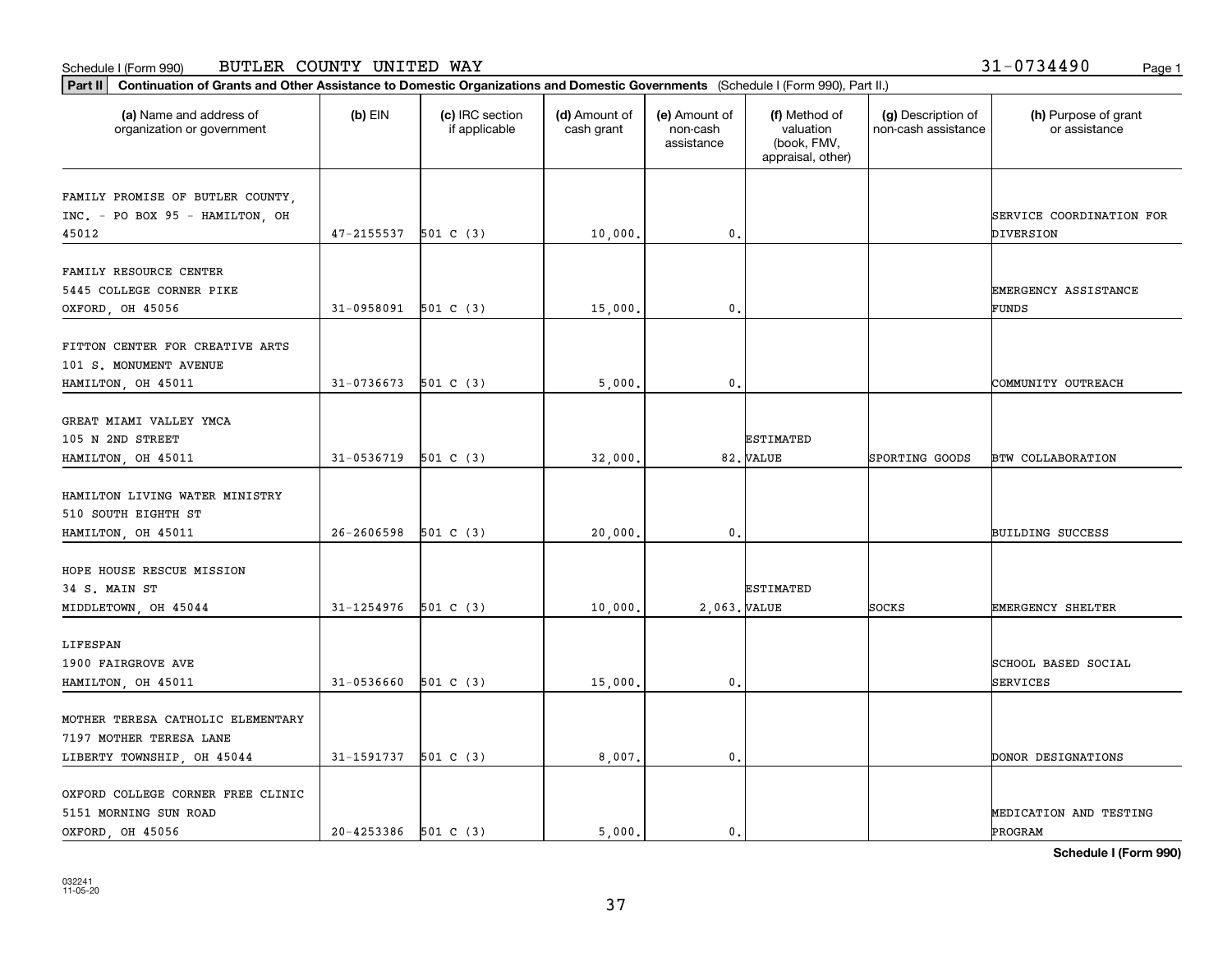#### Schedule I (Form 990) BUTLER COUNTY UNITED WAY 3 $1$  – 0734490 <sub>Page 1</sub>

| Part II   Continuation of Grants and Other Assistance to Domestic Organizations and Domestic Governments (Schedule I (Form 990), Part II.) |                          |                                  |                             |                                         |                                                                |                                           |                                       |
|--------------------------------------------------------------------------------------------------------------------------------------------|--------------------------|----------------------------------|-----------------------------|-----------------------------------------|----------------------------------------------------------------|-------------------------------------------|---------------------------------------|
| (a) Name and address of<br>organization or government                                                                                      | $(b)$ EIN                | (c) IRC section<br>if applicable | (d) Amount of<br>cash grant | (e) Amount of<br>non-cash<br>assistance | (f) Method of<br>valuation<br>(book, FMV,<br>appraisal, other) | (g) Description of<br>non-cash assistance | (h) Purpose of grant<br>or assistance |
|                                                                                                                                            |                          |                                  |                             |                                         |                                                                |                                           | ADULT DAY SERVICES,                   |
| OXFORD SENIOR CITIZENS, INC.                                                                                                               |                          |                                  |                             |                                         |                                                                |                                           | OUTREACH SERVICES, SENIOR             |
| 922 TOLLGATE DRIVE                                                                                                                         |                          |                                  |                             |                                         |                                                                |                                           | AND MEDICAL                           |
| OXFORD, OH 45056                                                                                                                           | 31-0934786               | 501 C (3)                        | 22,000.                     | $\mathbf{0}$ .                          |                                                                |                                           | TRANSPORTATION                        |
| PRIMARY HEALTH SOLUTIONS                                                                                                                   |                          |                                  |                             |                                         |                                                                |                                           |                                       |
| 300 HIGH STREET                                                                                                                            |                          |                                  |                             |                                         |                                                                |                                           | <b>ACCESS TO INTEGRATED</b>           |
| HAMILTON, OH 45011                                                                                                                         | 31-1694200               | 501 C (3)                        | 20,000.                     | $^{\circ}$ .                            |                                                                |                                           | DENTAL CARE                           |
|                                                                                                                                            |                          |                                  |                             |                                         |                                                                |                                           |                                       |
| SHARED HARVEST                                                                                                                             |                          |                                  |                             |                                         |                                                                |                                           |                                       |
| 5901 DIXIE HWY                                                                                                                             |                          |                                  |                             |                                         |                                                                |                                           | BACKPACK/COMPREHENSIVE                |
| FAIRFIELD, OH 45014                                                                                                                        | 31-1096571               | 501 C (3)                        | 60,000,                     | $\mathfrak{o}$ .                        |                                                                |                                           | HUNGER RELIEF                         |
|                                                                                                                                            |                          |                                  |                             |                                         |                                                                |                                           |                                       |
| SOJOURNER RECOVERY SERVICES                                                                                                                |                          |                                  |                             |                                         |                                                                | CLOTHING &                                |                                       |
| 515 DAYTON ST                                                                                                                              |                          |                                  |                             |                                         | <b>ESTIMATED</b>                                               | CLEANING                                  |                                       |
| HAMILTON, OH 45011                                                                                                                         | 31-1070029               | 501 C (3)                        | 12,000.                     | 132,536. VALUE                          |                                                                | SUPPLIES                                  | PERINATAL SERVICES                    |
|                                                                                                                                            |                          |                                  |                             |                                         |                                                                |                                           |                                       |
| TALAWANDA OXFORD PANTRY AND SOCIAL                                                                                                         |                          |                                  |                             |                                         |                                                                |                                           |                                       |
| SERVICES - 400 W WITHROW STREET                                                                                                            |                          |                                  |                             |                                         |                                                                |                                           |                                       |
| OXFORD, OH 45056                                                                                                                           | 51-0596248               | 501 C (3)                        | 6,000                       | $\mathfrak{o}$ .                        |                                                                |                                           | FOOD ASSISTANCE                       |
| TALAWANDA SCHOOL DISTRICT                                                                                                                  |                          |                                  |                             |                                         |                                                                |                                           |                                       |
| 131 WEST CHESTNUT STREET                                                                                                                   |                          |                                  |                             |                                         |                                                                |                                           | BUILDING A HEALTHIER                  |
| OXFORD, OH 45056                                                                                                                           | 31-6005340               | 501 C (3)                        | 1,000                       | 0.                                      |                                                                |                                           | COMMUNITY                             |
|                                                                                                                                            |                          |                                  |                             |                                         |                                                                |                                           |                                       |
| WOMEN HELPING WOMEN                                                                                                                        |                          |                                  |                             |                                         |                                                                |                                           |                                       |
| 215 E 9TH ST                                                                                                                               |                          |                                  |                             |                                         |                                                                |                                           |                                       |
| CINCINNATI, OH 45202                                                                                                                       | 31-0864991               | 501 C (3)                        | 20,000.                     | $\mathfrak{o}$ .                        |                                                                |                                           | BUTLER COUNTY RAPE CRISES             |
|                                                                                                                                            |                          |                                  |                             |                                         |                                                                |                                           |                                       |
| YWCA                                                                                                                                       |                          |                                  |                             |                                         |                                                                |                                           |                                       |
| 244 DAYTON ST                                                                                                                              |                          |                                  |                             |                                         |                                                                |                                           |                                       |
| HAMILTON, OH 45011                                                                                                                         | 31-0537167               | 501 C (3)                        | 30,000.                     | 0.                                      |                                                                |                                           | DOVE HOUSE                            |
|                                                                                                                                            |                          |                                  |                             |                                         |                                                                |                                           |                                       |
| NEWPATH CHILD & FAMILY SOLUTIONS                                                                                                           |                          |                                  |                             |                                         |                                                                |                                           |                                       |
| 5400 EDALBERT DRIVE                                                                                                                        |                          |                                  |                             |                                         |                                                                |                                           |                                       |
| CINCINNATI, OH 45239                                                                                                                       | $31 - 0537147$ 501 C (3) |                                  | 8.445.                      | $\mathbf{0}$ .                          |                                                                |                                           | DONOR DESIGNATIONS                    |

**Schedule I (Form 990)**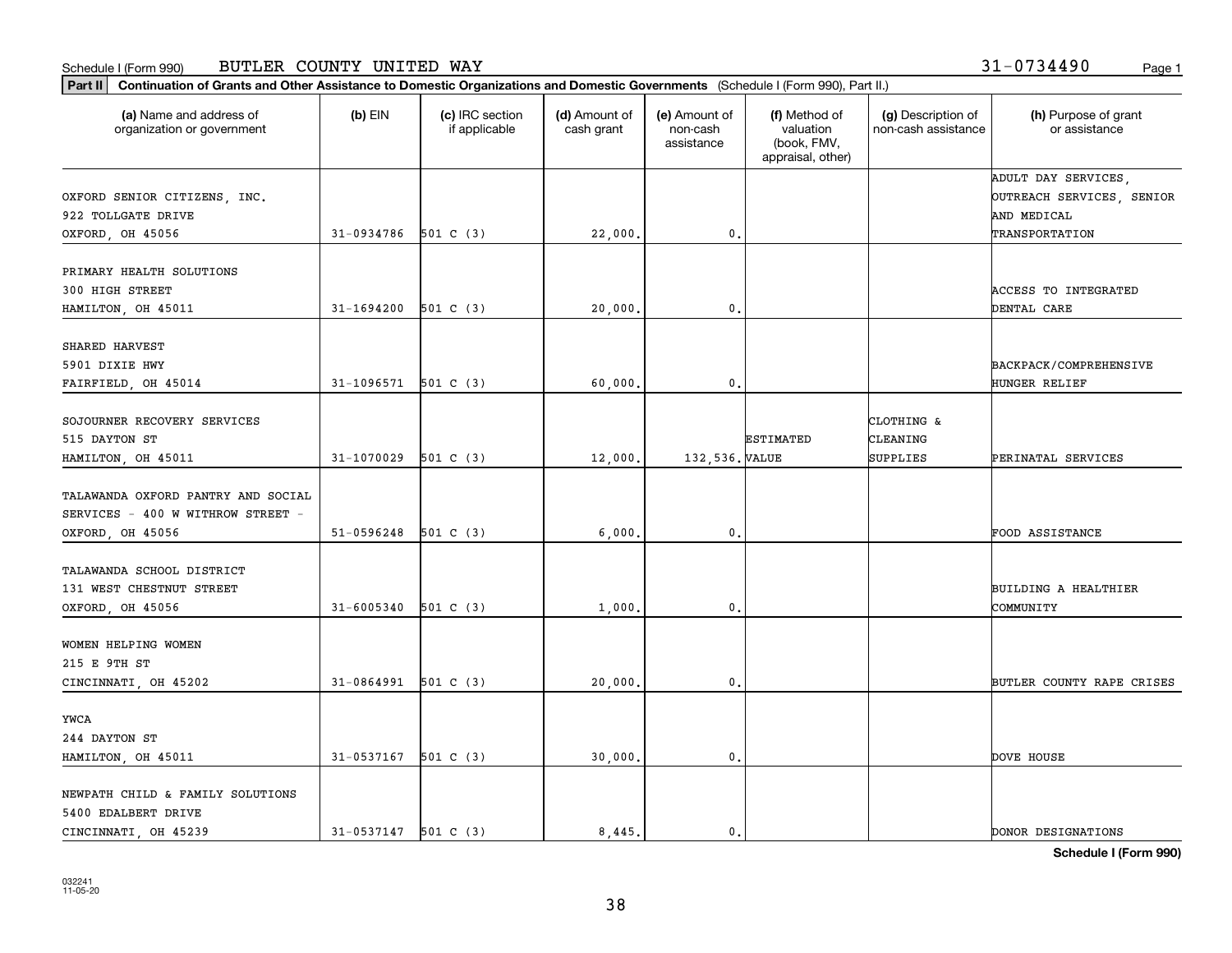**Part III | Grants and Other Assistance to Domestic Individuals. Complete if the organization answered "Yes" on Form 990, Part IV, line 22.** Part III can be duplicated if additional space is needed.

| (a) Type of grant or assistance | (b) Number of<br>recipients | (c) Amount of<br>cash grant | (d) Amount of non-<br>cash assistance | (e) Method of valuation<br>(book, FMV, appraisal, other) | (f) Description of noncash assistance |
|---------------------------------|-----------------------------|-----------------------------|---------------------------------------|----------------------------------------------------------|---------------------------------------|
|                                 |                             |                             |                                       |                                                          |                                       |
|                                 |                             |                             |                                       |                                                          |                                       |
|                                 |                             |                             |                                       |                                                          |                                       |
|                                 |                             |                             |                                       |                                                          |                                       |
|                                 |                             |                             |                                       |                                                          |                                       |
|                                 |                             |                             |                                       |                                                          |                                       |
|                                 |                             |                             |                                       |                                                          |                                       |
|                                 |                             |                             |                                       |                                                          |                                       |
|                                 |                             |                             |                                       |                                                          |                                       |
|                                 |                             |                             |                                       |                                                          |                                       |

Part IV | Supplemental Information. Provide the information required in Part I, line 2; Part III, column (b); and any other additional information.

PART I, LINE 2:

FUNDING DECISIONS ARE DETERMINED USING THE FOLLOWING PROGRAM OUTCOMES

REVIEW, UNITED WAY'S FUNDING AGREEMENT CRITERIA, AVAILABLE FUNDS PER IMPACT

AREA OUTCOME AND PROGRAM DEVELOPMENT TECHNICAL SUPPORT WAS OFFERED TO ALL

AGENCIES THROUGHOUT THE YEAR.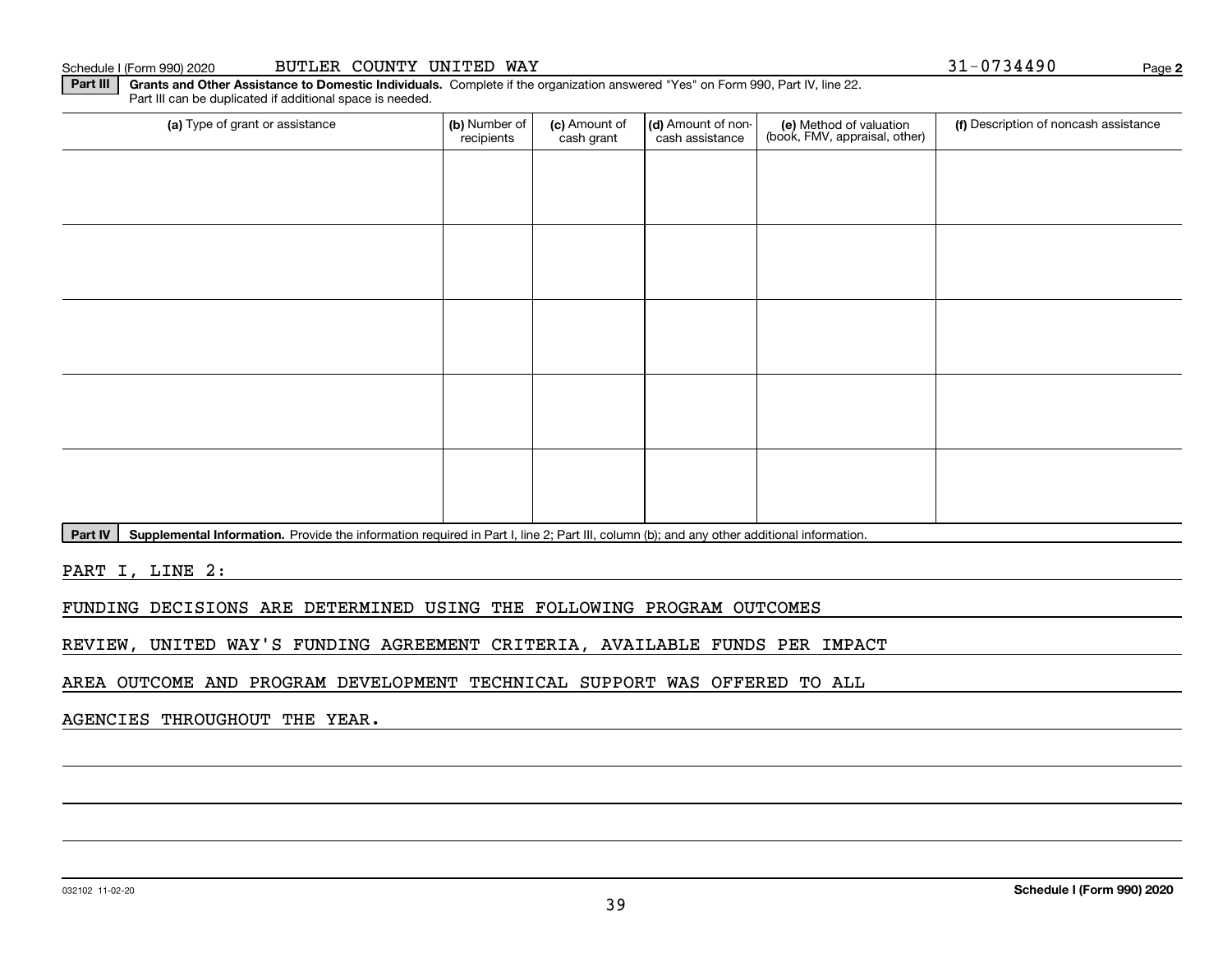## **SCHEDULE M (Form 990)**

# **Noncash Contributions**

OMB No. 1545-0047

| Department of the Treasury      |  |
|---------------------------------|--|
| <b>Internal Revenue Service</b> |  |

**Complete if the organizations answered "Yes" on Form 990, Part IV, lines 29 or 30.** <sup>J</sup>**2020 Attach to Form 990.** J

**Open to Public Inspection**

| Go to www.irs.gov/Form990 for instructions and the latest information. |  |
|------------------------------------------------------------------------|--|
|------------------------------------------------------------------------|--|

|        | Name of the organization                                                                                                            |                               |                                      |                                                                                                      | <b>Employer identification number</b>                        |
|--------|-------------------------------------------------------------------------------------------------------------------------------------|-------------------------------|--------------------------------------|------------------------------------------------------------------------------------------------------|--------------------------------------------------------------|
|        | BUTLER COUNTY UNITED WAY                                                                                                            |                               |                                      |                                                                                                      | 31-0734490                                                   |
| Part I | <b>Types of Property</b>                                                                                                            |                               |                                      |                                                                                                      |                                                              |
|        |                                                                                                                                     | (a)<br>Check if<br>applicable | (b)<br>Number of<br>contributions or | (c)<br>Noncash contribution<br>amounts reported on<br>items contributed Form 990, Part VIII, line 1g | (d)<br>Method of determining<br>noncash contribution amounts |
| 1.     |                                                                                                                                     |                               |                                      |                                                                                                      |                                                              |
| 2      |                                                                                                                                     |                               |                                      |                                                                                                      |                                                              |
| 3      | Art - Fractional interests                                                                                                          |                               |                                      |                                                                                                      |                                                              |
| 4      |                                                                                                                                     |                               |                                      |                                                                                                      |                                                              |
| 5      | Clothing and household goods                                                                                                        | $\mathbf X$                   |                                      | 143,930.FMV                                                                                          |                                                              |
| 6      |                                                                                                                                     |                               |                                      |                                                                                                      |                                                              |
| 7      |                                                                                                                                     |                               |                                      |                                                                                                      |                                                              |
| 8      |                                                                                                                                     |                               |                                      |                                                                                                      |                                                              |
| 9      |                                                                                                                                     |                               |                                      |                                                                                                      |                                                              |
| 10     | Securities - Closely held stock                                                                                                     |                               |                                      |                                                                                                      |                                                              |
| 11     | Securities - Partnership, LLC, or                                                                                                   |                               |                                      |                                                                                                      |                                                              |
|        | trust interests                                                                                                                     |                               |                                      |                                                                                                      |                                                              |
| 12     | Securities - Miscellaneous                                                                                                          |                               |                                      |                                                                                                      |                                                              |
| 13     | Qualified conservation contribution -                                                                                               |                               |                                      |                                                                                                      |                                                              |
|        | Historic structures                                                                                                                 |                               |                                      |                                                                                                      |                                                              |
| 14     | Qualified conservation contribution - Other                                                                                         |                               |                                      |                                                                                                      |                                                              |
| 15     | Real estate - Residential                                                                                                           |                               |                                      |                                                                                                      |                                                              |
| 16     |                                                                                                                                     |                               |                                      |                                                                                                      |                                                              |
| 17     |                                                                                                                                     |                               |                                      |                                                                                                      |                                                              |
| 18     |                                                                                                                                     |                               |                                      |                                                                                                      |                                                              |
| 19     |                                                                                                                                     |                               |                                      |                                                                                                      |                                                              |
| 20     | Drugs and medical supplies                                                                                                          |                               |                                      |                                                                                                      |                                                              |
| 21     |                                                                                                                                     |                               |                                      |                                                                                                      |                                                              |
| 22     |                                                                                                                                     |                               |                                      |                                                                                                      |                                                              |
| 23     |                                                                                                                                     |                               |                                      |                                                                                                      |                                                              |
| 24     | Archeological artifacts                                                                                                             |                               |                                      |                                                                                                      |                                                              |
| 25     | (SCHOOL SUPPLI)<br>Other $\blacktriangleright$                                                                                      | X                             | 0                                    | 2,657.                                                                                               |                                                              |
| 26     | (TEDDY BEARS A)<br>Other $\blacktriangleright$                                                                                      | $\mathbf X$                   | $\overline{0}$<br>$\overline{0}$     | 1,491.                                                                                               |                                                              |
| 27     | FOOD ITEMS<br>Other $\blacktriangleright$                                                                                           | $\mathbf x$                   |                                      | 1,452.                                                                                               |                                                              |
| 28     | Other $\blacktriangleright$                                                                                                         |                               |                                      |                                                                                                      |                                                              |
| 29     | Number of Forms 8283 received by the organization during the tax year for contributions                                             |                               |                                      |                                                                                                      |                                                              |
|        | for which the organization completed Form 8283, Part V, Donee Acknowledgement                                                       |                               |                                      | 29                                                                                                   |                                                              |
|        |                                                                                                                                     |                               |                                      |                                                                                                      | Yes<br>No                                                    |
|        | 30a During the year, did the organization receive by contribution any property reported in Part I, lines 1 through 28, that it      |                               |                                      |                                                                                                      |                                                              |
|        | must hold for at least three years from the date of the initial contribution, and which isn't required to be used for               |                               |                                      |                                                                                                      |                                                              |
|        | exempt purposes for the entire holding period?                                                                                      |                               |                                      |                                                                                                      | х<br><b>30a</b>                                              |
|        | <b>b</b> If "Yes," describe the arrangement in Part II.                                                                             |                               |                                      |                                                                                                      |                                                              |
| 31     | Does the organization have a gift acceptance policy that requires the review of any nonstandard contributions?                      |                               |                                      |                                                                                                      | х<br>31<br>.                                                 |
|        | 32a Does the organization hire or use third parties or related organizations to solicit, process, or sell noncash<br>contributions? |                               |                                      |                                                                                                      | х<br>32a                                                     |
|        | <b>b</b> If "Yes," describe in Part II.                                                                                             |                               |                                      |                                                                                                      |                                                              |
| 33     | If the organization didn't report an amount in column (c) for a type of property for which column (a) is checked,                   |                               |                                      |                                                                                                      |                                                              |
|        | describe in Part II.                                                                                                                |                               |                                      |                                                                                                      |                                                              |
| LHA    | For Paperwork Reduction Act Notice, see the Instructions for Form 990.                                                              |                               |                                      |                                                                                                      | Schedule M (Form 990) 2020                                   |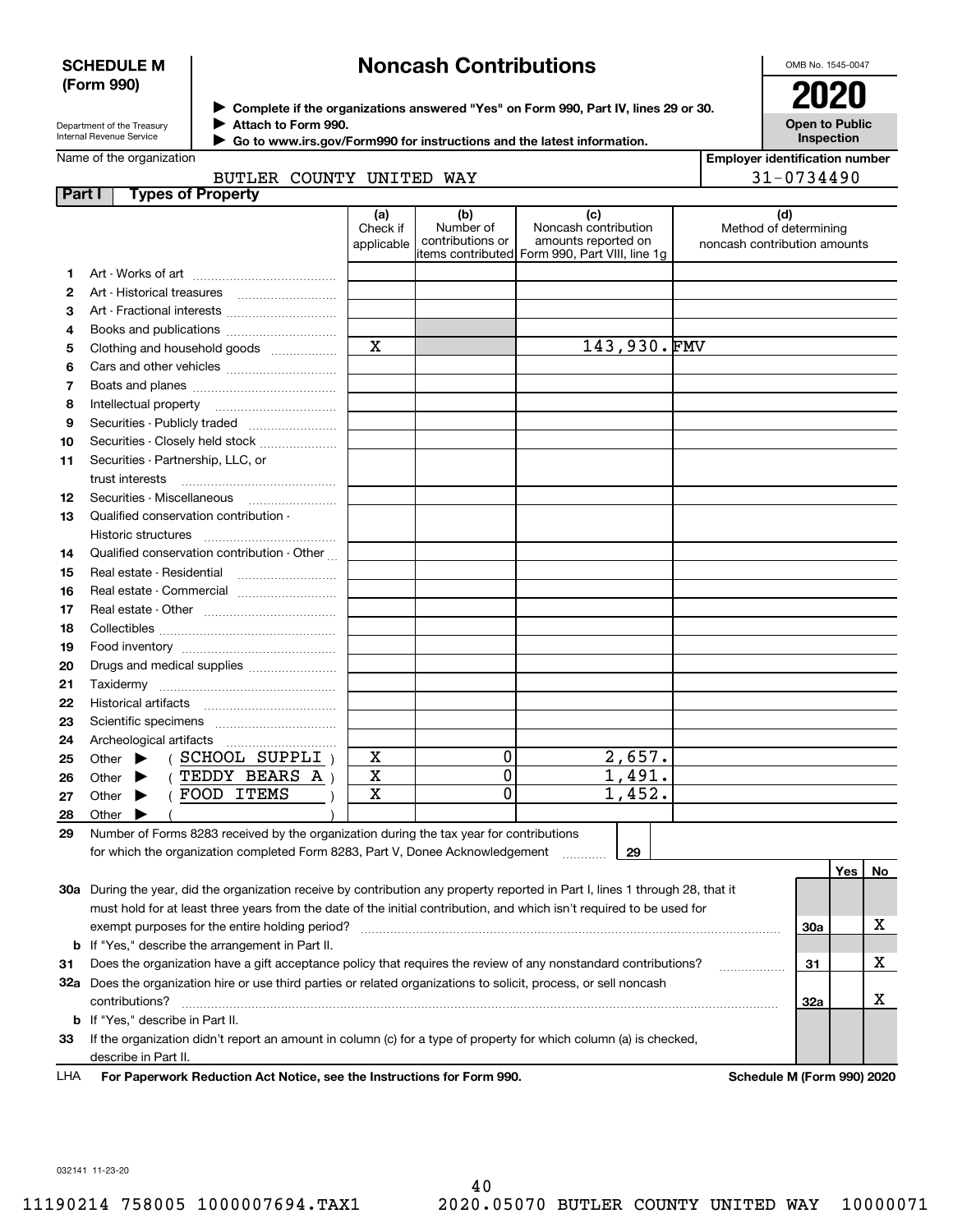Part II | Supplemental Information. Provide the information required by Part I, lines 30b, 32b, and 33, and whether the organization is reporting in Part I, column (b), the number of contributions, the number of items received, or a combination of both. Also complete this part for any additional information.

| 032142 11-23-20                 | Schedule M (Form 990) 2020                   |
|---------------------------------|----------------------------------------------|
|                                 | 41                                           |
| 11190214 758005 1000007694.TAX1 | 2020.05070 BUTLER COUNTY UNITED WAY 10000071 |
|                                 |                                              |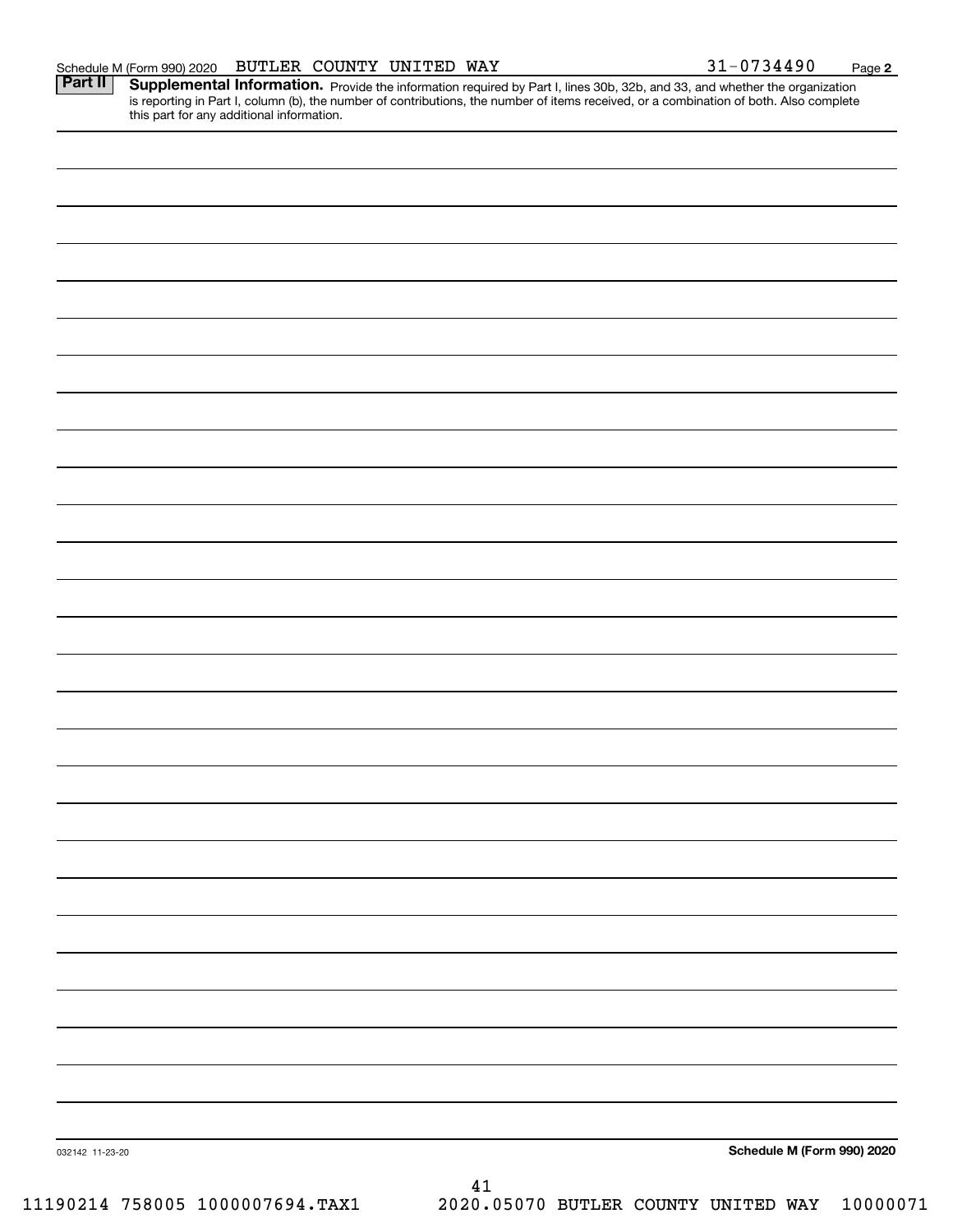**(Form 990 or 990-EZ)**

Department of the Treasury Internal Revenue Service Name of the organization

**SCHEDULE O Supplemental Information to Form 990 or 990-EZ**

**Complete to provide information for responses to specific questions on Form 990 or 990-EZ or to provide any additional information. | Attach to Form 990 or 990-EZ. | Go to www.irs.gov/Form990 for the latest information.**



BUTLER COUNTY UNITED WAY  $|31-0734490$ 

**Employer identification number**

FORM 990, PART III, LINE 1, DESCRIPTION OF ORGANIZATION MISSION:

THESE PROBLEMS WHETHER THIS MEANS GRANT WRITING, FUNDRAISING, OR

COLLABORATING WITH COMMUNITY PARTNERS. THE ORGANIZATION USES COMMUNITY

INPUT TO SOLVE COMMUNITY ISSUES.

FORM 990, PART VI, SECTION A, LINE 6:

THE TRUSTEES SHALL BE CONSIDERED THE MEMBERS IN ACCORDANCE WITH OHIO

REVISED CODE SECTION 1702.14, AS IT MAY BE AMENDED.

FORM 990, PART VI, SECTION A, LINE 7A:

THE BOARD OF TRUSTEES SHALL HAVE THE CONTROL AND MANAGEMENT OF THE BUSINESS AND PROPERTY OF THE CORPORATION. IT MAY ADOPT BY-LAWS NOT INCONSISTENT WITH THESE REGULATIONS. IT MAY FILL VACANCIES, FOR UNEXPIRED TERMS, IN ITS OWN MEMBERSHIP.

FORM 990, PART VI, SECTION B, LINE 11B:

THE COPY OF THE FORM 990 IS REVIEWED BY THE BOARD OF TRUSTEES PRIOR TO

FILING WITH THE IRS.

FORM 990, PART VI, SECTION B, LINE 12C:

THE ORGANIZATION ASKS THE BOARD OF TRUSTEES TO DISCLOSE ANY CONFLICT OF

INTEREST ISSUES ON AN ANNUAL BASIS. THE ORGANIZATION ALSO WILL ADDRESS ANY

POTENTIAL CONFLICTS THAT ARISE THROUGHOUT THE YEAR.

FORM 990, PART VI, SECTION B, LINE 15:

032211 11-20-20 LHA For Paperwork Reduction Act Notice, see the Instructions for Form 990 or 990-EZ. Schedule O (Form 990 or 990-EZ) 2020 THE CEO RECEIVES AN ANNUAL PERFORMANCE REVIEW BY THE BOARD OF TRUSTEES. A

42